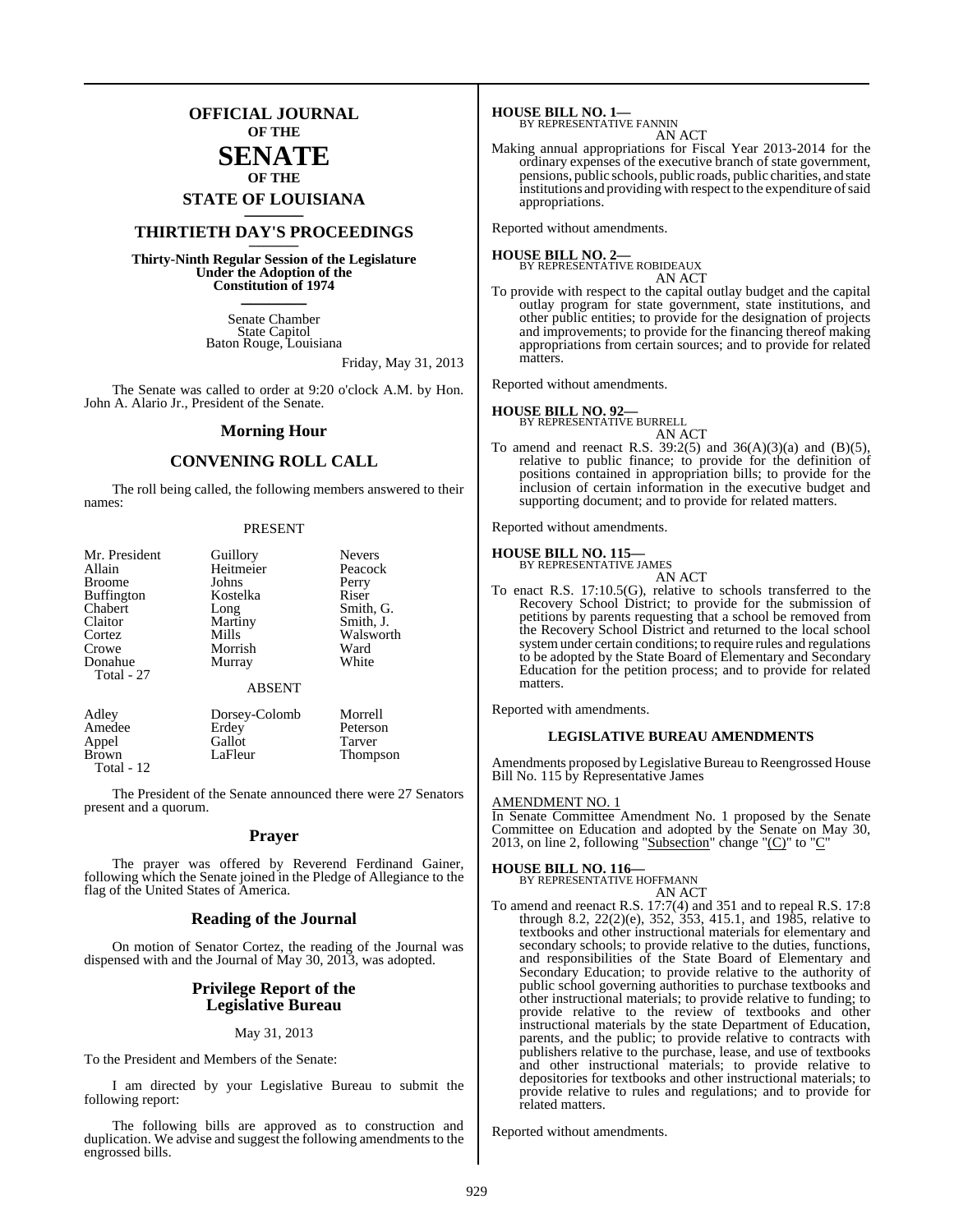# **Page 2 SENATE 30th DAY'S PROCEEDINGS**

May 31, 2013

#### **HOUSE BILL NO. 151—** BY REPRESENTATIVE COX

AN ACT

To amend and reenact R.S. 47:6026(E)(1), relative to tax credits; to extend the effectiveness of certain tax credits related to the Cane River Heritage Area Development Zone; and to provide for related matters.

Reported without amendments.

# **HOUSE BILL NO. 166—** BY REPRESENTATIVE ANDERS

AN ACT

To amend and reenact R.S. 47:633(1), (2), and (3), relative to the severance tax; to provide relative to the severance tax on trees, timber, and pulpwood; to provide relative to the valuation of such natural resources; to authorize the Louisiana Tax Commission to assist in valuation of such natural resources; to provide for certain definitions; and to provide for related matters.

Reported with amendments.

#### **LEGISLATIVE BUREAU AMENDMENTS**

Amendments proposed by Legislative Bureau to Reengrossed House Bill No. 166 by Representative Anders

AMENDMENT NO. 1

On page 2, line 8, change "their" to "its"

## **HOUSE BILL NO. 182—** BY REPRESENTATIVE ANDERS

AN ACT

To amend and reenact R.S. 47:301(10)(e), relative to sales and use taxes; to provide relative to the definition of "sale at retail" for purposes of the exemption for certain agricultural commodities used in preparing crops or animals for market; to provide relative to the promulgation of rules by the Department of Agriculture and Forestry; and to provide for related matters.

Reported without amendments.

#### **HOUSE BILL NO. 214—** BY REPRESENTATIVE JEFFERSON

AN ACT

To enact R.S. 17:406.8, relative to parental involvement in public schools; to authorize and encourage public school governing authorities to create partnerships for the purpose of increasing parental involvement in schools; to authorize public school governing authorities to identify and encourage participation in parenting classes and to provide recognition for participation in such classes; to authorize public school governing authorities and the state Department of Education to identify available funding sources to provide for such classes; and to provide for related matters.

Reported with amendments.

#### **LEGISLATIVE BUREAU AMENDMENTS**

Amendments proposed by Legislative Bureau to Engrossed House Bill No. 214 by Representative Jefferson

AMENDMENT NO. 1

On page 2, delete line 23 in its entirety and insert "equipment, supplies, field trips, and other educational activities."

## **HOUSE BILL NO. 220—** BY REPRESENTATIVES HAVARD AND HARRIS

AN ACT

To enact R.S. 24:604.2, relative to the functions and duties of the Legislative Fiscal Office; to require certain reports regarding the General Appropriation Bill; to provide for the availability of such reports; and to provide for related matters.

Reported without amendments.

#### **HOUSE BILL NO. 238—**

- BY REPRESENTATIVES PATRICK WILLIAMS, ANDERS, ARMES,<br>ARNOLD, BADON, BARROW, BILLIOT, WESLEY BISHOP, BURRELL,<br>COX, DIXON, GAINES, GISCLAIR, HONORE, HUNTER, GIROD<br>JACKSON, KATRINA JACKSON, JAMES, JEFFERSON, LAMBERT,<br>TERRY LAN AN ACT
- To amend and reenact R.S.  $47:1061(A)(1)$ ,  $(2)$ , and  $(3)$ , relative to the telecommunication tax for the deaf; to provide with respect to the amount of the tax levied; to provide with respect to those telecommunication services to which the tax is levied; to provide for certain limitations; to provide for the amount of the deduction certain companies are authorized to retain for the collection of such tax; to provide for an effective date; and to provide for related matters.

Reported without amendments.

## **HOUSE BILL NO. 281—** BY REPRESENTATIVE SIMON

AN ACT

To amend and reenact R.S. 40:2006(A)(2)(b), (B)(2)(e), and (E)(2)(b), to enact Part IV-A of Chapter 11 of Title 40 of the Louisiana Revised Statutes of 1950, to be comprised of R.S. 40:2151 through 2161, and to repeal R.S. 28:567 through 573 and Part XIII of Chapter 4 of Title 40 of the Louisiana Revised Statutes of 1950, comprised ofR.S. 40:1058.1 through 1058.10, relative to behavioral health services providers; to provide for definitions; to provide for applicability; to establish a behavioral health services providers license; to provide rulemaking authority; to provide for license issuance and renewal; to require a licensing fee; to prohibit operating without a license; to provide for penalties and remedies; to provide for opioid treatment programs; to provide for right of inspection; to provide for drug-free zones; to repeal provisions relative to the licensing of mental health clinics; to repeal provisions relative to the licensing of substance abuse/addiction treatment facilities; to provide for effective dates; and to provide for related matters.

Reported without amendments.

# **HOUSE BILL NO. 299—** BY REPRESENTATIVE CARMODY

AN ACT

To amend and reenact R.S.  $17:3129(F)$  and  $3130(B)(1)(b)$ , relative to a report by the Board of Regents of a board-approved funding formula to specified legislative committees; to provide relative to the deadline for submission of the report; to provide for an effective date; and to provide for related matters.

Reported without amendments.

**HOUSE BILL NO. 316—** BY REPRESENTATIVES KATRINA JACKSON AND JAMES AN ACT

To enact R.S. 47:1517.1, relative to tax incentives; to require state agencies which administer tax credits and tax rebates to make certain reports; to provide relative to the contents of such reports; to provide for certain requirements and limitations; to provide for definitions; and to provide for related matters.

Reported without amendments.

**HOUSE BILL NO. 325—** BY REPRESENTATIVE ST. GERMAIN AN ACT

To enact R.S. 47:338.64.1, relative to the parish of Iberville; to authorize the governing authority of the parish to levy and collect an additional sales and use tax; to provide for the use of the proceeds of the tax; to provide for voter approval; and to provide for related matters.

Reported without amendments.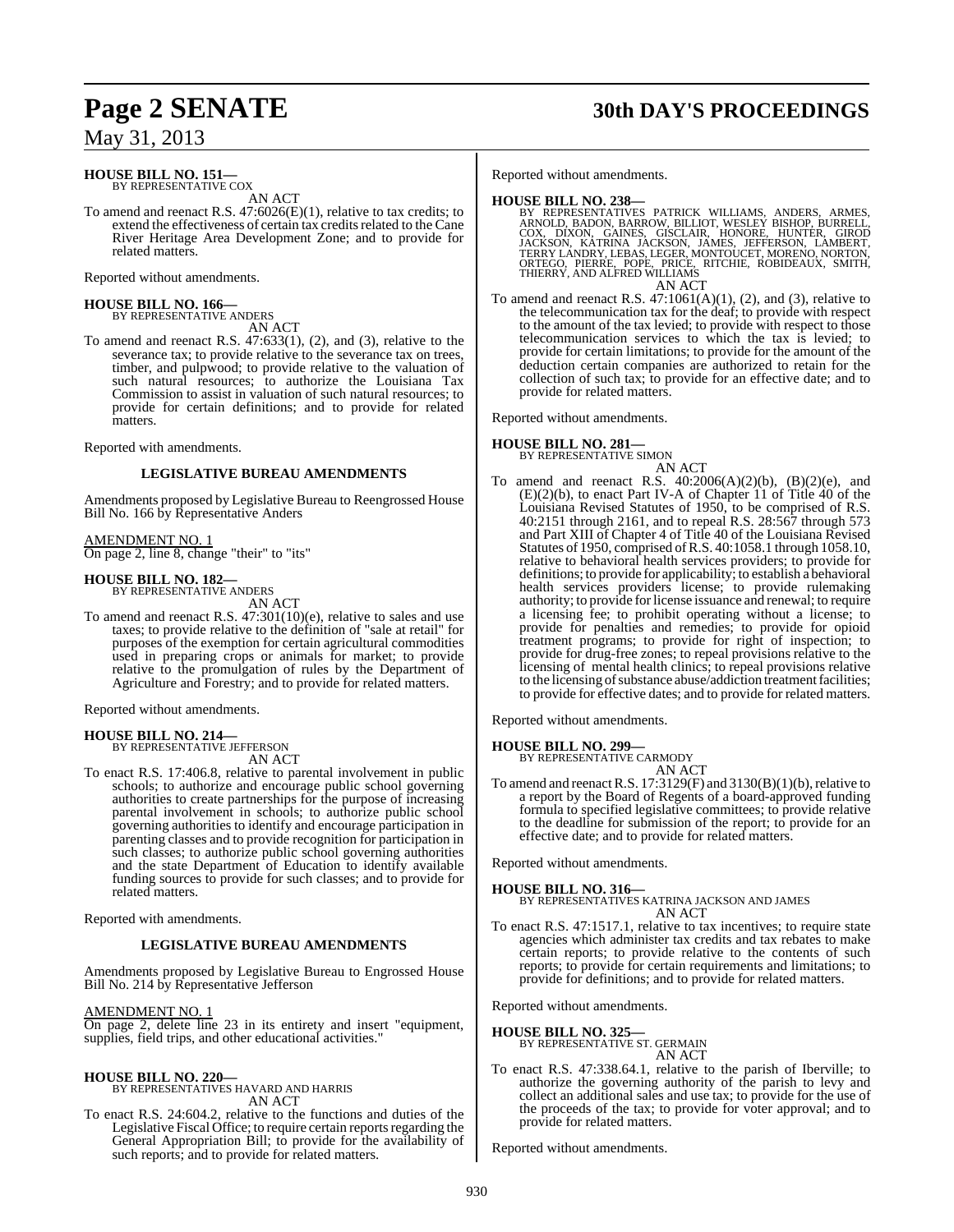# **30th DAY'S PROCEEDINGS Page 3 SENATE**

# May 31, 2013

**HOUSE BILL NO. 375—** BY REPRESENTATIVE HOFFMANN

AN ACT To amend and reenact R.S. 36:4(R), to enact Chapter 4-B of Title 28 of the Louisiana Revised Statutes of 1950, to be comprised of R.S. 28:461 through 470, and to repeal Part III of Chapter 8 of Title 17 of the Louisiana Revised Statutes of 1950, comprised of R.S. 17:1971 through 1979, relative to the early intervention program of this state for infants and toddlers with disabilities and their families; to establish the official name of such program; to provide for definitions; to provide for duties of the Department of Health and Hospitals relative to program administration; to provide requirements for a statewide system of services; to provide relative to payment for services; to allow for uses of funds for provision of certain services to eligible persons; to provide for authority to establish a statewide system of payments; to provide for authority to establish a schedule of fees for services provided to certain recipients; to create and provide for duties of the Louisiana State Interagency Coordinating Council for EarlySteps: Louisiana's Early Intervention Program for Infants and Toddlers with Disabilities and their Families; to authorize promulgation of rules by the Department of Health and Hospitals; to provide for continuation of effectiveness of certain administrative rules; and to provide for related matters.

Reported without amendments.

# **HOUSE BILL NO. 430—** BY REPRESENTATIVE LEGER

AN ACT

To amend and reenact R.S.  $49:222(B)(1)(b)$ , (c), and (g), (2)(a) and (d),  $(3)(a)$ , (b), and (e),  $(5)(b)$ , and  $(12)(c)$ , relative to fees chargeable by secretary of state; to authorize the secretary of state to increase certain fees; and to provide for related matters.

Reported with amendments.

#### **LEGISLATIVE BUREAU AMENDMENTS**

Amendments proposed by Legislative Bureau to Engrossed House Bill No. 430 by Representative Leger

#### AMENDMENT NO. 1

On page 1, line 3, following "chargeable by" and before "secretary" insert "the"

AMENDMENT NO. 2 On page 2, line 25, change "and" to "or"

#### **HOUSE BILL NO. 437—**

BY REPRESENTATIVES HARRIS, ARNOLD, BARRAS, BERTHELOT,<br>STUART BISHOP, BROWN, BURFORD, CARMODY, CHAMPAGNE,<br>CONNICK, DANAHAY, GAROFALO, GEYMANN, GREENE, HARRISON,<br>HAVARD, HENRY, HODGES, HOLLIS, HOWARD, LAMBERT, NANCY<br>LANDRY, AN ACT

To amend and reenact R.S. 39:24(A), 34(A), 51(A), and 54(A), relative to the budget process; to provide for the official forecast; to provide for the powers, duties, and functions of the Revenue Estimating Conference; to require certain contents in the executive budget; to provide for the contents of the General Appropriation Bill and other appropriation bills; to provide for effectiveness; and to provide for related matters.

Reported without amendments.

# **HOUSE BILL NO. 450—** BY REPRESENTATIVE IVEY

#### AN ACT

To amend and reenact R.S. 23:1203.1(A), (J), (K), and (M) and to enact R.S. 23:1203.1.1, relative to the workers' compensation medical treatment schedule; to provide with respect to the medical advisory council; to provide with respect to the medical director; to provide for an associate medical director; to provide

with respect to his qualifications; to provide definitions; to provide for supporting scientific evidence for treatment; and to provide for related matters.

Reported without amendments.

#### **HOUSE BILL NO. 452—**

BY REPRESENTATIVE FANNIN AN ACT

To provide relative to special treasury funds; to provide for the transfer, dedication, use, and appropriations as specified of certain treasury funds; to provide for the deposit of certain funds into the state treasury; to provide for effective dates; and to provide for related matters.

Reported with amendments.

#### **LEGISLATIVE BUREAU AMENDMENTS**

Amendments proposed by Legislative Bureau to Reengrossed House Bill No. 452 by Representative Fannin

#### AMENDMENT NO. 1

In Senate Committee Amendment No. 6 proposed by the Senate Committee on Finance and adopted by the Senate on May 30, 2013, on page 3, line 28, change "only be terminated" to "be terminated only"

#### AMENDMENT NO. 2

In Senate Committee Amendment No. 6 proposed by the Senate Committee on Finance and adopted by the Senate on May 30, 2013, on page 3, line 30, following "47:302" insert ".2"

#### AMENDMENT NO. 3

In Senate Committee Amendment No. 6 proposed by the Senate Committee on Finance and adopted by the Senate on May 30, 2013, on page 3, line 36, change "(D) and  $(E)$ " to "D and  $E'$ 

#### AMENDMENT NO. 4

In Senate Committee Amendment No. 6 proposed by the Senate Committee on Finance and adopted by the Senate on May 30, 2013, on page 4, lines 6-7, change "Good Time Rho Festival" to "Let The Good Times Roll Festival"

#### AMENDMENT NO. 5

In Senate Committee Amendment No. 6 proposed by the Senate Committee on Finance and adopted by the Senate on May 30, 2013, on page 4, line 13, change "which" to "that"

#### AMENDMENT NO. 6

In Senate Committee Amendment No. 6 proposed by the Senate Committee on Finance and adopted by the Senate on May 30, 2013, on page 4, line 15, change "the fund" to "the fund"

#### AMENDMENT NO. 7

On page 1, line 16, following "fund," and before "the" delete "then"

#### **HOUSE BILL NO. 500—**

BY REPRESENTATIVE MORENO

AN ACT To amend and reenact R.S. 18:402(F)(2) and 1300.33(A) and R.S.  $33:9100.21(B)(1)$  and  $(F)(2)(d)$ , relative to election dates; to provide for the election dates that may be used for elections relative to security or neighborhood improvement districts in certain parishes; to provide for definitions; and to provide for related matters.

Reported without amendments.

#### **HOUSE BILL NO. 501—**

BY REPRESENTATIVES MORENO AND WESLEY BISHOP AN ACT

To amend and reenact R.S. 47:6034(A), (B)(4), (8), (9), (10), and  $(11)$ ,  $(C)(1)(a)(ii)(aa)$  and  $(3)$ ,  $(E)(1)(e)$ , and  $(F)$ , to enact R.S. 47:6034(H), and to repeal R.S. 47:6034(C)(1)(b), (e), and (f),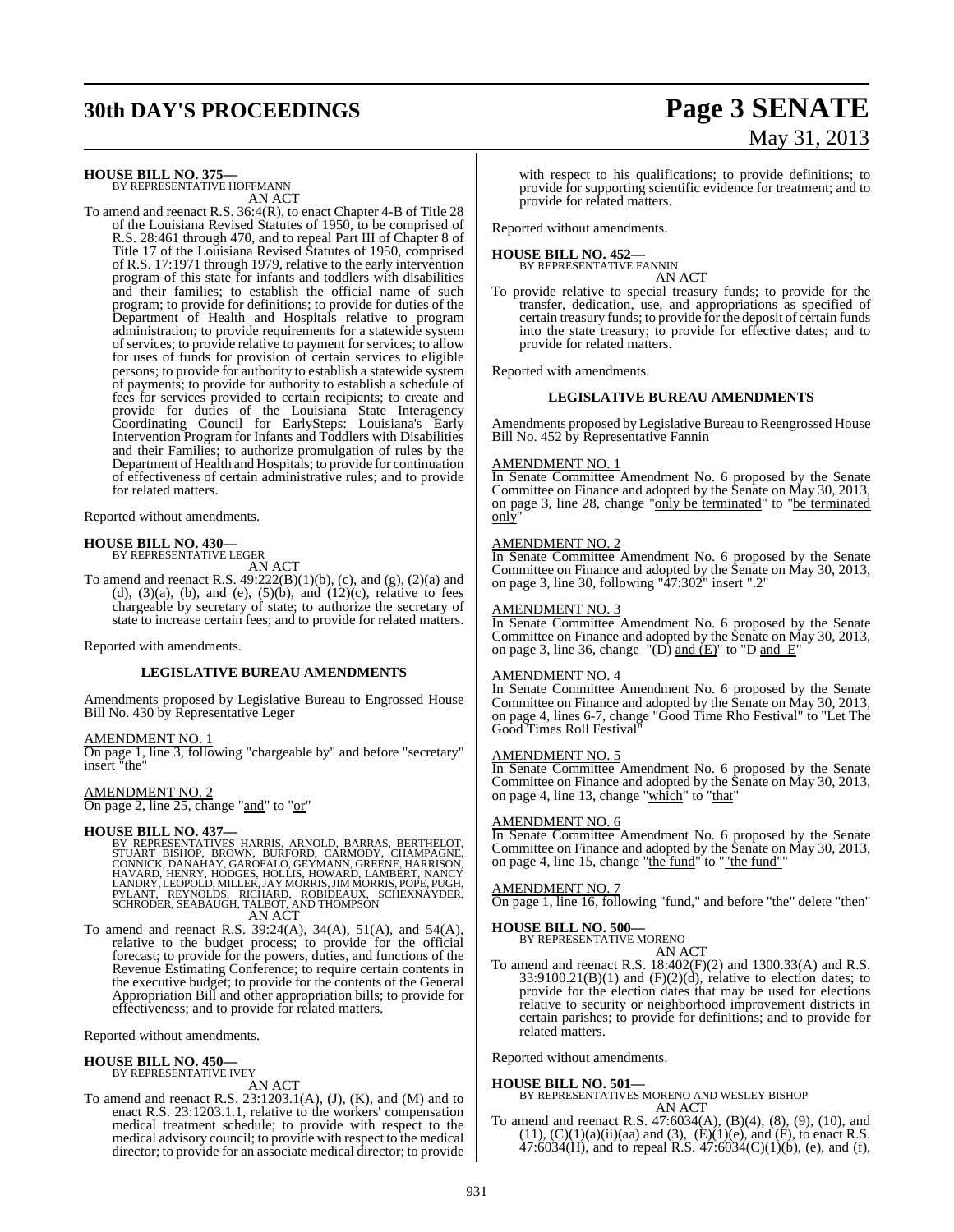# **Page 4 SENATE 30th DAY'S PROCEEDINGS**

May 31, 2013

relative to tax credits; to provide with respect to the statecertified musical or theatrical facility infrastructure income tax credit; to extend the sunset of the tax credit in certain circumstances; to provide a deadline for certain projects to receive initial certification for the tax credit; to provide relative to certain definitions; to provide for certain requirements and limitations; to provide with respect to the application for such tax credits and certification of productions and infrastructure projects; to provide for the disallowance of credits; to provide for the recovery of credits; and to provide for related matters.

Reported with amendments.

#### **LEGISLATIVE BUREAU AMENDMENTS**

Amendments proposed by Legislative Bureau to Reengrossed House Bill No. 501 by Representative Moreno

#### AMENDMENT NO. 1

On page 1, line 3, following "6034" and before "," change "(H)" to  $^{\prime}$ (I)

#### AMENDMENT NO. 2

On page 1, line 14, following "6034" and before "is" change "(H)" to "(J)"

#### AMENDMENT NO. 3

On page 8, line 1, following the beginning of the line and before "Recovery" change "H." to "J."

# **HOUSE BILL NO. 539—** BY REPRESENTATIVE HARRIS

AN ACT

To enact R.S. 41:906 and to repeal R.S. 41:906 effective August 1, 2015, relative to the exchange of school lands; to authorize Avoyelles Parish School Board to exchange certain school lands; to provide procedures for such exchange; to provide for the land description and the reservation of mineral rights; to provide for termination of such authority; to provide for effectiveness; and to provide for related matters.

Reported without amendments.

#### **HOUSE BILL NO. 571—** BY REPRESENTATIVE ROBIDEAUX

AN ACT

To amend and reenact R.S. 51:1787(A)(3) and (B)(3) and 1791 and to enact R.S. 47:6302 and R.S. 51:3116 and 3122, relative to rebates and rebate programs, to provide requirements for rebate contracts; to provide for the administration of rebate programs; to authorize the promulgation of rules and regulations; to provide for effectiveness; and to provide for related matters.

Reported with amendments.

#### **LEGISLATIVE BUREAU AMENDMENTS**

Amendments proposed by Legislative Bureau to Reengrossed House Bill No. 571 by Representative Robideaux

#### AMENDMENT NO. 1

On page 2, line 22, following "employees" and before ":" insert "meet at least one of the following qualifications"

#### AMENDMENT NO. 2

On page 2, line 24, following "Louisiana" and before "for" insert ","

#### AMENDMENT NO. 3

On page 2, line 25, following "zone" and before "or a business" delete ","

#### AMENDMENT NO. 4 On page 3, delete line 5 in its entirety

AMENDMENT NO. 5

On page 3, line 19, following "federal" and before "census" insert "decennial"

### **HOUSE BILL NO. 593—** BY REPRESENTATIVES POPE AND HOFFMANN AN ACT

To amend and reenact R.S. 56:104(A)(9), relative to hunting licenses; provides that a nonresident student enrolled in a Louisiana high school may purchase hunting licenses for the same cost as a resident; and to provide for related matters.

Reported without amendments.

**HOUSE BILL NO. 617—**<br>BY REPRESENTATIVES ORTEGO, KLECKLEY, ANDERS, ARMES, ARNOLD, BARRAS, BARROW, BERTHELOT, STUART BISHOP,<br>BROWN, BURRELL, CHANEY, COX, DIXON, DOVE, EDWARDS,<br>GISCLAIR, GUILLORY, GUINN, HAZEL, HOFFMANN, HOW

#### AN ACT

To enact Subpart KK of Part I of Chapter 1 of Subtitle II of Title 47 of the Louisiana Revised Statutes of 1950, to be comprised of R.S. 47:120.181 and Subpart LL of Part I of Chapter 1 of Subtitle II of Title 47 of the Louisiana Revised Statutes of 1950, to be comprised of R.S. 47:120.191, relative to state individual income tax return checkoffs for certain donations; to provide for a method for individuals to donate a portion of any refund due to them to the Louisiana National Guard Honor Guard for Military Funerals; to provide for a method for individuals to donate a portion of any refund due to them to Bastion Community of Resilience; to provide for the disposition of such donated monies; to establish the Honor Guard for Military Funerals Fund as a special escrow fund in the state treasury; to establish the Bastion Community of Resilience Fund as a special escrow fund in the state treasury; to provide for the administration and use of monies in the funds; to authorize the secretary of the Department of Revenue to make certain deposits into the funds; to provide for reporting; to provide for an effective date; and to provide for related matters.

Reported without amendments.

#### **HOUSE BILL NO. 620—**

BY REPRESENTATIVES GEYMANN, REYNOLDS, ARNOLD, BARRAS,<br>BERTHELOT, STUART BISHOP, BURFORD, CARMODY, CHAMPAGNE,<br>CONNICK, DANAHAY, GAROFALO, GREENE, HARRIS, HARRISON,<br>HAVARD, HENRY, HODGES, HOLLIS, HOWARD, KATRINA JACKSON,<br>JAM AN ACT

To amend and reenact R.S. 39:36(A)(3)(b) and 51(A) and to enact R.S.  $24:513(D)(7)$  and R.S.  $39:36(A)(6)$ , relative to budgetary controls and priorities; to require certain items be included in the executive budget; to require the General Appropriation Bill include separate recommendations for discretionary and nondiscretionary spending in certain circumstances; to provide for the powers and duties of the legislative auditor; to provide for effectiveness; to provide for definitions; and to provide for related matters.

Reported without amendments.

**HOUSE BILL NO. 629—** BY REPRESENTATIVES BROADWATER, BARRAS, BURFORD, GUILLORY, HAZEL, HOFFMANN, JAMES, STOKES, THOMPSON, WHITNEY, AND PATRICK WILLIAMS AN ACT

To amend and reenact R.S. 36:451(C) and R.S. 47:1603(A) and to enact R.S. 36:458(H) and R.S. 47:1676, 1676.1, and 1677, relative to collections by the Department of Revenue; to establish the office of debt recovery within the Department of Revenue to collect certain delinquent debts owed to or collected by the state; to provide for definitions; to provide for the administration of the collection of certain debts; to authorize the office to collect certain debt of political subdivisions under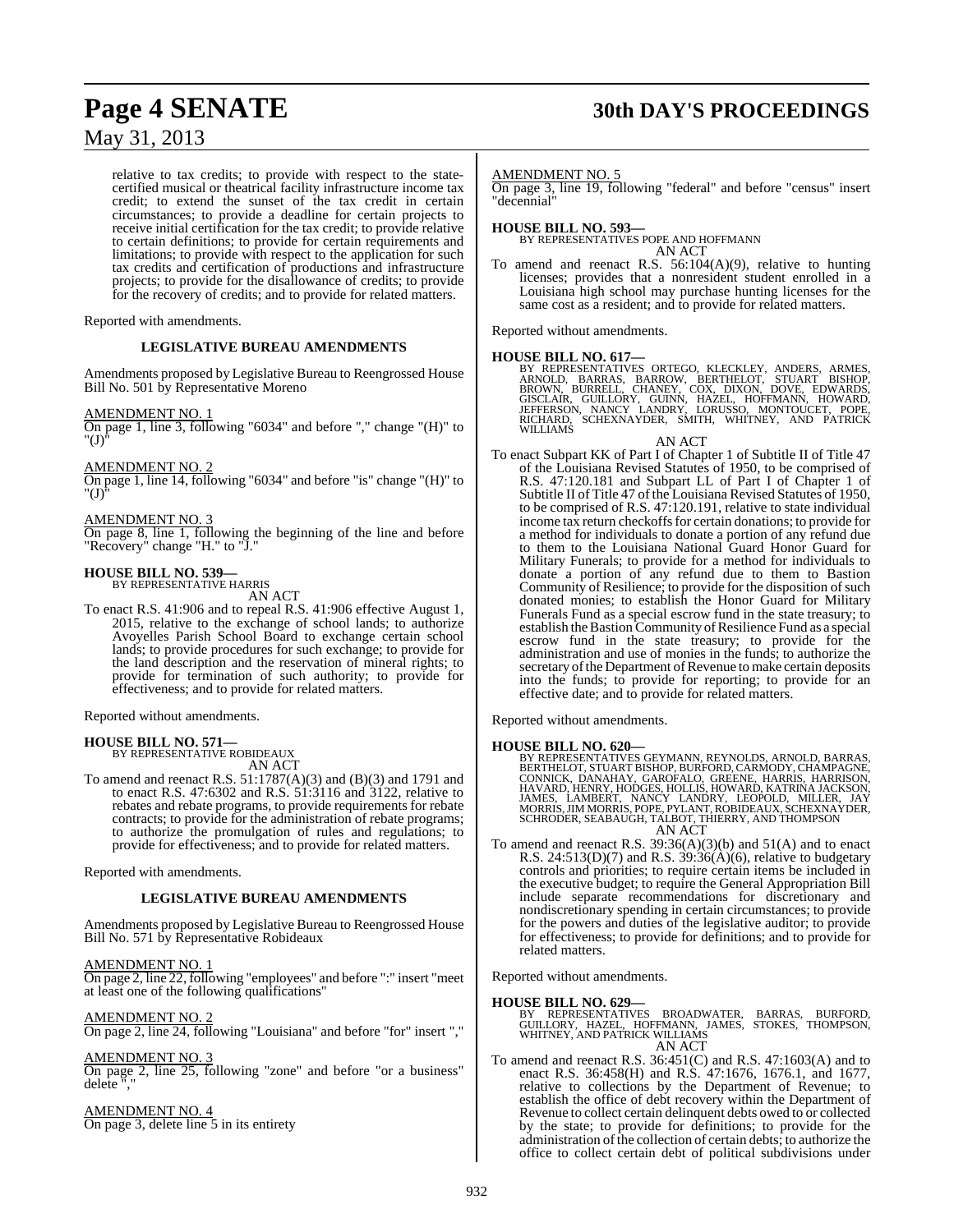# **30th DAY'S PROCEEDINGS Page 5 SENATE**

#### certain circumstances; to provide relative to the procedure for collection of certain debts; to provide for certain requirements and limitations; to authorize the collection of a fee; to provide for the establishment of an electronic debt registry; to provide relative to the information maintained in the registry; to authorize the promulgation of rules and regulations; to provide for the waiver of penalty for delinquent filing or delinquent payment under certain circumstances; to authorize establishment of certain programs; to establish the Debt Recovery Fund as a special treasury fund; to provide for the deposit, use, and investment of the monies in the fund; to authorize the establishment and use of a financial institution data match system; to authorize the acquisition and use of certain information from a financial institution; to authorize the payment of certain fees for acquisition of data match request files; to provide for the confidentiality of certain information; to provide for an effective date; and to provide for related matters.

Reported with amendments.

#### **LEGISLATIVE BUREAU AMENDMENTS**

Amendments proposed by Legislative Bureau to Reengrossed House Bill No. 629 by Representative Broadwater

AMENDMENT NO. 1 On page 13, line 16, change "accrued" to "elapsed"

AMENDMENT NO. 2 On page 13, line 17, delete "only"

AMENDMENT NO. 3 On page 13, line 18, following "office" and before "after" insert "<u>only</u>"

**HOUSE BILL NO. 645—** BY REPRESENTATIVE CROMER AN ACT

To enact R.S. 22:821(B)(36) and (37) and Chapter 18 of Title 22 of the Louisiana Revised Statutes of 1950, to be comprised of R.S. 22:2391 through 2453, and to repeal R.S. 22:821(B)(28) and Subpart F of Part III of Chapter  $\hat{4}$  of Title 22 of the Louisiana Revised Statutes of 1950, comprised of R.S. 22:1121 through 1144, relative to an internal claim and appeals process and external review procedures for health insurance issuers; to provide requirements for such process and procedures; to provide for definitions; to provide with respect to utilization review organizations and independent review organizations, including their licensure or certification by the commissioner of insurance; to provide for fees; to provide for compliance, penalties, and other regulatory matters; and to provide for related matters.

Reported with amendments.

#### **LEGISLATIVE BUREAU AMENDMENTS**

Amendments proposed by Legislative Bureau to Reengrossed House Bill No. 645 by Representative Cromer

AMENDMENT NO. 1 On page 12, line 26, change "an" to "a"

AMENDMENT NO. 2 On page 13, line 7, following "impinge" and before "or" insert "upon"

AMENDMENT NO. 3 On page 20, line 26, change "Subparagraph" to "Paragraph"

AMENDMENT NO. 4 On page 24, line 11, change "(a)" to "(b)"

# May 31, 2013

AMENDMENT NO. 5

On page 33, line 22, change "(e)" to "(d)"

AMENDMENT NO. 6

On page 48, line 6, change "provided for by" to "required pursuant to"

AMENDMENT NO. 7

On page 48, lines 10 and 12, change "Being" to "Is"

AMENDMENT NO. 8 On page 48, line 15, change "Holding a nonrestricted license" to "Has a nonrestrictive medical license"

AMENDMENT NO. 9

On page 48, line 18, change "Having no" to "Does not have a"

#### **HOUSE BILL NO. 650—**

BY REPRESENTATIVE CARTER AN ACT

To amend and reenact R.S. 36:642(B) and (C), 643, 644, 645(A), (B)(introductory paragraph) and  $(1)(a)(i)$ , and  $(C)$ , 646, 648, 649, and 651(B) and to repeal R.S. 17:3138.1(C)(7), relative to the organization of the state Department of Education; to provide for changes relative to the membership of the Remedial Education Commission; to remove the office of literacy, the office ofscience, technology, engineering, and mathematics, the office of college and career readiness, the office of departmental support, and the office of innovation as offices of the department and to add the office of district support to the department; to provide for changes relative to the officers of the department; to provide that the appointment of a deputy state superintendent is optional; to provide relative to the purposes and functions of the office of management and finance and office of district support; and to provide for related matters.

Reported with amendments.

#### **LEGISLATIVE BUREAU AMENDMENTS**

Amendments proposed by Legislative Bureau to Reengrossed House Bill No. 650 by Representative Carter

AMENDMENT NO. 1 On page 5, line 16, delete "\* \* \* "

**HOUSE BILL NO. 659—** BY REPRESENTATIVES THOMPSON, BROADWATER, HENRY BURNS, CARMODY, CARTER, JEFFERSON, AND NANCY LANDRY AN ACT

To amend and reenact R.S. 17:17.1(A), 81(R)(1), 192.1(C), 235.1(B)(1), 263, 279(A), 416.13(B)(2)(introductory paragraph) and (b)(introductory paragraph) and (D)(introductory paragraph) and  $(3)$ (introductory paragraph) and  $(d)$ (iii), 416.18(A)(8), and  $2112(A)(3)$ , to enact R.S. 17:416.18(A)(10), and to repeal R.S. 17:177 and 266, relative to certain requirements for school employees, school governing authorities, and schools; to provide relative to reporting requirements with respect to required physical activity in schools, the denial of meals to students, and student examinations with respect to sight, hearing, and dyslexia; to provide relative to instruction pertaining to the state's safe haven relinquishments law, adoption awareness, and parenthood education; to provide with respect to parent orientation; to provide relative to school employee training, parental notification, and interviewing students with respect to bullying; to provide relative to the teacher bill of rights; to repeal provisions pertaining to the Legislative Academic Achievement Award and instruction relative to kindness to dumb animals; and to provide for related matters.

Reported without amendments.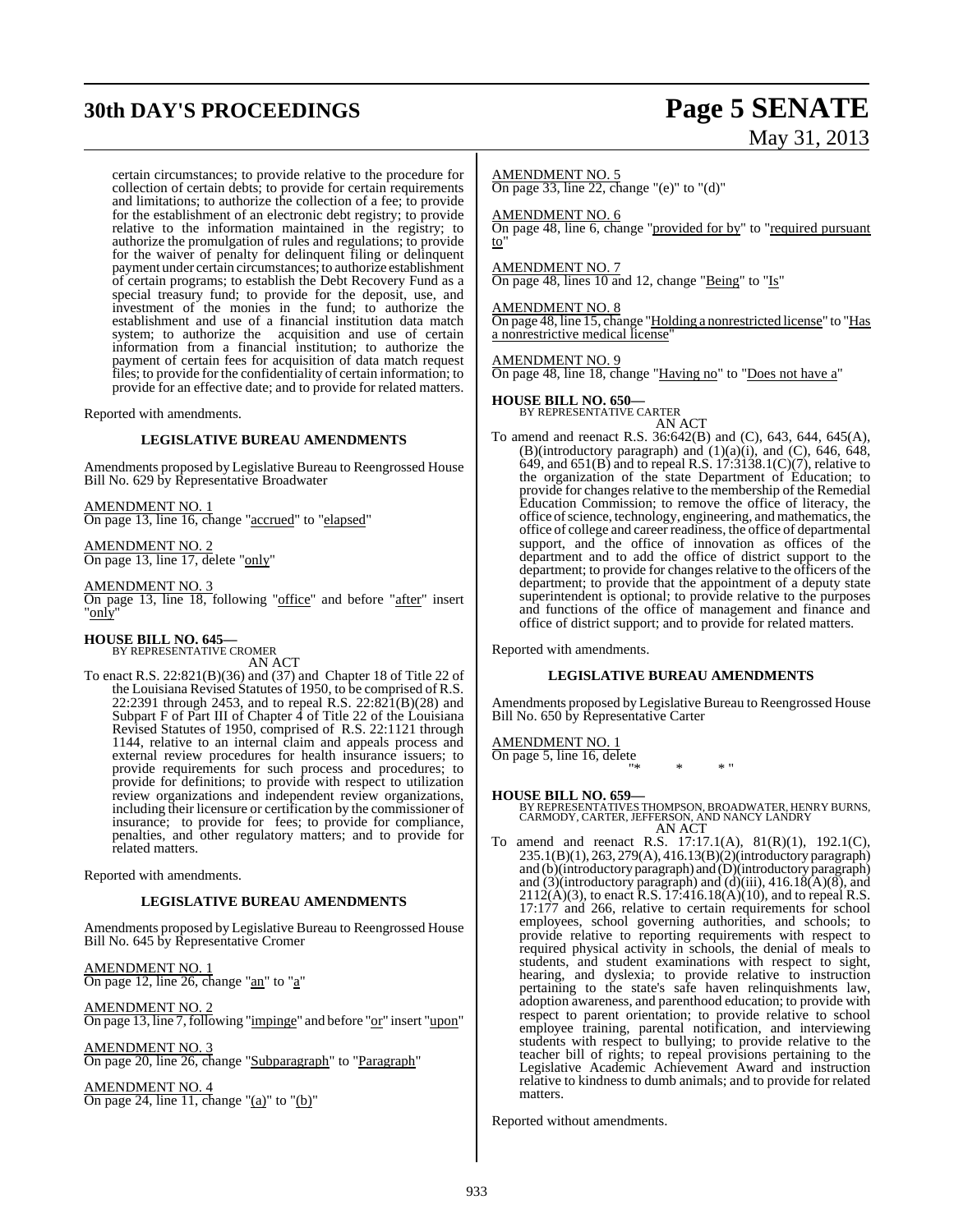## **Page 6 SENATE 30th DAY'S PROCEEDINGS**

## May 31, 2013

## **HOUSE BILL NO. 661—** BY REPRESENTATIVE WESLEY BISHOP

AN ACT

To amend and reenact R.S.  $17:3973(2)(a)$  and  $(b)(v)(aa)$ , 3991(B)(1)(d) and (23) and (H), 3995(A)(1)(introductory paragraph) and (c) and (B), and 3996(C) and (G) and to enact  $R.S. I 7:3973(2)(b)(v)(dd)$  and (vii) and  $3995(A)(3)$ , (H), (I), and (J), relative to charter schools; to create a Type 3B charter school; to provide relative to charter school funding including funding for Type 3B charter schools; to provide for the applicability of certain provisionsto Type 3B schools including student enrollment, acquired assets, and budget submission; to provide that a Type 5 charter school shall be considered the local education agency for funding purposes; to provide for rules adopted by the State Board of Elementary and Secondary Education; to provide for definitions; and to provide for related matters.

Reported with amendments.

#### **LEGISLATIVE BUREAU AMENDMENTS**

Amendments proposed by Legislative Bureau to Reengrossed House Bill No. 661 by Representative Wesley Bishop

#### AMENDMENT NO. 1

On page 1, line 13, following "Section 1." and before "R.S. 17:3973(2)(a)" delete "R.S. 17:"

#### **HOUSE BILL NO. 671—**

BY REPRESENTATIVES FOIL, ADAMS, BARRAS, BERTHELOT,<br>BROADWATER,BROSSETT,CARMODY,CHANEY,GAINES,GUINN,<br>HARRISON, HOFFMANN, HONORE, TERRY LANDRY, PYLANT, REYNOLDS, SCHEXNAYDER, AND SEABAUGH AN ACT

To enact R.S. 17:3351.11(E) and 3351.17 through 3351.19, relative to tuition and mandatory fee amounts for public postsecondary education institutions; to authorize each public postsecondary management board to impose certain tuition and fee amounts at certain institutions; to provide for effectiveness; and to provide for related matters.

Reported without amendments.

#### **HOUSE BILL NO. 681—** BY REPRESENTATIVE ORTEGO

AN ACT

To amend and reenact R.S. 47:6035(B)(1), relative to income tax credits; to provide with respect to the tax credit for conversion of vehicles to alternative fuel usage; to provide for the definition of "alternative fuel"; to provide for applicability; and to provide for related matters.

Reported with amendments.

#### **LEGISLATIVE BUREAU AMENDMENTS**

Amendments proposed by Legislative Bureau to Engrossed House Bill No. 681 by Representative Ortego

AMENDMENT NO. 1

On page 2, line 3, change "55" to "fifty-five"

## **HOUSE BILL NO. 682—** BY REPRESENTATIVE HOLLIS

AN ACT

To amend and reenact R.S.  $47:301(16)(b)(ii)$ , relative to sales and use tax; to provide for definitions; to provide with respect to the definition of tangible personal property; to provide for the definition relating to gold, silver, or numismatic coins, or platinum, gold, or silver bullion; and to provide for related matters.

Reported without amendments.

#### **HOUSE BILL NO. 698—**

BY REPRESENTATIVE THOMPSON AN ACT

To amend and reenact R.S. 47:6102, 6103(A)(1) and (2), and  $6109(A)$  and to enact R.S.  $47:6103(C)$ , relative to income tax credits; to provide relative to school readiness tax credits; to provide for certain definitions; to provide for the administration and recapture of such credits; to require certain recommendations; to provide for effectiveness; and to provide for related matters.

Reported without amendments.

#### **HOUSE BILL NO. 705—** BY REPRESENTATIVE PONTI

AN ACT

To amend and reenact R.S. 47:6030, relative to tax credits; to repeal the tax credit for wind energy systems; to establish a tax credit for certain solar energy systems; to provide authorization for a credit against taxes in which the credit can be claimed; to provide the manner in which the credit may be claimed; to provide for a refund of any credit in excess of the tax liability; to provide for the promulgation of rules and regulations; to provide for an effective date; and to provide for related matters.

Reported with amendments.

#### **LEGISLATIVE BUREAU AMENDMENTS**

Amendments proposed by Legislative Bureau to Reengrossed House Bill No. 705 by Representative Ponti

#### AMENDMENT NO. 1

In Senate Committee Amendment No. 3 proposed by the Senate Committee on Finance and adopted by the Senate on May 30, 2013, on line 12, change "single family" to "single-family"

#### AMENDMENT NO. 2

In Senate Committee Amendment No. 5 proposed by the Senate Committee on Finance and adopted by the Senate on May 30, 2013, on line 23, after "including" delete ","

#### AMENDMENT NO. 3

In Senate Committee Amendment No. 15 proposed by the Senate Committee on Finance and adopted by the Senate on May 30, 2013, on page 3, line 20, change "single family" to "single-family"

#### AMENDMENT NO. 4

In Senate Committee Amendment No. 18 proposed by the Senate Committee on Finance and adopted by the Senate on May 30, 2013, on page 3, line 29, change "single family" to "single-family"

#### **HOUSE BILL NO. 723— (Substitute for House Bill No. 622 by Representative Tim Burns)**<br>BY REPRESENTATIVE TIM BURNS AN ACT

To enact R.S. 47:1705.1, relative to ad valorem tax millages; to provide with respect to constitutionally authorized millage increases in certain parishes; to provide public hearing requirements; and to provide for related matters.

Reported with amendments.

#### **LEGISLATIVE BUREAU AMENDMENTS**

Amendments proposed by Legislative Bureau to Reengrossed House Bill No. 723 by Representative Tim Burns

#### AMENDMENT NO. 1

In Senate Committee Amendment No. 2 proposed by the Senate Committee on Revenue and Fiscal Affairs and adopted by the Senate on May 30, 2013, on line 4, following "line 11," delete the remainder of the line and insert "For all non-elected"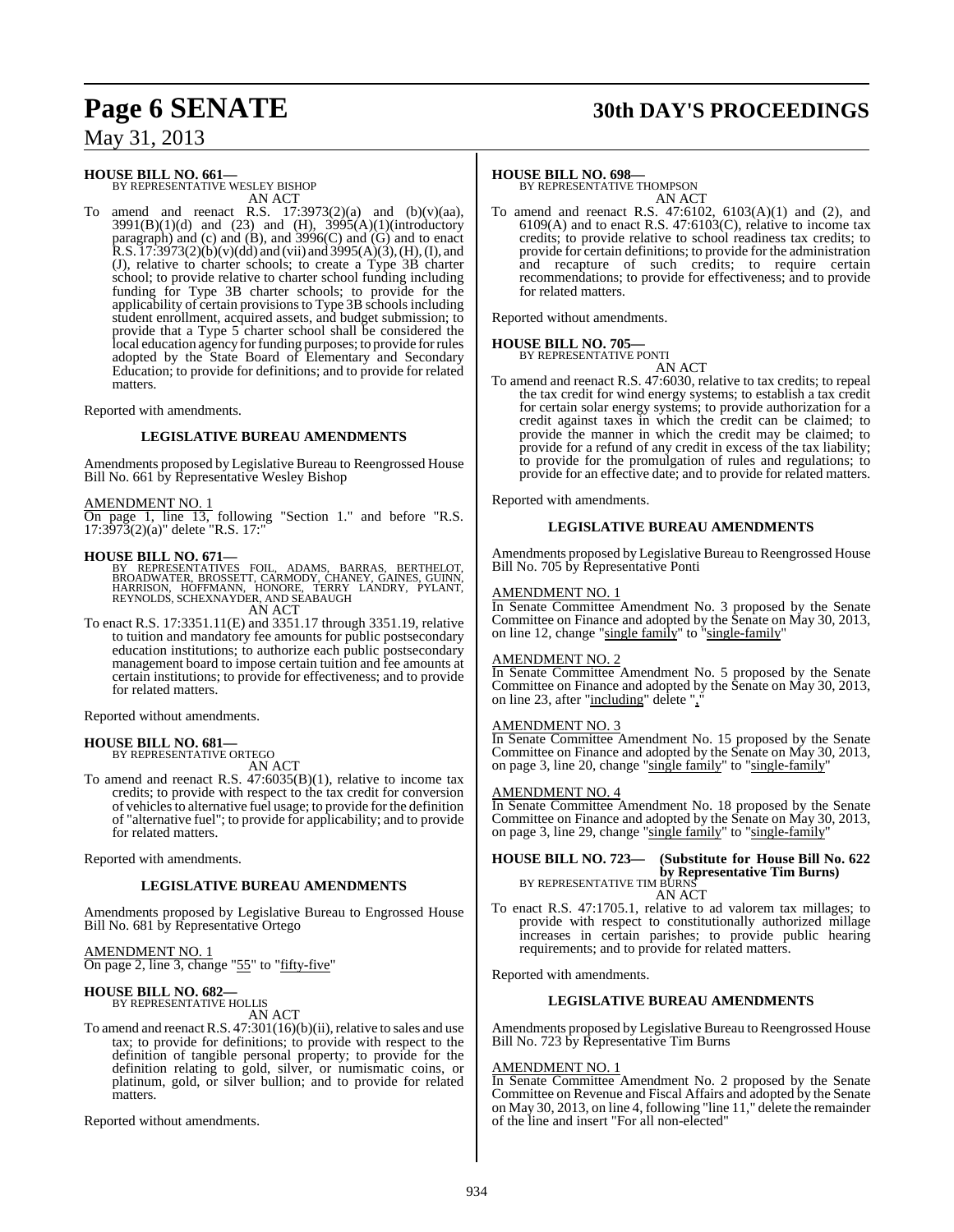# **30th DAY'S PROCEEDINGS Page 7 SENATE**

## AMENDMENT NO. 2

On page 1, line 14, change "." to ":"

**HOUSE BILL NO. 724— (Substitute for HouseBill No. 660 by Representative Katrina Jackson)** BY REPRESENTATIVES KATRĪNA JACKSON, KLECKLEY, ADAMS,<br>BARROW, BERTHELOT, WESLEY BISHOP, BROADWATER, HENRY<br>BURNS, TIM BURNS, BURRELL, CHANEY, COX, CROMER, DANAHAY,<br>DIXON, FANNIN, GREENE, GUILLORY, GUINN, HARRIS, HARRISON,<br>HI

AN ACT

To enact R.S. 17:2115.11, relative to student prayer gatherings; to permit student prayer gatherings; to provide conditions; and to provide for related matters.

Reported without amendments.

## **HOUSE BILL NO. 728— (Substitute for HouseBill No. 606 by Representative Cromer)** BY REPRESENTATIVE CROMER

AN ACT

To amend and reenact R.S. 23:1121(B)(1) and (5), 1124, 1201(H), 1208(F), (G), and (H), 1226(B)(3), 1310.8(B), 1314(E), and to enact R.S. 23:1021(13) and 1201.1, relative to workers' compensation; to provide with respect to choice of physician; to provide with respect to medical examinations; to provide with respect to the payment of benefits; to provide for hearing procedures; to provide for notice requirements; to provide with respect to the modification, suspension, termination, or controversion of benefits; to provide for procedure; to provide for the payment of benefits for rehabilitation of injured employees; to provide for disputes; and to provide for related matters.

Reported with amendments.

#### **LEGISLATIVE BUREAU AMENDMENTS**

Amendments proposed by Legislative Bureau to Reengrossed House Bill No. 728 by Representative Cromer

AMENDMENT NO. 1 On page 8, line 18, change " $(2)$ " to " $(1)$ "

AMENDMENT NO. 2 On page 9, line 2, change " $(F)(2)$ " to " $(G)(1)$ "

AMENDMENT NO. 3 On page 12, line 24, change "than" to "that"

AMENDMENT NO. 4 On page 16, line 21, change "23:1203(K)" to "23:1203.1(K)"

> Respectfully submitted, DANIEL R. MARTINY Chairman

#### **Adoption of Legislative Bureau Report**

On motion of Senator Martiny, the Legislative Bureau amendments were adopted and the Bills and Joint Resolutions were read by title and passed to a third reading.

#### **Senate Resolutions on Second Reading**

#### **SENATE RESOLUTION NO. 153—**

BY SENATOR MURRAY A RESOLUTION

To commend the Most Worshipful Prince Hall Grand Lodge Free and Accepted Masons of Louisiana on its one hundred fiftieth anniversary and the Esther Grand Chapter Order of Eastern Star

Prince Hall Affiliation of Louisiana on its seventy fifth anniversary.

On motion of Senator Murray the resolution was read by title and adopted.

#### **SENATE RESOLUTION NO. 154—** BY SENATOR MURRAY

A RESOLUTION

To commend the Esther Grand Chapter Order of Eastern Star Prince Hall Affiliation of Louisiana on its seventy-fifth anniversary.

On motion of Senator Murray the resolution was read by title and adopted.

#### **SENATE RESOLUTION NO. 155—**

BY SENATOR MURRAY A RESOLUTION

To commend Hubig's Pies for over ninety years of the production of sweet fried pies and pastries that have delighted the palates of five generations of New Orleans consumers and for its commitment to continue its bakery operations within the historic Faubourg-Marigny district of the city.

On motion of Senator Murray the resolution was read by title and adopted.

## **SENATE RESOLUTION NO. 156—** BY SENATOR LONG

A RESOLUTION

To commend and congratulate Milton Retif for receiving the 2013 Louisiana Sports Leadership Award and being named to the 2013 Louisiana Sports Hall of Fame Induction Class.

On motion of Senator Long the resolution was read by title and adopted.

#### **SENATE RESOLUTION NO. 157—** BY SENATOR LONG

A RESOLUTION

To commend and congratulate Ed "Skeets" Tuohy for being named to the 2013 Louisiana Sports Hall of Fame Induction Class.

On motion of Senator Long the resolution was read by title and adopted.

# **SENATE RESOLUTION NO. 158—** BY SENATOR LONG

A RESOLUTION

To commend Kevin Mawae on being named to the 2013 Louisiana Sports Hall of Fame Induction Class.

On motion of Senator Long the resolution was read by title and adopted.

## **SENATE RESOLUTION NO. 159—** BY SENATOR GALLOT

A RESOLUTION

To authorize and direct the commissioner of administration to take all necessary action to ensure that each department, office, agency, board, and commission of the executive branch of state government which maintains a website on the Internet include the name and contact information for each custodian of public records for that entity on the website.

The resolution was read by title and referred by the President to the Committee on Senate and Governmental Affairs.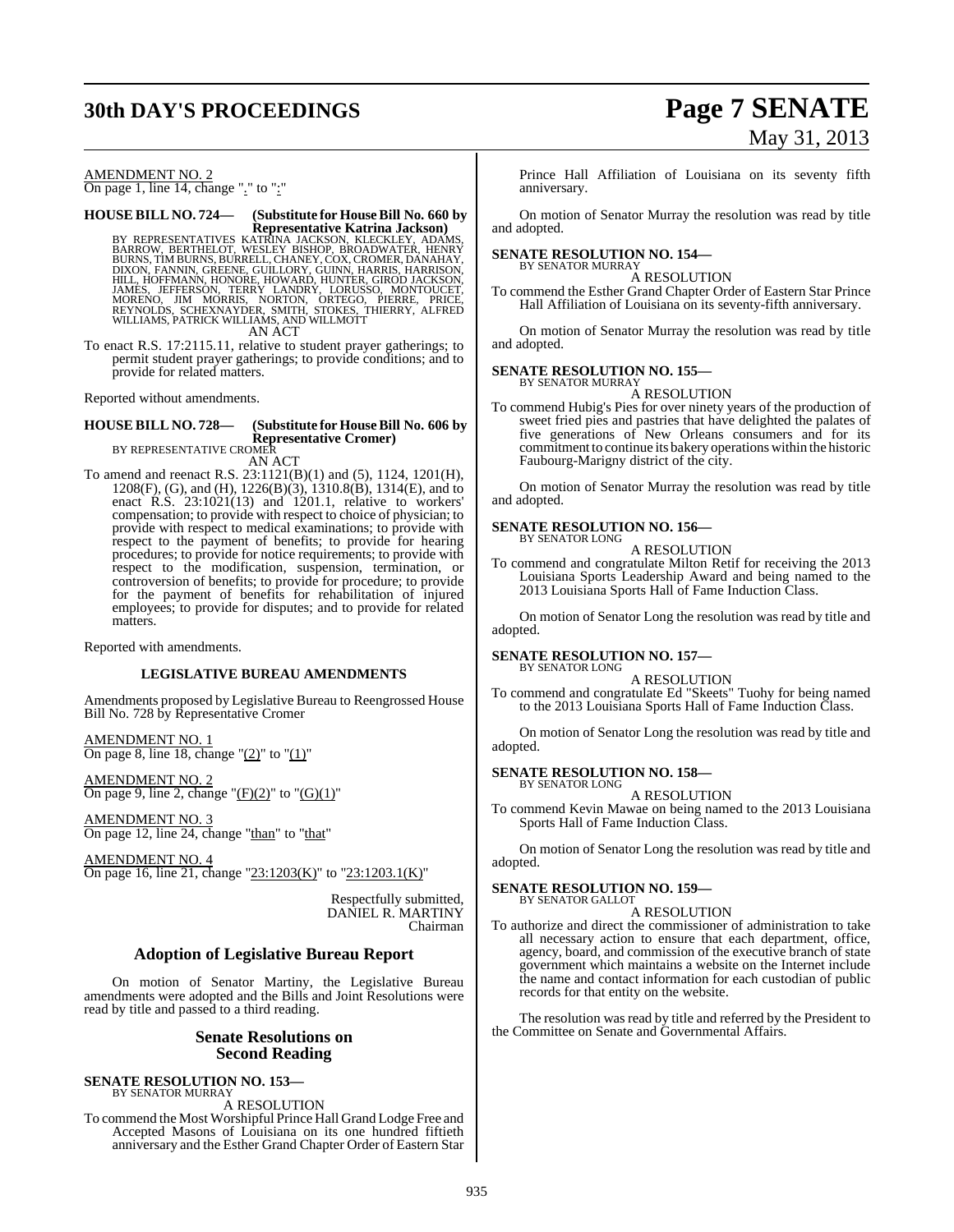Total - 9

### **Senate Concurrent Resolutions on Second Reading**

## **SENATE CONCURRENT RESOLUTION NO. 123—** BY SENATOR ALLAIN AND REPRESENTATIVE JONES A CONCURRENT RESOLUTION

To commend the dedicated efforts of the citizens of the city of Franklin and of St. Mary Parish in creating the No Hitchin' folklife play.

The concurrent resolution was read by title. Senator Allain moved to adopt the Senate Concurrent Resolution.

#### **ROLL CALL**

The roll was called with the following result:

#### YEAS

| Mr. President<br>Allain | Gallot<br>Guillory | <b>Nevers</b><br>Peacock |
|-------------------------|--------------------|--------------------------|
| <b>Broome</b>           | Heitmeier          | Perry                    |
| <b>Buffington</b>       | Johns              | Peterson                 |
| Chabert                 | Kostelka           | Riser                    |
| Claitor                 | Long               | Smith, G.                |
| Cortez                  | Martiny            | Smith, J.                |
| Crowe                   | Mills              | Walsworth                |
| Donahue                 | Morrish            | Ward                     |
| Erdey                   | Murray             | White                    |
| Total $-30$             |                    |                          |
|                         | <b>NAYS</b>        |                          |
| Total - 0               |                    |                          |
|                         | <b>ABSENT</b>      |                          |
| Adley                   | <b>Brown</b>       | Morrell                  |
| Amedee                  | Dorsey-Colomb      | Tarver                   |
| Appel                   | LaFleur            | Thompson                 |

The Chair declared the Senate adopted the Senate Concurrent Resolution and ordered it sent to the House.

#### **House Concurrent Resolutions on Second Reading**

## **HOUSE CONCURRENT RESOLUTION NO. 167—** BY REPRESENTATIVE POPE AND SENATOR WHITE

A CONCURRENT RESOLUTION

To commend Dixie Electric Membership Corporation (DEMCO) upon the celebration of its seventy-fifth anniversary.

The resolution was read by title. Senator White moved to concur in the House Concurrent Resolution.

#### **ROLL CALL**

The roll was called with the following result:

#### YEAS

| Mr. President | Gallot        | Peacc       |
|---------------|---------------|-------------|
| Allain        | Guillory      | Perry       |
| Broome        | Heitmeier     | Peter:      |
| Brown         | Johns         | Riser       |
| Buffington    | Kostelka      | Smith       |
| Chabert       | Long          | Smith       |
| Claitor       | Martiny       | <b>Wals</b> |
| Cortez        | Mills         | Ward        |
| Crowe         | Morrish       | White       |
| Donahue       | Murray        |             |
| Erdey         | <b>Nevers</b> |             |
| $Total - 31$  |               |             |

Peacock Perry Peterson Riser Smith, G. Smith, J. Walsworth<br>Ward White

## **Page 8 SENATE 30th DAY'S PROCEEDINGS**

**NAYS** 

# ABSENT Adley **Dorsey-Colomb** Tarver<br>Amedee LaFleur Thomp

Total - 0

Appel Total - 8 LaFleur Thompson<br>Morrell

The Chair declared the Senate concurred in the House Concurrent Resolution and ordered it returned to the House.

### **HOUSE CONCURRENT RESOLUTION NO. 169—**

BY REPRESENTATIVE HARRISON A CONCURRENT RESOLUTION

To urge and request the governing authorities of public secondary schools to offer for credit an elective course that teaches the curriculum of Future Leaders of America's Gulf (F.L.A.G.).

The resolution was read by title. Senator Chabert moved to concur in the House Concurrent Resolution.

#### **ROLL CALL**

The roll was called with the following result:

#### YEAS

| Mr. President     | Guillory      | Murray        |
|-------------------|---------------|---------------|
| Allain            | Heitmeier     | Peacock       |
| <b>Broome</b>     | Johns         | Perry         |
| <b>Buffington</b> | Kostelka      | Peterson      |
| Chabert           | LaFleur       | Riser         |
| Claitor           | Long          | Smith, G.     |
| Cortez            | Martiny       | Smith, J.     |
| Donahue           | Mills         | Walsworth     |
| Erdey             | Morrell       | Ward          |
| Gallot            | Morrish       | White         |
| Total $-30$       |               |               |
|                   | <b>NAYS</b>   |               |
|                   |               |               |
| Total - 0         |               |               |
|                   | ABSENT        |               |
| Adley             | Brown         | <b>Nevers</b> |
| Amedee            | Crowe         | Tarver        |
| Appel             | Dorsey-Colomb | Thompson      |
| Total - 9         |               |               |

The Chair declared the Senate concurred in the House Concurrent Resolution and ordered it returned to the House.

## **HOUSE CONCURRENT RESOLUTION NO. 170—** BY REPRESENTATIVE JONES AND SENATOR ALLAIN A CONCURRENT RESOLUTION

To urge and request the Board of Regents and the Board of Supervisors of Community and Technical Colleges jointly to study the feasibility of offering community college services in the Greater St. Mary Parish Area and to determine how the state can best meet the educational needs of students and the economic and workforce development needs of this region of the state.

The resolution was read by title. Senator Allain moved to concur in the House Concurrent Resolution.

#### **ROLL CALL**

The roll was called with the following result: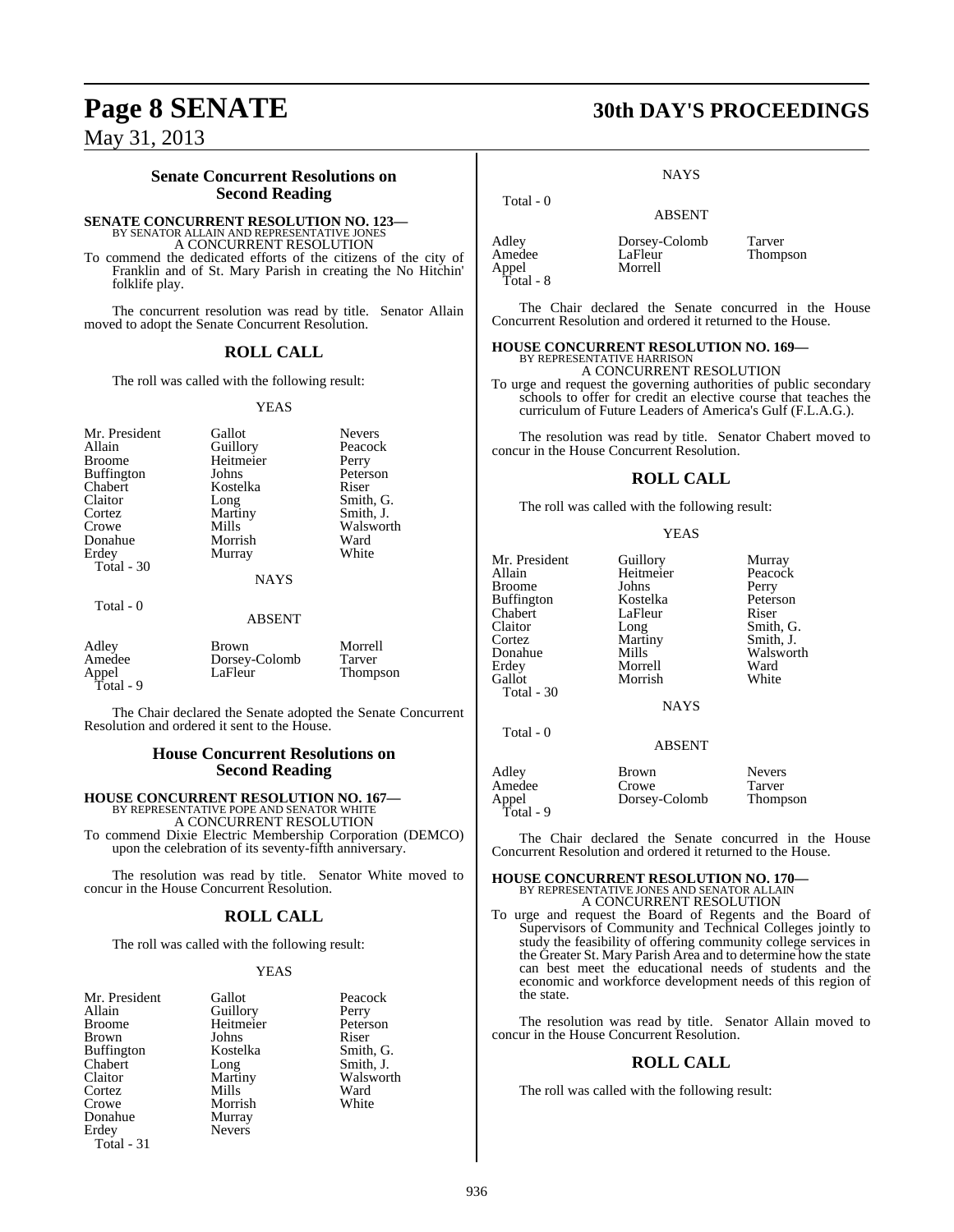# **30th DAY'S PROCEEDINGS Page 9 SENATE**

#### YEAS

| Mr. President | Guillory      | <b>Nevers</b> |
|---------------|---------------|---------------|
| Allain        | Heitmeier     | Peacock       |
| <b>Broome</b> | Johns         | Perry         |
| Buffington    | Kostelka      | Peterson      |
| Chabert       | LaFleur       | Riser         |
| Claitor       | Long          | Smith, G.     |
| Cortez        | Martiny       | Smith, J.     |
| Crowe         | Mills         | Tarver        |
| Donahue       | Morrell       | Walsworth     |
| Erdey         | Morrish       | Ward          |
| Gallot        | Murray        | White         |
| Total - 33    | <b>NAYS</b>   |               |
| Total - 0     | <b>ABSENT</b> |               |
| Adley         | Appel         | Dorsey-Colomb |
| Amedee        | Brown         | Thompson      |

The Chair declared the Senate concurred in the House Concurrent Resolution and ordered it returned to the House.

## **HOUSE CONCURRENT RESOLUTION NO. 171—** BY REPRESENTATIVE BARROW

Total - 6

A CONCURRENT RESOLUTION

To commend Mr. Willie F. Hawkins for his forty-two years of distinguished service to the citizens of Louisiana and Baton Rouge in the areas of higher education, health care, and social services.

The resolution was read by title. Senator Broome moved to concur in the House Concurrent Resolution.

#### **ROLL CALL**

The roll was called with the following result:

#### YEAS

| Mr. President<br>Allain<br><b>Broome</b><br><b>Buffington</b><br>Chabert<br>Claitor<br>Cortez<br>Crowe<br>Donahue<br>Erdey | Guillory<br>Heitmeier<br>Johns<br>Kostelka<br>LaFleur<br>Long<br>Martiny<br>Mills<br>Morrell<br>Morrish | <b>Nevers</b><br>Peacock<br>Perry<br>Peterson<br>Riser<br>Smith, G.<br>Smith, J.<br>Tarver<br>Walsworth<br>Ward |
|----------------------------------------------------------------------------------------------------------------------------|---------------------------------------------------------------------------------------------------------|-----------------------------------------------------------------------------------------------------------------|
| Gallot<br>Total - 33<br>Total - 0                                                                                          | Murray<br><b>NAYS</b><br>ABSENT                                                                         | White                                                                                                           |
| $\lambda$ 11                                                                                                               | $\mathbf{I}$<br>$\lambda$                                                                               | $\blacksquare$<br>r.<br>$\sim$ 1                                                                                |

| Adley     | Appel | Dorsey-Colomb |
|-----------|-------|---------------|
| Amedee    | Brown | Thompson      |
| Total - 6 |       |               |

The Chair declared the Senate concurred in the House Concurrent Resolution and ordered it returned to the House.

### **HOUSE CONCURRENT RESOLUTION NO. 172—**

BY REPRESENTATIVE BURRELL AND SENATOR GALLOT A CONCURRENT RESOLUTION

To express heartfelt measures of condolences upon the death of Caddo Parish Commissioner Joyce Bowman.

The resolution was read by title. Senator Peacock moved to concur in the House Concurrent Resolution.

# May 31, 2013

## **ROLL CALL**

The roll was called with the following result:

#### YEAS

| Mr. President<br>Allain | Guillory<br>Heitmeier | <b>Nevers</b><br>Peacock  |
|-------------------------|-----------------------|---------------------------|
| Broome                  | Johns                 | Perry                     |
| Buffington              | Kostelka              | Peterson                  |
| Chabert                 | LaFleur               | Riser                     |
| Claitor                 | Long                  | Smith, G.                 |
| Cortez                  | Martiny               | Smith, J.                 |
| Crowe                   | Mills                 | Tarver                    |
| Donahue                 | Morrell               | Walsworth                 |
| Erdev                   | Morrish               | Ward                      |
| Gallot                  | Murray                | White                     |
| Total - 33              |                       |                           |
|                         | <b>NAYS</b>           |                           |
| Total - 0               |                       |                           |
|                         | <b>ABSENT</b>         |                           |
| Adley<br>Amedee         | Appel<br>Brown        | Dorsey-Colomb<br>Thompson |

Total - 6

The Chair declared the Senate concurred in the House Concurrent Resolution and ordered it returned to the House.

**HOUSE CONCURRENT RESOLUTION NO. 173—**<br>BY REPRESENTATIVES WILLMOTT, ANDERS, BARROW, BURFORD, COX, HARRIS, HAVARD, HENSGENS, HILL, HOFFMANN, KATRINA<br>JACKSON, LEBAS, JAY MORRIS, POPE, SIMON, STOKES, WHITNEY,<br>AND PATRICK WILL

To commend Barbara Morvant upon her retirement as executive director of the Louisiana State Board of Nursing and to recognize her unwavering passion, dedication, and contributions to the prosperity of the Louisiana State Board of Nursing as she prepares to pass the torch to new leadership for the future.

The resolution was read by title. Senator Martiny moved to concur in the House Concurrent Resolution.

### **ROLL CALL**

The roll was called with the following result:

#### YEAS

| Mr. President     | Guillory      | Peacock   |
|-------------------|---------------|-----------|
| Allain            | Heitmeier     | Perry     |
| <b>Broome</b>     | Johns         | Peterson  |
| <b>Brown</b>      | Kostelka      | Riser     |
| <b>Buffington</b> | LaFleur       | Smith, G  |
| Chabert           | Long          | Smith, J. |
| Claitor           | Martiny       | Tarver    |
| Cortez            | Mills         | Walswor   |
| Crowe             | Morrell       | Ward      |
| Donahue           | Morrish       | White     |
| Erdey             | Murray        |           |
| Gallot            | <b>Nevers</b> |           |
| Total - 34        |               |           |
|                   |               |           |

Smith, J.<br>Tarver Walsworth<br>Ward

NAYS

ABSENT

Adley Appel Thompson<br>Amedee Dorsey-Colomb Total - 5

Total - 0

The Chair declared the Senate concurred in the House Concurrent Resolution and ordered it returned to the House.

Dorsey-Colomb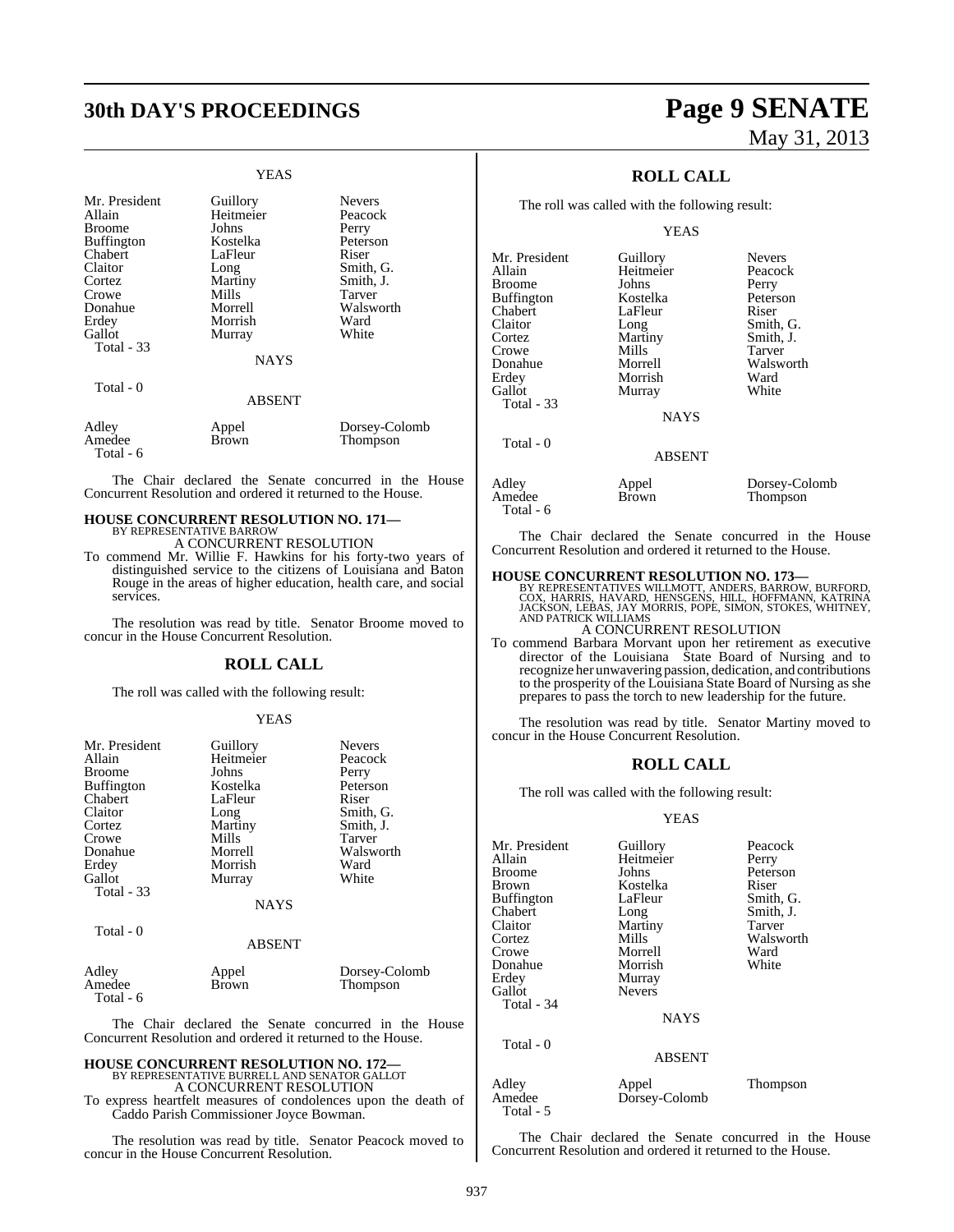#### **HOUSE CONCURRENT RESOLUTION NO. 174—**

BY REPRESENTATIVE FOIL A CONCURRENT RESOLUTION

To urge and request the Louisiana State Law Institute to study and make recommendations relative to Code of Evidence Article 902 to provide for certain self-authenticated records and to report its findings and recommendations to the Louisiana Legislature no later than February 1, 2014.

The resolution was read by title. Senator Claitor moved to concur in the House Concurrent Resolution.

#### **ROLL CALL**

The roll was called with the following result:

#### YEAS

| Mr. President<br>Allain<br><b>Broome</b><br><b>Brown</b><br><b>Buffington</b>  | Gallot<br>Guillory<br>Heitmeier<br>Johns<br>Kostelka     | <b>Nevers</b><br>Peacock<br>Perry<br>Peterson<br>Riser         |
|--------------------------------------------------------------------------------|----------------------------------------------------------|----------------------------------------------------------------|
| Chabert<br>Claitor<br>Cortez<br>Crowe<br>Donahue<br>Erdey<br><b>Total - 33</b> | LaFleur<br>Long<br>Martiny<br>Mills<br>Morrish<br>Murray | Smith, G.<br>Smith. J.<br>Tarver<br>Walsworth<br>Ward<br>White |
|                                                                                | <b>NAYS</b>                                              |                                                                |
| Total - 0                                                                      | ABSENT                                                   |                                                                |

| Adley<br>Amedee<br>Total - 6 | Appel<br>Dorsey-Colomb | Morrell<br>Thompson |
|------------------------------|------------------------|---------------------|
|------------------------------|------------------------|---------------------|

The Chair declared the Senate concurred in the House Concurrent Resolution and ordered it returned to the House.

#### **HOUSE CONCURRENT RESOLUTION NO. 175—** BY REPRESENTATIVE HODGE

A CONCURRENT RESOLUTION

To memorialize the United States Congress to take such actions as are necessary to codify into law a United States Department of Defense standard for religious freedom that would be applied to all uniformed services.

The resolution was read by title. Senator Long moved to concur in the House Concurrent Resolution.

#### **ROLL CALL**

The roll was called with the following result:

#### YEAS

| Mr. President     | Gallot    | <b>Nevers</b> |
|-------------------|-----------|---------------|
| Allain            | Guillory  | Peacock       |
| <b>Broome</b>     | Heitmeier | Perry         |
| Brown             | Johns     | Peterson      |
| <b>Buffington</b> | Kostelka  | Riser         |
| Chabert           | Long      | Smith, G.     |
| Claitor           | Martiny   | Smith, J.     |
| Cortez            | Mills     | Tarver        |
| Crowe             | Morrell   | Walsworth     |
| Donahue           | Morrish   | Ward          |
| Erdey             | Murray    | White         |
| Total - 33        |           |               |
|                   | NAYS      |               |

Total - 0

## **Page 10 SENATE 30th DAY'S PROCEEDINGS**

#### ABSENT

Total - 6

Adley Appel LaFleur<br>Amedee Dorsey-Colomb Thompson Dorsey-Colomb

The Chair declared the Senate concurred in the House Concurrent Resolution and ordered it returned to the House.

#### **Senate Bills and Joint Resolutions Returned from the House of Representatives with Amendments**

#### **SENATE BILL NO. 10—** BY SENATOR GUILLORY

AN ACT

To amend and reenact R.S. 11:2178(M)(1)(a)(ii) and to enact R.S. 11:242(F), 243, and 2178(M)(1)(d), relative to statewide retirement systems; to provide for cost-of-living adjustments and permanent benefit increases; to provide for an effective date; and to provide for related matters.

The bill was read by title. Returned from the House of Representatives with amendments:

#### **HOUSE FLOOR AMENDMENTS**

Amendments proposed by Representative Robideaux to Reengrossed Senate Bill No. 10 by Senator Guillory

#### AMENDMENT NO. 1

On page 1, at the end of line 14, change "**option**" to "**election**"

Senator Guillory moved to concur in the amendments proposed by the House.

#### **ROLL CALL**

The roll was called with the following result:

#### YEAS

| Mr. President<br>Allain<br>Broome<br>Brown<br>Buffington<br>Chabert<br>Claitor<br>Cortez<br>Crowe<br>Donahue<br>Erdey<br>Gallot<br>Total - 34 | Guillory<br>Heitmeier<br>Johns<br>Kostelka<br>LaFleur<br>Long<br>Martiny<br>Mills<br>Morrell<br>Morrish<br>Murray<br><b>Nevers</b><br><b>NAYS</b> | Peacock<br>Perry<br>Peterson<br>Riser<br>Smith, G.<br>Smith, J.<br>Tarver<br>Walsworth<br>Ward<br>White |
|-----------------------------------------------------------------------------------------------------------------------------------------------|---------------------------------------------------------------------------------------------------------------------------------------------------|---------------------------------------------------------------------------------------------------------|
| Total - 0                                                                                                                                     | <b>ABSENT</b>                                                                                                                                     |                                                                                                         |
| Adlev<br>Amedee                                                                                                                               | Appel<br>Dorsey-Colomb                                                                                                                            | Thompson                                                                                                |

The Chair declared the Senate concurred in the amendments proposed by the House.

## **SENATE BILL NO. 42—** BY SENATOR MORRELL

Total - 5

AN ACT To amend and reenact R.S. 33:4702(B)(1), (2), (3), (4), (6), and (7), relative to Orleans Parish; to provide relative to the governance of the New Orleans Regional Business Park; to provide relative to the members of the board of commissioners and their terms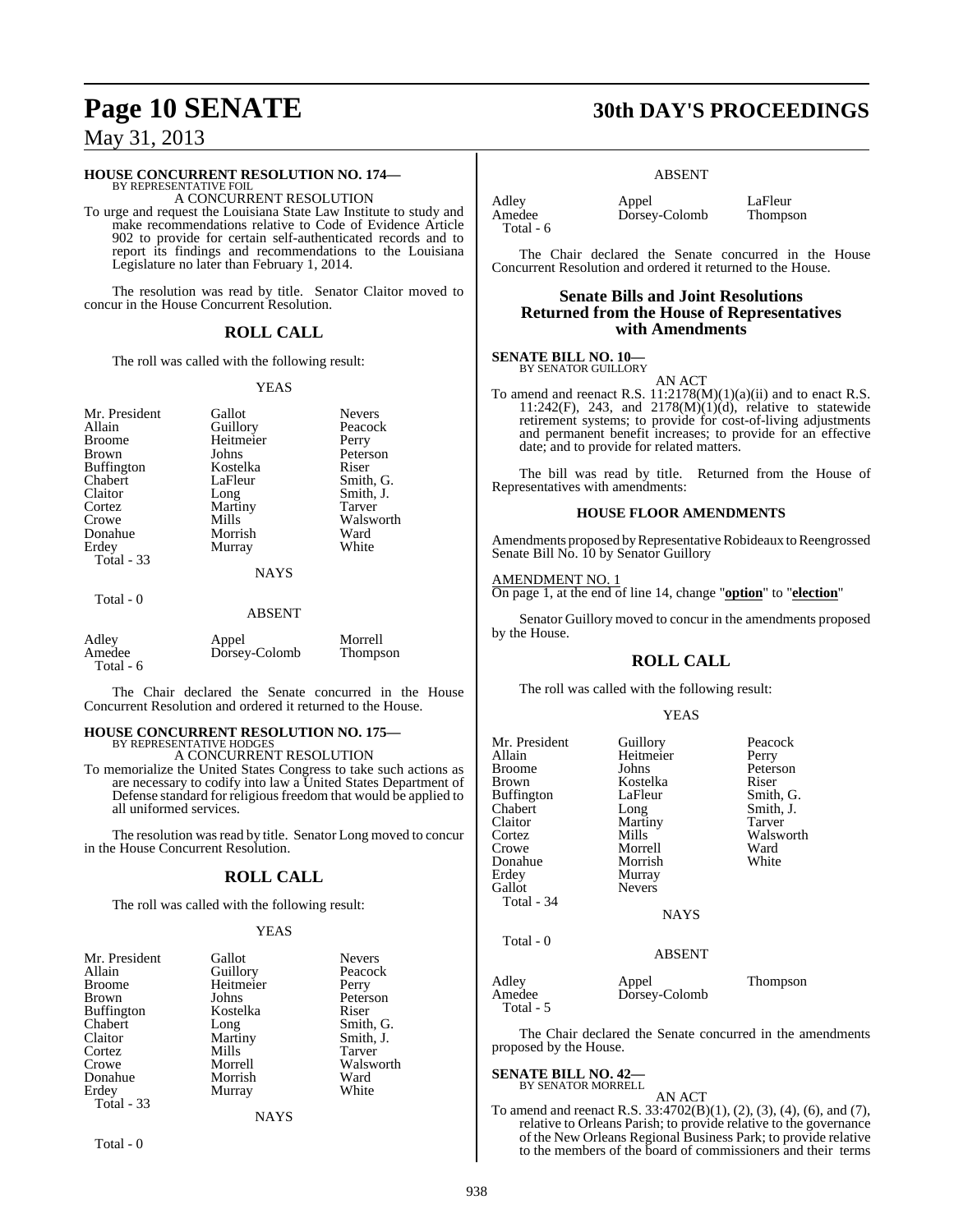# **30th DAY'S PROCEEDINGS Page 11 SENATE**

# May 31, 2013

of office; to require the adoption of rules and regulations for conducting board business; to provide for vacancies on the board of commissioners; and to provide for related matters.

The bill was read by title. Returned from the House of Representatives with amendments:

#### **LEGISLATIVE BUREAU AMENDMENTS**

Amendments proposed by Legislative Bureau to Reengrossed Senate Bill No. 42 by Senator Morrell

#### AMENDMENT NO. 1

On page 2, line 15, change "councilpersons" to "councilperson"

#### AMENDMENT NO. 2

On page 3, line 19, change "Paragraph" to "Subparagraph"

#### AMENDMENT NO. 3 On page 4, line 19, change "(h)" to "(k)"

#### **HOUSE FLOOR AMENDMENTS**

Amendments proposed by Representative Wesley Bishop to Reengrossed Senate Bill No. 42 by Senator Morrell

#### AMENDMENT NO. 1

On page 3, at the end of line 7, delete "**in Subparagraph (2)(i) of**" and insert "**serving pursuant to Subparagraph (2)(j) of**"

Senator Morrell moved to concur in the amendments proposed by the House.

#### **ROLL CALL**

The roll was called with the following result:

#### YEAS

| Mr. President<br>Allain<br><b>Broome</b><br><b>Brown</b><br><b>Buffington</b><br>Chabert<br>Claitor<br>Cortez | Guillory<br>Heitmeier<br>Johns<br>Kostelka<br>LaFleur<br>Long<br>Martiny<br>Mills | Peacock<br>Perry<br>Peterson<br>Riser<br>Smith, G.<br>Smith, J.<br>Tarver<br>Walsworth |
|---------------------------------------------------------------------------------------------------------------|-----------------------------------------------------------------------------------|----------------------------------------------------------------------------------------|
| Crowe<br>Donahue<br>Erdey<br>Gallot                                                                           | Morrell<br>Morrish<br>Murray<br><b>Nevers</b>                                     | Ward<br>White                                                                          |
| Total - 34                                                                                                    | NAYS                                                                              |                                                                                        |

Total - 0

#### ABSENT

| Adley     | Appel         | <b>Thompson</b> |  |
|-----------|---------------|-----------------|--|
| Amedee    | Dorsey-Colomb |                 |  |
| Total - 5 |               |                 |  |

The Chair declared the Senate concurred in the amendments proposed by the House.

# **SENATE BILL NO. 44—** BY SENATOR NEVERS

AN ACT

To enact R.S. 33:2740.18, relative to the city of Bogalusa; to authorize the city to levy a provider fee upon hospitals in the city and for use and distribution of the proceeds; and to provide for related matters.

The bill was read by title. Returned from the House of Representatives with amendments:

#### **HOUSE COMMITTEE AMENDMENTS**

Amendments proposed by House Committee on Municipal, Parochial and Cultural Affairs to Reengrossed Senate Bill No. 44 by Senator Nevers

#### AMENDMENT NO. 1

 $\overline{On}$  page 1, line 3, after "in the city" delete the remainder of the line and insert a comma "," and "subject to voter approval; to provide for the use and distribution of fee proceeds;"

#### AMENDMENT NO. 2

On page 2, at the end of line 19, delete the period "**.**" and insert a semi-colon "**;**" and "**however, the fee shall be imposed only after the question of its imposition has been approved by a majority of the qualified electors in the city of Bogalusa who vote on a proposition authorizing the fee at an election held for that purpose in accordance with the Louisiana Election Code.**"

Senator Nevers moved to concur in the amendments proposed by the House.

### **ROLL CALL**

The roll was called with the following result:

#### YEAS

| Mr. President<br>Allain      | Guillory<br>Heitmeier | <b>Nevers</b><br>Peacock  |
|------------------------------|-----------------------|---------------------------|
| Broome                       | Johns                 | Perry                     |
| Brown                        | Kostelka              | Peterson                  |
| Buffington                   | LaFleur               | Riser                     |
| Chabert                      | Long                  | Smith, G.                 |
| Cortez                       | Martiny               | Smith, J.                 |
| Crowe                        | Mills                 | Tarver                    |
| Donahue                      | Morrell               | Walsworth                 |
| Erdev                        | Morrish               | Ward                      |
| Gallot                       | Murray                | White                     |
| Total - 33                   |                       |                           |
|                              | <b>NAYS</b>           |                           |
| Total - 0                    |                       |                           |
|                              | <b>ABSENT</b>         |                           |
| Adley<br>Amedee<br>Total - 6 | Appel<br>Claitor      | Dorsey-Colomb<br>Thompson |

The Chair declared the Senate concurred in the amendments proposed by the House.

**SENATE BILL NO. 47—** BY SENATOR MORRELL AND REPRESENTATIVE LEGER AN ACT

To amend and reenact R.S.  $33:4071(A)$ , (B), (C)(1), and (E) and 4074 and to repeal R.S.  $33:4071(C)(2)$  and (3), relative to Orleans Parish; to provide relative to the Sewerage and Water Board of New Orleans; to change the membership of the board; to provide relative to the terms and removal of board members; and to provide for related matters.

The bill was read by title. Returned from the House of Representatives with amendments:

#### **HOUSE COMMITTEE AMENDMENTS**

Amendments proposed byHouseCommittee on Municipal, Parochial and Cultural Affairs to Reengrossed Senate Bill No. 47 by Senator Morrell

#### AMENDMENT NO. 1

On page 1, line 2, after "and (E) and" delete the remainder of the line and insert "4074, to enact R.S. 33:4087.1, and to repeal R.S."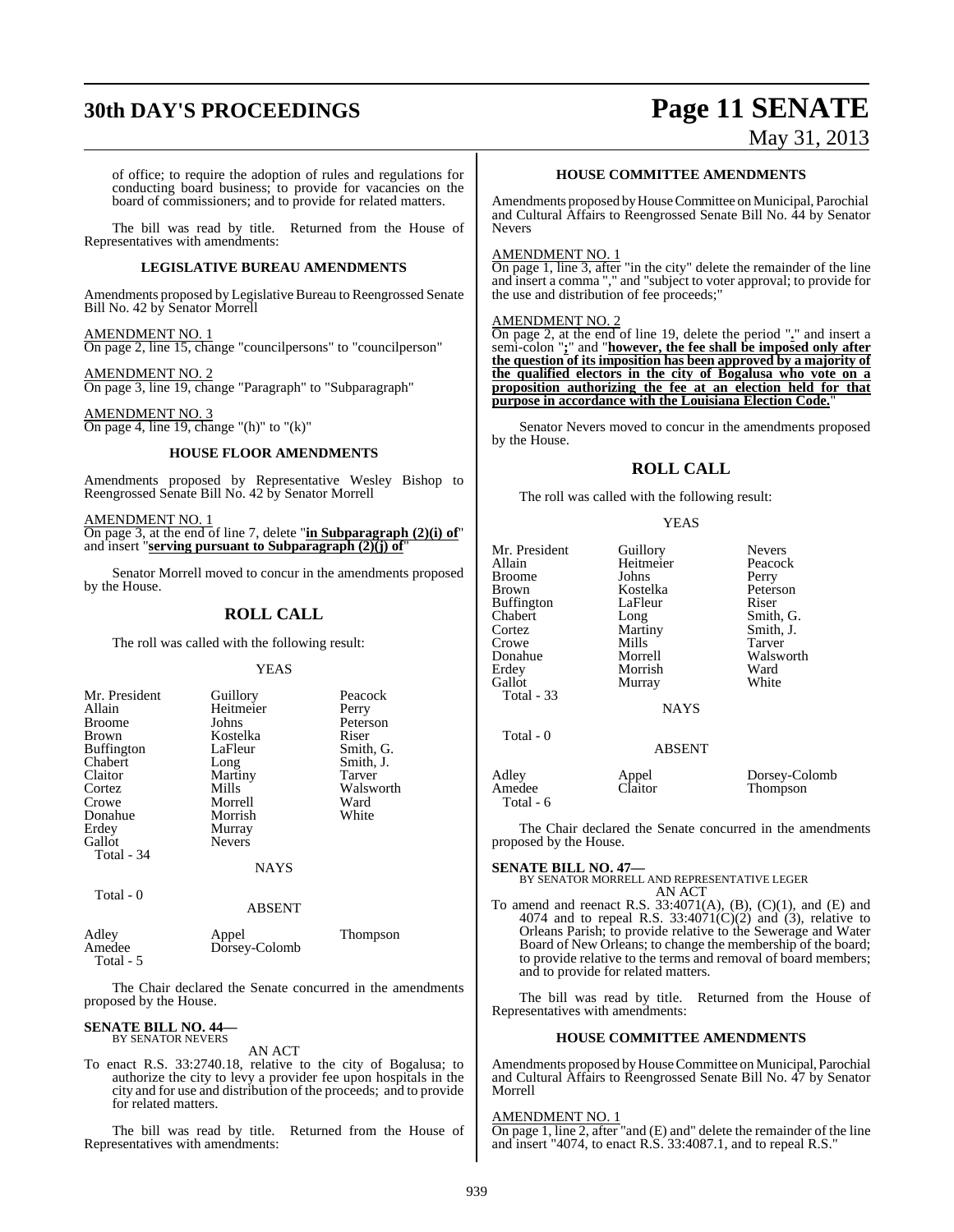## AMENDMENT NO. 2

On page 1, line 5, after "members;" and before "and to" insert "to require the board to report on contracts for the construction and repair of its public systems of water, sewerage, and drainage;"

#### AMENDMENT NO. 3

On page 1, line 10, after "reenacted" and before "to read" insert "and R.S. 33:4087.1 is hereby enacted"

#### AMENDMENT NO. 4

On page 2, line 4, delete "**Senate**," and insert "city council,"

### AMENDMENT NO. 5

On page 2, line 5, after "**Committee.**" delete the remainder ofthe line and delete lines 6 through 13 in their entirety and insert the following:

"**(d) The members appointed pursuant to Subparagraphs (b) and (c) of this Paragraph shall include one citizen from each of the five councilmanic districts within the city of New Orleans.**"

#### AMENDMENT NO. 6

On page 3, at the end of line 26, insert "**If the mayor disapproves the three nominees submitted by the selection committee, the selection committee shall convene in not less than thirty days and not more than sixty days after disapproval to resubmit three different nominees to the mayor.**"

#### AMENDMENT NO. 7

On page 4, at the end of line 16, delete "**Subparagraph**" and on line 17, delete "**(A)(1)(c) of this Section, the** terms of office of board members" and insert "**Subparagraphs (A)(1)(b) and (c) of this Section, the** terms of office"

### AMENDMENT NO. 8

On page 5, line 25, change "**Six**" to "**Five**"

#### AMENDMENT NO. 9

On page 5, between lines 25 and 26, insert the following:

#### "\* \* \* **§4087.1. Reporting of contracts**

**The Sewerage and Water Board of New Orleansshall report quarterly, in September, December, March, and June, to the New Orleans city council relative to the contracts let in the construction and repair of its public systems of water, sewerage, and drainage. Such report shall include the following for new contracts let during the reporting period:**

**(1) The total number of contracts let to all contractors.**

**(2) The total value of contracts let to all contractors.**

**(3)(a) The total number of contracts let to local disadvantaged business enterprises expressed as a percentage of**

**the total number of contracts let. (b) The total number of contracts let to local businesses**

**expressed as a percentage of the total number of contracts let. (4)(a) The total value of contracts let to local disadvantaged**

**business enterprises expressed as a percentage of the total value of contracts let.**

**(b) The total value of contracts let to local businesses expressed as a percentage of the total value of contracts let.**

**(5) The total number of contracts let to a fifty-fifty joint venture enterprise expressed as a percentage of the total number of contracts let.**

**(6) The total value of contracts let to a fifty-fifty joint venture enterprise expressed as a percentage of the total value of contracts.**

**(7) The total number of subcontracts awarded to disadvantaged business enterprises which were awarded by contractors that are not disadvantaged business enterprises expressed as a percentage of the total number of contracts let.**<br>(8) The total value of subcontracts awarded

**(8) The total value of subcontracts awarded to disadvantaged business enterprises which were awarded by contractors that are not disadvantaged business enterprises expressed as a percentage of the total value of contracts let.**

**(9) Total number of disadvantaged business enterprises to which a contract was let or that was subcontracted expressed as**

## **Page 12 SENATE 30th DAY'S PROCEEDINGS**

#### **a percentage of the total number of companiesto which contracts were let or that were subcontracted.**"

#### AMENDMENT NO. 10

On page 6, line 5, after "Act" and before "The members" delete the period "." and insert a semi-colon ";" and "however, any such member shall remain in office until his successor is appointed and takes office."

#### **HOUSE FLOOR AMENDMENTS**

Amendments proposed by Representative Brossett to Reengrossed Senate Bill No. 47 by Senator Morrell

#### AMENDMENT NO. 1

Delete House Committee Amendments Nos. 1, 2, 3, and 9 proposed by the House Committee on Municipal, Parochial and Cultural Affairs and adopted by the House of Representatives on May 28, 2013.

#### AMENDMENT NO. 2

On page 1, line 2, after "and (E)" delete the remainder of the line and insert a comma "," and "4074, and 4091 and to repeal R.S."

#### AMENDMENT NO. 3

On page 1, line 5, after "members;" and before "and to" insert "to require the board to report on contracts for the construction and repair of its public systems of water, sewerage, and drainage and on the operations of such systems;"

#### AMENDMENT NO. 4

On page 1, line 9, after "and (E)" delete the remainder of the line and insert a comma "," and "4074, and 4091 are hereby amended and"

#### AMENDMENT NO. 5

On page 3, line 22, after "**mayor**" delete the comma "**,**" and delete the remainder of the line and at the beginning of line 23, delete "**atlarge members as appropriate,**"

#### AMENDMENT NO. 6

On page 5, between lines 25 and 26, insert the following: "\* \* \*

§4091. Reports of board

**A.** On or prior to the first day of May of each year, the board shall make to the city council, in writing, a full and detailed report of its acts, doings, receipts, and expenditures, the same to be put in printed form for public distribution, and a synopsis of same, including a statement of receipts and disbursements, published in the official journal of the city.

**B. In addition to the requirements of Subsection A of this Section, the board shall report quarterly, in September, December, March, and June, to the city council relative to the contracts let in the construction and repair of its public systems of water, sewerage, and drainage. Such report shall include the following for new contracts let during the reporting period:**

**(1) The total number of contracts let to all contractors.**

**(2) The total value of contracts let to all contractors.**

**(3)(a) The total number of contracts let to local disadvantaged business enterprises expressed as a percentage of the total number of contracts let.**

**(b) The total number of contracts let to local businesses expressed as a percentage of the total number of contracts let.**

**(4)(a) The total value of contracts let to local disadvantaged business enterprises expressed as a percentage of the total value of contracts let.**

**(b) The total value of contracts let to local businesses expressed as a percentage of the total value of contracts let.**

**(5) The total number of contracts let to a fifty-fifty joint venture enterprise expressed as a percentage of the total number of contracts let.**

**C. In addition to the requirements of Subsections A and B of this Section, the board shall report quarterly, in September, December, March, and June, to the city council relative to its operations. Such report shall include the following:**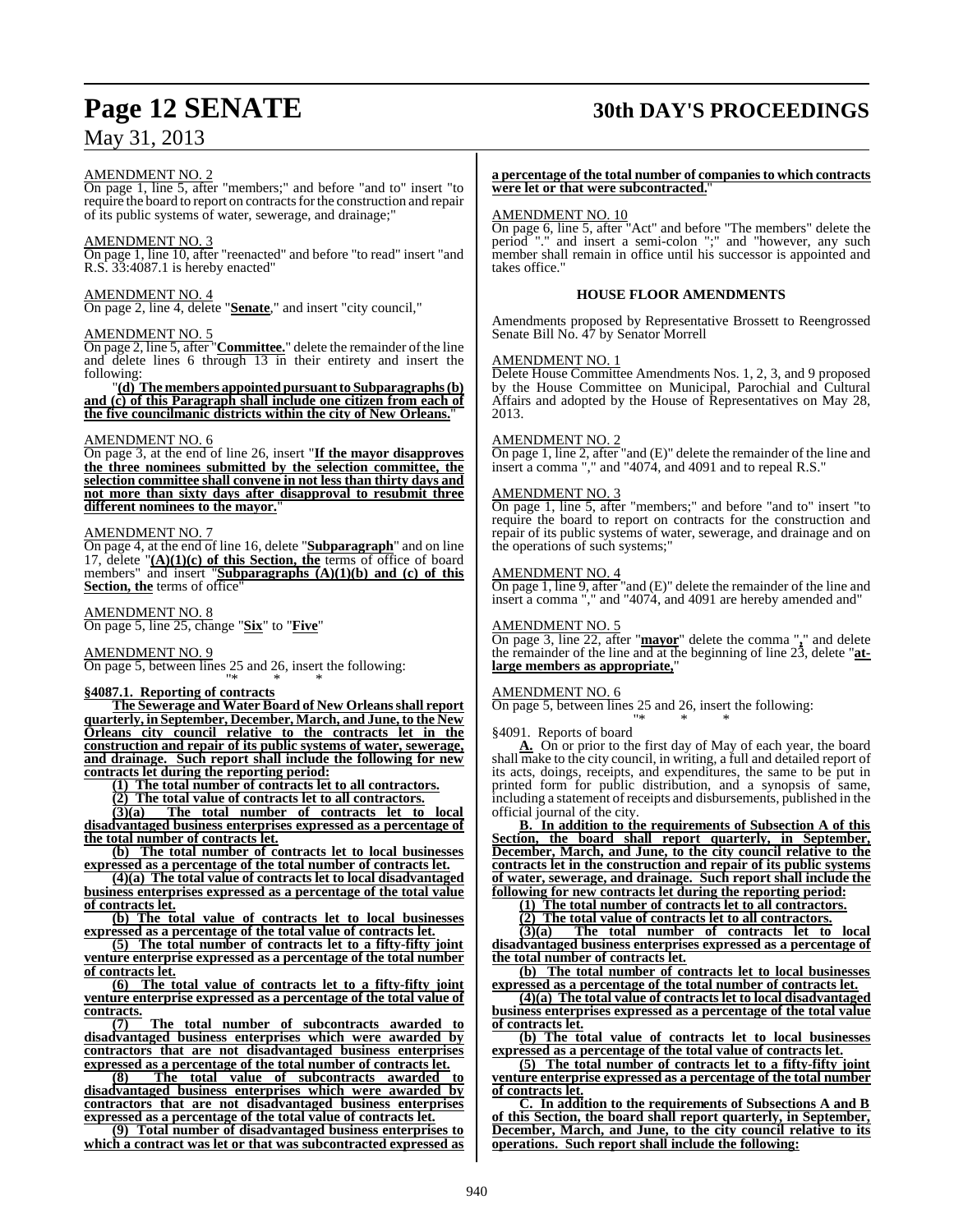# **30th DAY'S PROCEEDINGS Page 13 SENATE**

# May 31, 2013

**(1) Standard industry metrics for best practice, including but not limited to:**

**(a) Percentage of water loss.**

**(b) Percentage of water paid.**

**(c) Percentage of receivables outstanding, including delinquency schedule.**

**(d) Customer service improvements.**

**(2) Processes and indicators for prevention of waste or**  $\frac{\text{fraud.}}{3}$ 

**(3) Performance metrics and appraisal systems for employees, contractors, and subcontractors.**

**(4) Benchmarks of success regarding improved coordination between the board and the Department of Public Works to ensure priority and resource alignment.**

**(5) Report on the efficiency and effectiveness of information systems.**

**(6) Detailed reports on assessment and status of technologies and operation programs and strategies for system redundancy and service improvements.**

**(7) Detailed reports on assessment and status of operational reforms, capital improvement programs, and service assurance programs.**"

#### AMENDMENT NO. 7

Delete House Committee Amendment Committee Amendment No. 10 proposed by the House Committee on Municipal, Parochial and Cultural Affairs and adopted by the House of Representatives on May 28, 2013.

#### AMENDMENT NO. 8

On page 6, line 5, after "Act" and before "The members" delete the period "." and insert a semicolon ";" and "however, such members shall remain in office until the board members are appointed as provided in this Act and take office."

#### **HOUSE FLOOR AMENDMENTS**

Amendments proposed by Representatives Arnold and Abramson to Reengrossed Senate Bill No. 47 by Senator Morrell

#### AMENDMENT NO. 1

Delete House Committee Amendment No. 6 proposed by the House Committee on Municipal, Parochial and Cultural Affairs and adopted by the House of Representatives on May 28, 2013.

#### **HOUSE FLOOR AMENDMENTS**

Amendments proposed by Representative Abramson to Reengrossed Senate Bill No. 47 by Senator Morrell

#### AMENDMENT NO. 1

Delete House Committee Amendment No. 5 and 7 proposed by the House Committee on Municipal, Parochial and Cultural Affairs and adopted by the House of Representatives on May 28, 2013.

#### AMENDMENT NO. 2

On page 2, line 3, change "**Six**" to "**Two**"

#### AMENDMENT NO. 3

On page 2, line 5, after "**Committee.**" delete the remainder of the line and delete lines 6 through 13 in their entirety and insert the following:

"**(d) One member appointed jointly by the members of the Louisiana House of Representatives whose election districts include any part of the parish of Orleans.**

**(e) One member appointed jointly by the members of the Louisiana Senate whose election districts include any part of the parish of Orleans.**

**(f) One member appointed by each of the at-large members of the New Orleans city council.**

**(g) The members appointed pursuant to Subparagraphs (b) and (c) of this Paragraph shall be from different councilmanic districts.**"

#### AMENDMENT NO. 4

On page 4, at the end of line 16, delete "**Subparagraph**" and on line 17, delete "**(A)(1)(c) of this Section, the** terms of office of board members" and insert "**Subparagraphs(A)(1)(b) through (e) of this Section, the terms of office** 

#### AMENDMENT NO. 5

On page 4, line 21, after "**years;**" delete the remainder of the line and delete lines 22 and 23 in their entirety and insert "**one member shall serve an initial term of three years; and one member shall serve an initial term of four years, as determined by lot at the first meeting of the board.**

**(c) Each member serving pursuant to Subparagraph (A)(1)(f) of this Section shall serve during his term of office.**"

#### **HOUSE FLOOR AMENDMENTS**

Amendments proposed by Representative Abramson to Reengrossed Senate Bill No. 47 by Senator Morrell

## AMENDMENT NO. 1

In House Committee Amendment No. 1 proposed by the House Committee on Municipal, Parochial and Cultural Affairs and adopted by the House of Representatives on May 28, 2013, on page 1, line 2, change "33:4087.1," to "33:4087.1 and 4096(A)(4),"

#### AMENDMENT NO. 2

On page 1, line 5, before "and to provide" insert "to provide relative to certain rate increases;"

#### AMENDMENT NO. 3

In House Committee Amendment No. 3 proposed by the House Committee on Municipal, Parochial and Cultural Affairs and adopted by the House of Representatives on May 28, 2013, on page 1, line 9, change "33:4087.1 is" to "33:4087.1 and 4096(A)(4) are"

#### AMENDMENT NO. 4

On page 5, between lines 25 and 26, insert the following:

"§4096. New Orleans sewerage and water board; water rates; water revenue bonds A.

\* \* \*

(4) Any rate increase approved by the city council in 2012 shall expire on December 31, 2022. However, if the proceeds of such an increase are pledged to the repayment of bonds, the board shall continue to collect the increased fee amounts until such bonds are repaid. \* \* \*"

#### **HOUSE FLOOR AMENDMENTS**

Amendments proposed by Representative Abramson to Reengrossed Senate Bill No. 47 by Senator Morrell

#### AMENDMENT NO. 1

In House Floor Amendment No. 6 proposed by Representative Brossett and adopted by the House on May 30, 2013, on page 2, after line 47, insert the following:

"**D. In addition to the requirements of Subsections A, B, and C of this Section, the board shall report quarterly, in September, December, March, and June, to the city council on the matters provided for in this Subsection. Such report shall include the following:**

**(1) Progress made by the board with respect to customer service improvements as follows:**

**(a) Citywide installation of electronic meters.**

**(b) Establishment of at least one additional customer service center.**

**(c) Creation of online account management for customers.**

**(d) Creation of work order tracking.**

**(e) Improved efficiency and reliability.**

**(2) Progress made by the board with respect to the Enhanced Service Assurance program as follows:**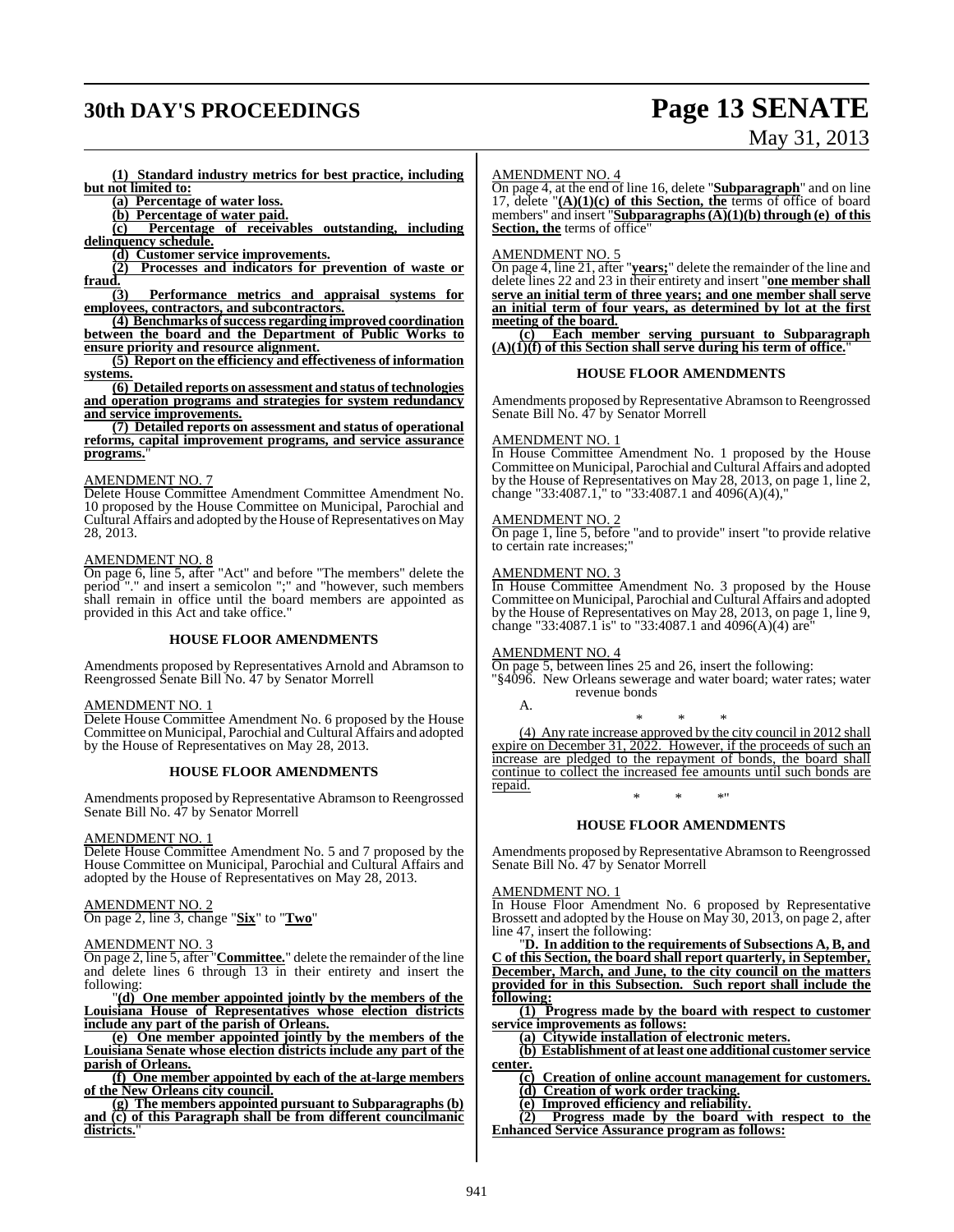## **Page 14 SENATE 30th DAY'S PROCEEDINGS**

## May 31, 2013

**(a) Providing additional funding for bill payment assistance through the Water Help program.**

**(b) Expanding the Water Help program to provide assistance with plumbing repairs.**

**(c) Pursuing legislative changes to allow adjustments for water lost through customer leaks.**

**(d) Evaluating waiver of service charges based on means testing for qualifying low-income elderly and disabled customers.**

**(e) Evaluating the reduction of the late payment fee.**

**(3) Progress made by the board with respect to operational reforms as follows:**

**(a) Improving operations through performance measures, improved framework, and follow-up reviews to reduce future rate increases.**<br>(b) **Red** 

**(b) Reducing the amount of free water provided to municipal accounts.**

**(c) Improving coordination between the board and the Department of Public Works.**

**(d) Improving ratepayer collections.**

**(e) Developing a long-term staff succession and training program.**

**(f) Performing annual water audits to measure progress and critical needs.**

**(g) Enhancing long range planning by developing a facilities plan for 2015-2035.**

**(h) Developing new sources of funding other than water and sewer rate increases.**

**(4) Progress made by the board with respect to capital improvements funded by the rate increase including but not limited to:**

**(a) Replacement and rehabilitation of water purification plant facilities.**<br>(b) **Rep.** 

**(b) Replacement and rehabilitation of water pumping facilities.**

**(c) Replacement of water system transmission and distribution mains.**

**(d) Replacement and rehabilitation of sewer system collection pipes required by federal consent decree.**

**(5) Progress made by the board with respect to creating economic opportunities consistent with the city's Disadvantaged Business Enterprise program and local participation polices.**"

Senator Morrell moved to reject the amendments proposed by the House.

## **ROLL CALL**

The roll was called with the following result:

#### YEAS

| Mr. President<br>Allain<br><b>Broome</b><br>Brown<br><b>Buffington</b><br>Chabert<br>Cortez<br>Crowe<br>Donahue<br>Erdey<br>Gallot<br>Total - 31 | Guillory<br>Heitmeier<br>Johns<br>Kostelka<br>LaFleur<br>Long<br>Martiny<br>Mills<br>Morrell<br>Morrish<br><b>Nevers</b><br><b>NAYS</b> | Peacock<br>Perry<br>Riser<br>Smith, G.<br>Smith, J.<br>Tarver<br>Walsworth<br>Ward<br>White |
|--------------------------------------------------------------------------------------------------------------------------------------------------|-----------------------------------------------------------------------------------------------------------------------------------------|---------------------------------------------------------------------------------------------|
| Claitor<br>Total - 3                                                                                                                             | Murray<br><b>ABSENT</b>                                                                                                                 | Peterson                                                                                    |
| Adley<br>Amedee<br>Total - 5                                                                                                                     | Appel<br>Dorsey-Colomb                                                                                                                  | Thompson                                                                                    |

The Chair declared the Senate rejected the amendments proposed by the House.

## **SENATE BILL NO. 63—**

BY SENATOR MILLS

AN ACT To amend and reenact R.S. 47:1907(A)(1) and to enact R.S.  $47:1907(K)$ , relative to assessors; to authorize assessors to increase their compensation up to four percent for four calendar years; to provide for an effective date; and to provide for related matters.

The bill was read by title. Returned from the House of Representatives with amendments:

#### **HOUSE FLOOR AMENDMENTS**

Amendments proposed by Representative Arnold to Engrossed Senate Bill No. 63 by Senator Mills

#### AMENDMENT NO. 1

In House Committee Amendment No. 2 proposed by the House Committee on Ways and Means and adopted by the House of Representatives on May 28, 2013, at the end of line 6, delete "2017" and insert "**2016**"

#### **HOUSE COMMITTEE AMENDMENTS**

Amendments proposed by House Committee on Ways and Means to Engrossed Senate Bill No. 63 by Senator Mills

#### AMENDMENT NO. 1

On page 2, at the end of line 8, after "**each**" delete the remainder of the line in its entirety and insert "**assessor's office may increase the assessor's**"

#### AMENDMENT NO. 2

On page 2, at the end of line 10, after "**2013**" and before the period "**.**" insert "**and ending calendar year 2017**"

Senator Mills moved to concur in the amendments proposed by the House.

#### **ROLL CALL**

The roll was called with the following result:

#### YEAS

| Mr. President<br>Allain<br><b>Broome</b><br>Brown<br><b>Buffington</b><br>Chabert<br>Cortez<br>Gallot<br>Total - 22 | Guillory<br>Heitmeier<br>LaFleur<br>Martiny<br>Mills<br>Murray<br><b>Nevers</b><br>Smith, G.<br><b>NAYS</b> | Smith, J.<br>Tarver<br>Thompson<br>Walsworth<br>Ward<br>White |
|---------------------------------------------------------------------------------------------------------------------|-------------------------------------------------------------------------------------------------------------|---------------------------------------------------------------|
| Claitor<br>Erdey<br>Johns<br>Total - 8                                                                              | Long<br>Morrish<br>Perry<br><b>ABSENT</b>                                                                   | Peterson<br>Riser                                             |
| Adley<br>Amedee<br>Appel<br>Total - 9                                                                               | Crowe<br>Donahue<br>Dorsey-Colomb                                                                           | Kostelka<br>Morrell<br>Peacock                                |

The Chair declared the Senate concurred in the amendments proposed by the House.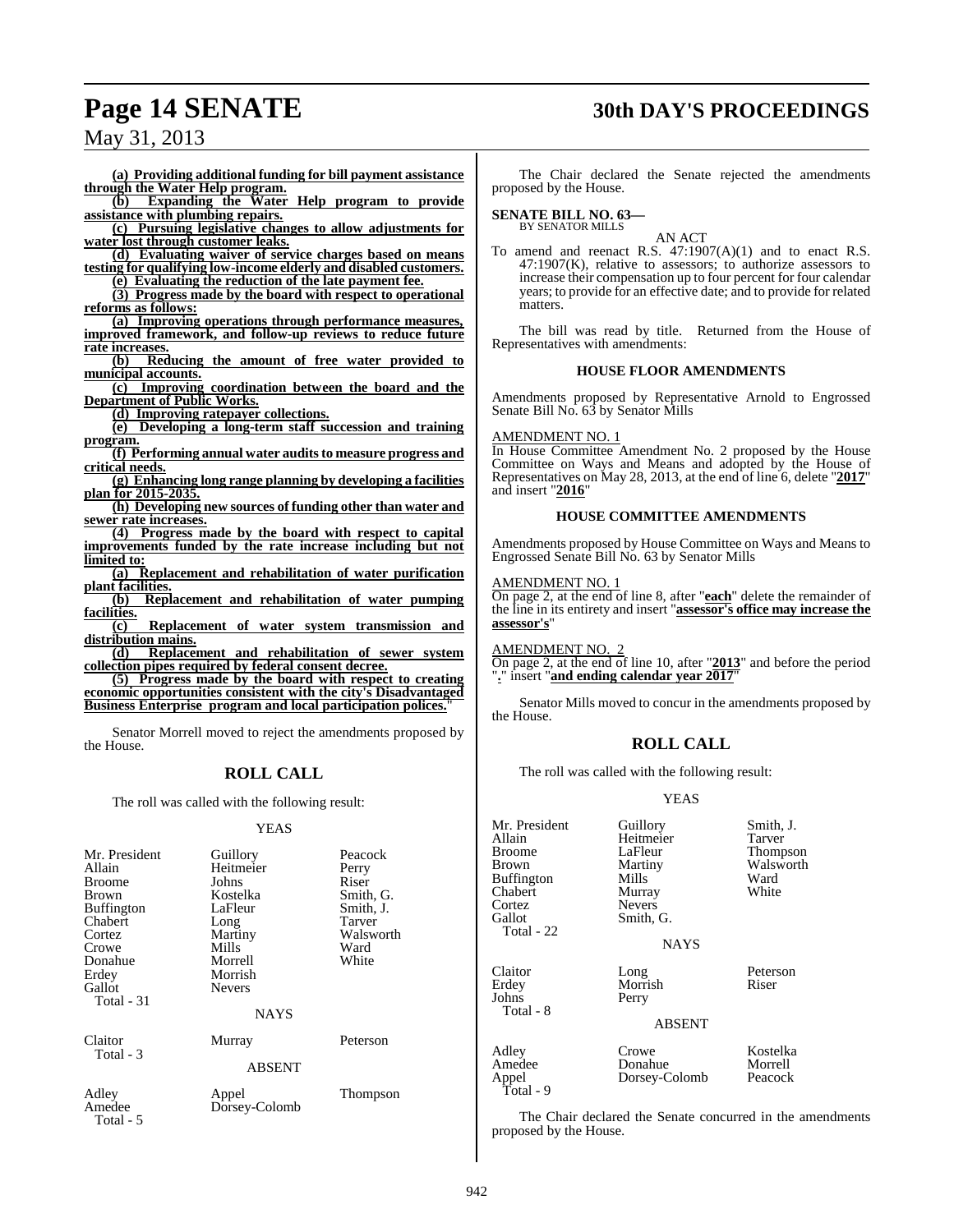# **30th DAY'S PROCEEDINGS Page 15 SENATE**

#### **SENATE BILL NO. 78—** BY SENATOR MARTINY

AN ACT

To amend and reenact R.S. 47:301(14)(g)(i)(bb) and 337.10(F), relative to sales and use tax; to provide for an exclusion fromthe sales and use tax of the state and of political subdivisions which is levied upon certain sales of services; and to provide for related matters.

The bill was read by title. Returned from the House of Representatives with amendments:

#### **HOUSE COMMITTEE AMENDMENTS**

Amendments proposed by House Committee on Ways and Means to Engrossed Senate Bill No. 78 by Senator Martiny

#### AMENDMENT NO. 1

On page 2, delete lines 11 through 16 in their entirety and insert the following: "other parish, municipality or school board. However, any other parish, municipality or school board may apply the exclusion as defined in this Subparagraph to sales or use taxes levied by any such parish, municipality, or school board. Offshore areas shall not be considered another state for the purpose of this Subparagraph."

Senator Martiny moved to concur in the amendments proposed by the House.

### **ROLL CALL**

The roll was called with the following result:

#### YEAS

| Mr. President<br>Adley<br>Allain<br><b>Broome</b><br>Brown<br><b>Buffington</b><br>Chabert<br>Claitor<br>Cortez<br>Crowe | Guillory<br>Heitmeier<br>Johns<br>Kostelka<br>LaFleur<br>Long<br>Martiny<br>Mills<br>Morrish<br>Murray | Perry<br>Peterson<br>Riser<br>Smith, G.<br>Smith, J.<br>Tarver<br>Thompson<br>Walsworth<br>Ward<br>White |
|--------------------------------------------------------------------------------------------------------------------------|--------------------------------------------------------------------------------------------------------|----------------------------------------------------------------------------------------------------------|
| Erdey<br>Gallot<br>Total - 34<br>Total - 0                                                                               | <b>Nevers</b><br>Peacock<br><b>NAYS</b>                                                                |                                                                                                          |
|                                                                                                                          | <b>ABSENT</b>                                                                                          |                                                                                                          |
| Amedee<br>Appel<br>Total - 5                                                                                             | Donahue<br>Dorsey-Colomb                                                                               | Morrell                                                                                                  |

The Chair declared the Senate concurred in the amendments proposed by the House.

#### **SENATE BILL NO. 159—**

BY SENATOR MORRELL AND REPRESENTATIVE HAZEL AN ACT

To enact R.S. 33:2339, relative to municipal law enforcement; to provide relative to detail or secondary employment; to provide relative to communications; to provide relative to administrative fees; to provide relative to public records; to provide relative to medicare and social security contributions; and to provide for related matters.

The bill was read by title. Returned from the House of Representatives with amendments:

#### **HOUSE COMMITTEE AMENDMENTS**

May 31, 2013

Amendments proposed by House Committee on Municipal, Parochial and Cultural Affairs to Reengrossed Senate Bill No. 159 by Senator Morrell

#### AMENDMENT NO. 1

On page 1, line 4, after "records;" delete the remainder of the line and at the beginning of line 5, delete "medicare and social security contributions;"

#### AMENDMENT NO. 2

On page 1, line 12, after "**superintendent**" delete the period "**.**" and insert a comma "**,**" and "**except for communications concerning detail assignments.**"

#### AMENDMENT NO. 3

On page 2, delete lines 5 and 6 in their entirety

AMENDMENT NO. 4 On page 2, at the beginning of line 7, change "**D.**" to "**C.**"

AMENDMENT NO. 5 On page 2, at the beginning of line 9, change "**E.**" to "**D.**"

AMENDMENT NO. 6 On page 2, at the beginning of line 11, change "**F.**" to "**E.**"

AMENDMENT NO. 7 On page 2, delete lines 16 through 19 in their entirety

AMENDMENT NO. 8 On page 2, at the beginning of line 20, change "**H.**" to "**F.**"

AMENDMENT NO. 9 On page 2, at the beginning of line 23, change "**I.**" to "**G.**"

#### **HOUSE FLOOR AMENDMENTS**

Amendments proposed by Representative Hazel to Reengrossed Senate Bill No. 159 by Senator Morrell

#### AMENDMENT NO. 1

Delete House Committee Amendments Nos. 2, 4, 5, and 8 proposed by the House Committee on Municipal, Parochial and Cultural Affairs and adopted by the House of Representatives on May 28, 2013

#### AMENDMENT NO. 2

On page 1, line 3, after "employment" delete the semi-colon ";" and insert "administered or managed by the city of New Orleans or any other entity;"

#### AMENDMENT NO. 3

On page 1, line 5, before "and to provide" insert "to authorize the subpoena of certain records regarding detail or secondary employment;"

#### AMENDMENT NO. 4

On page 1, at the end of line 9, after "**employment**" insert a semicolon "**;**" and "**city of New Orleans**"

#### AMENDMENT NO. 5

On page 1, delete lines 10 through 13 in their entirety and insert the following:

"**A.(1) The managing director and employees of the Office of Police and Secondary Employment (OPSE), or itssuccessor, may only communicate with the New Orleans Police Department, its staff, officers, or superintendent regarding matters concerning paid detail or secondary employment assignments. All other matters shall be communicated in writing, in a standardized format available for public review. The provisions of this Subsection shall not apply to the Public Integrity Bureau.**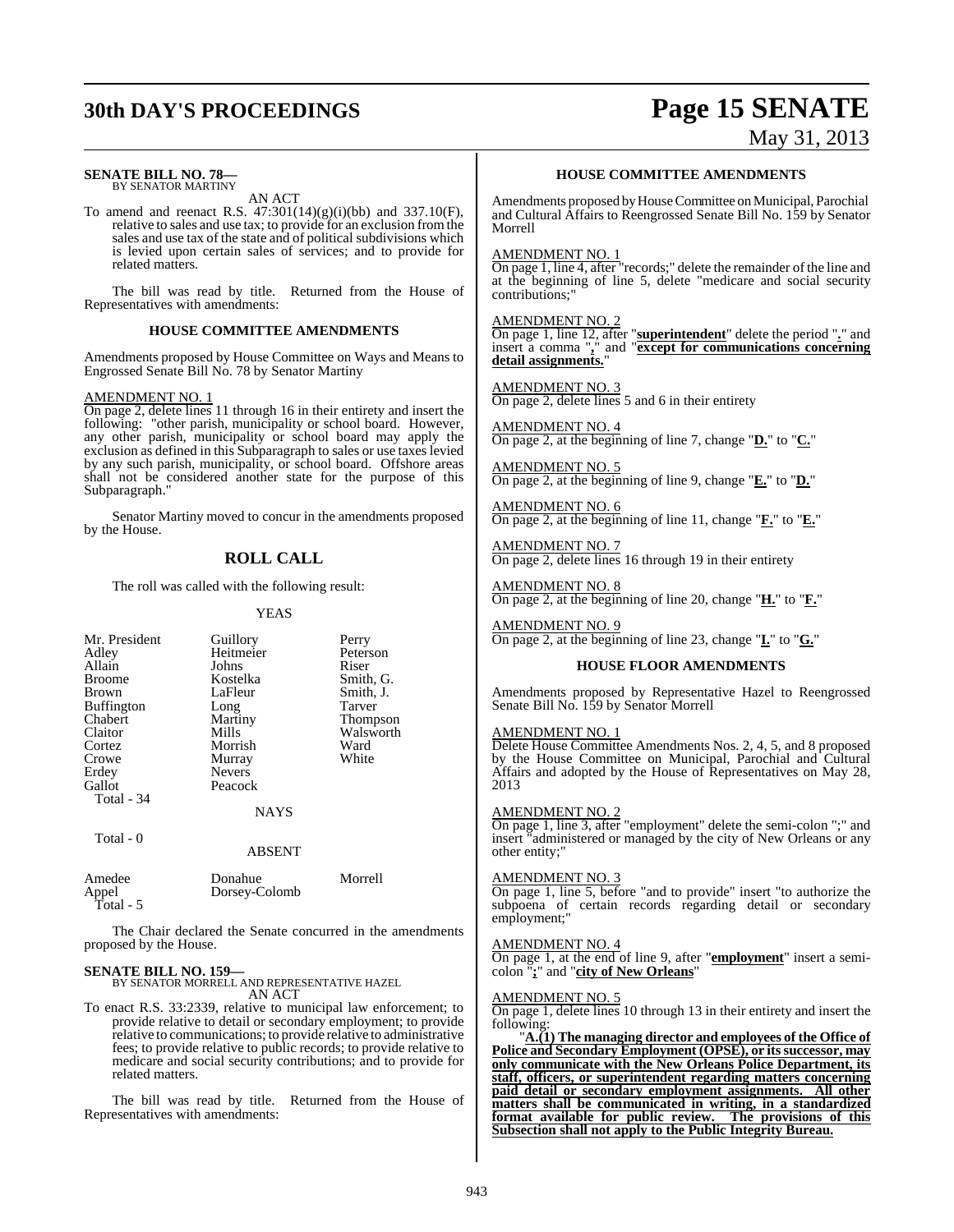## **Page 16 SENATE 30th DAY'S PROCEEDINGS**

May 31, 2013

**(2) The provisions of this Section shall apply to any other entity which may be created, or which supercedes OPSE, to oversee or manage paid details or secondary employment of New Orleans city police officers.**

**B.(1) The office of the independent police monitor shall investigate any complaint concerning any detail or secondary employment of a New Orleans city police officer. In addition, the office of the independent police monitor may examine, review, audit, inspect, and investigate the records, books, reports, documents, papers, correspondence, accounts, audits, inspections, reviews, recommendations, plans,films,tapes, pictures, computer hard drives, software data, hardware data, e-mails, instant messages, text messages, and any other data and material relevant to any detail or secondary employment complaint and may issue an administrative subpoena duces tecum to require the production of books, records, documents, or other evidence deemed relevant or material to an investigation. The subpoena duces tecum shall comply with all applicable constitutionally established rights and processes.**

**(a) The subpoena duces tecum may be served by certified mail, return receipt requested, at the addressee's residence or business address.**

**(b) The entity receiving the subpoena duces tecum may file a motion with the Civil District Court for the parish of Orleans to amend or quash the subpoena. The motion shall be filed any time before the date for attendance or compulsion specified in the subpoena or within twenty days after the subpoena duces tecum has been served, whichever is earlier. In no event shall any penalty attach to the recipient of such an administrative subpoena duces tecum for failure to respond without an order from the Civil District Court for the parish of Orleans.**

**(c) If the subpoena duces tecum is not quashed and is not complied with by the date for production of documents, the office of the independent police monitor may apply to the Civil District Court for the parish of Orleans for an order compelling compliance with the subpoena. Any person failing to comply with the order compelling compliance shall be adjudged in contempt of court.**

**(d) Any costs and attorney'sfeesincurred by the office of the independent police monitor shall be taxed against the person who failed or refused to comply with the terms of the subpoena.**

**(e) When the office of the independent police monitor has reason to believe that a person may attempt to conceal or destroy materials essential to an investigation, examination, audit, or inspection, such office may apply by verified petition to the Civil District Court for the parish of Orleans for an order protecting the materials from concealment or destruction. The court may order and fix the amount of a bond to be posted and conditioned upon compliance with the terms of the subpoena. The order shall be directed to the person upon whom the subpoena will be served and to any other person necessary to protect the materials from concealment or destruction.**

**(2) The office of the independent police monitor may examine the accounts and books of OPSE, or any other entity which may be created, or which supercedes the office of police and secondary employment, to oversee or manage paid details or secondary employment of New Orleans city police officers.**"

#### AMENDMENT NO. 6

On page 1, delete line 14 in its entirety and insert the following: "**C.(1) The head of OPSE shall"**

#### AMENDMENT NO. 7

On page 1, line 17, after "officer" delete the comma "," and delete the remainder of the line and on page 2, delete lines 1 and 2, and insert a period "."

#### AMENDMENT NO. 8

On page 2, delete lines 9 and 10 in their entirety

#### AMENDMENT NO. 9

On page 2, delete lines 20 through 22 in their entirety and insert the following:

"**F. All communications of OPSE, its managing director and employees regarding references to police officers, employees of the New Orleans Police Department, and businesses and other contracting entities regarding details or secondary employment shall be subject to a public records request and the information shall be considered a public record pursuant to R.S. 44:1 et seq and shall also be available under the Freedom of Information Act.**"

AMENDMENT NO. 10

On page 2, at the end of line 24, after "**Employment**" delete the period "**.**" and insert " **or any other entity which may be created, or which supercedes the Office of Police and Secondary Employment, to oversee or manage paid details or secondary employment of New Orleans city police officers.**"

#### **HOUSE FLOOR AMENDMENTS**

Amendments proposed by Representative Abramson to Reengrossed Senate Bill No. 159 by Senator Morrell

AMENDMENT NO. 1

On page 2, between lines 24 and 25, insert the following:

"**H. The provisions of this Section shall not apply to any police details or secondary employment by police personnel on behalf of any district created pursuant to Part II of Chapter 29 of Title 33 of the Louisiana Revised Statutes of 1950.**"

Senator Morrell moved to concur in the amendments proposed by the House.

#### **ROLL CALL**

The roll was called with the following result:

#### YEAS

Mr. President Guillory Peacock<br>Adley Heitmeier Perry Adley Heitmeier<br>Allain Johns Allain Johns Peterson Broome Kostelka<br>Brown LaFleur **Buffington** Chabert Martiny Tarver Claitor Mills Thompson<br>Cortez Morrell Walsworth Cortez Morrell Walsworth Erdey Murray<br>Gallot Nevers Gallot Total - 35

Total - 0

LaFleur Smith, G.<br>Long Smith, J. Morrish Ward<br>
Murray White

NAYS

#### ABSENT

| Amedee    | Donahue       |
|-----------|---------------|
| Appel     | Dorsey-Colomb |
| Total - 4 |               |

The Chair declared the Senate concurred in the amendments proposed by the House.

#### **SENATE BILL NO. 165—** BY SENATOR MARTINY

AN ACT

To amend and reenact R.S. 47:6007(B)(9), (10), (11), (12), (13),  $(14)$ ,  $(C)(4)(b)$ ,  $(D)(2)(c)$  and  $(d)$  and to enact R.S.  $47:6007(B)(15)$  and  $(16)$ ,  $(D)(9)$ , and  $6007.1$ , relative to the motion picture investor tax credit; to provide for definitions; to provide for production audit reports and requirements; to provide for submission of a production audit report prior to being certified as a state-certified production for application for the credit; to provide for a production audit report; to provide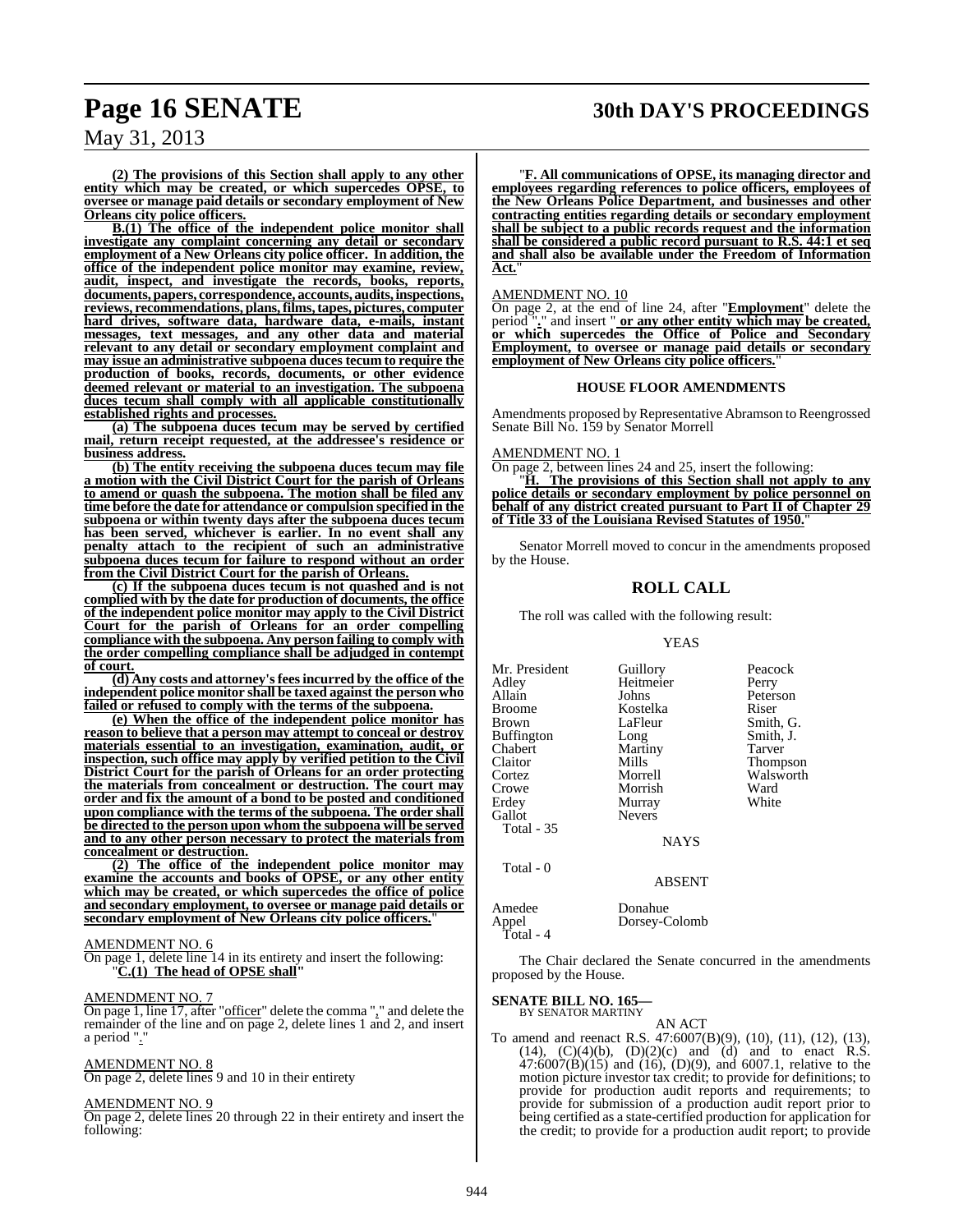# **30th DAY'S PROCEEDINGS Page 17 SENATE**

# May 31, 2013

relative to notification of transfer or sale of tax credits; and to provide for related matters.

The bill was read by title. Returned from the House of Representatives with amendments:

#### **LEGISLATIVE BUREAU AMENDMENTS**

Amendments proposed by Legislative Bureau to Reengrossed Senate Bill No. 165 by Senator Martiny

AMENDMENT NO. 1 On page 2, line 11, delete "**of America**"

AMENDMENT NO. 2 On page 5, line 12, before "**production**" delete "**the**"

AMENDMENT NO. 3 On page 11, line 8, change "**42:6007**" to "**47:6007**"

#### **HOUSE FLOOR AMENDMENTS**

Amendments proposed by Representative Robideaux to Reengrossed Senate Bill No. 165 by Senator Martiny

AMENDMENT NO. 1 On page 1, line 3, after "and (16)," and before "relative" delete  $T(D)(9)$ , and 6007.1" and insert  $\text{and}$  (D)(9)"

AMEND<u>MENT NO. 2</u> On page 1, at the end of line 11, after "and (16)," and before "are" delete  $\sqrt{T(D)(9)}$ , and 6007.1" and insert "and  $(D)(9)$ "

AMENDMENT NO. 3 On page 2, line 7, after "**audit shall**" delete the remainder of the line, delete line 8 in its entirety, and from the beginning of line 9, delete "**47:6007.1 and shall**"

AMENDMENT NO. 4 On page 4, line 4, after "submit to the" delete the remainder of the line

AMENDMENT NO. 5 On page 4, line 6, after "within" and before "days" delete "**seven**" and insert "**ten**"

AMENDMENT NO. 6 On page 4, line 21, after "to the" and before "shall" delete "office" and insert "**Department of Revenue**"

AMENDMENT NO. 7 On page 4, line 22, after "and any" delete "pricing"

AMENDMENT NO. 8 On page 5, line 2, after "certification" and before "of" insert a comma "**,** and insert "**or written denial**"

#### AMENDMENT NO. 9

On page 5, line 15, after "**audit report**" and before the comma "," insert "**and all required supporting information**"

#### AMENDMENT NO. 10

On page 5, line 17, after "**for all**" delete the remainder of the line, delete lines 18 through 21 in their entirety, and insert the following: "**qualifying expenditures verified by the office. Any expenditures for which tax credits were neither denied nor certified due to insufficient information or other issues, the office and secretary shall diligently work to resolve the outstanding issues in a timely manner, and the office and secretary may subsequently issue a supplemental tax credit certification at the time of such resolution.**"

AMENDMENT NO. 11

On page 6, at the beginning of line 18, delete "**Not later than January 1, 2014, the**" and insert "**The**"

AMENDMENT NO. 12 On page 6, line 19, after "**rules**" delete the comma "**,**" and insert "**regarding related party transactions**"

#### AMENDMENT NO. 13

On page 6, line 20, after "Act" delete the remainder of the line, delete lines 21 through 29 in their entirety, delete pages 7 through 11 in their entirety, and insert a period ".

Senator Martiny moved to concur in the amendments proposed by the House.

#### **ROLL CALL**

The roll was called with the following result:

#### YEAS

| Mr. President     | Gallot      | Murray          |
|-------------------|-------------|-----------------|
| Adley             | Guillory    | <b>Nevers</b>   |
| Allain            | Heitmeier   | Perry           |
| Broome            | Johns       | Riser           |
| Brown             | Kostelka    | Smith, G.       |
| <b>Buffington</b> | LaFleur     | Smith, J.       |
| Chabert           | Long        | Tarver          |
| Claitor           | Martiny     | <b>Thompson</b> |
| Cortez            | Mills       | Walsworth       |
| Crowe             | Morrell     | Ward            |
| Erdey             | Morrish     | White           |
| Total - 33        |             |                 |
|                   | <b>NAYS</b> |                 |
| Peterson          |             |                 |
| Total - 1         |             |                 |

#### ABSENT

### Amedee Donahue Peacock<br>Appel<br>
Corsey-Colomb<br>
Peacock<br>
The Peacock Dorsey-Colomb

The Chair declared the Senate concurred in the amendments proposed by the House.

Total - 5

**SENATE BILL NO. 204—**<br>BY SENATORS ADLEY, ALARIO, BROWN, CORTEZ, CROWE, DORSEY-<br>COLOMB, GALLOT, JOHNS, KOSTELKA, MARTINY, MILLS, MORRELL,<br>MORRISH, MURRAY, NEVERS, GARY SMITH AND WHITE AND<br>REPRESENTATIVES ADAMS, ARNOLD, BER AN ACT

To amend and reenact R.S. 17:3394.3(A) and the introductory paragraph of  $(B)$  and to enact R.S. 17:3394.3 $(C)$  and R.S.  $39:1367(E)(2)(b)(v)$ , relative to the issuance of bonds for the financing of capital improvements and enhancements to certain facilities and properties of colleges within the Louisiana Community and Technical Colleges System; to list the projects to be financed; to require private match funds for such projects; to provide that no state funds shall be appropriated for such bonds or projects until July 1, 2015; to provide that such bonds shall not be included in the definition of net state tax supported debt; to provide for an effective date; and to provide for related matters.

The bill was read by title. Returned from the House of Representatives with amendments:

#### **HOUSE COMMITTEE AMENDMENTS**

Amendments proposed by House Committee on Appropriations to Re-Reengrossed Senate Bill No. 204 by Senator Adley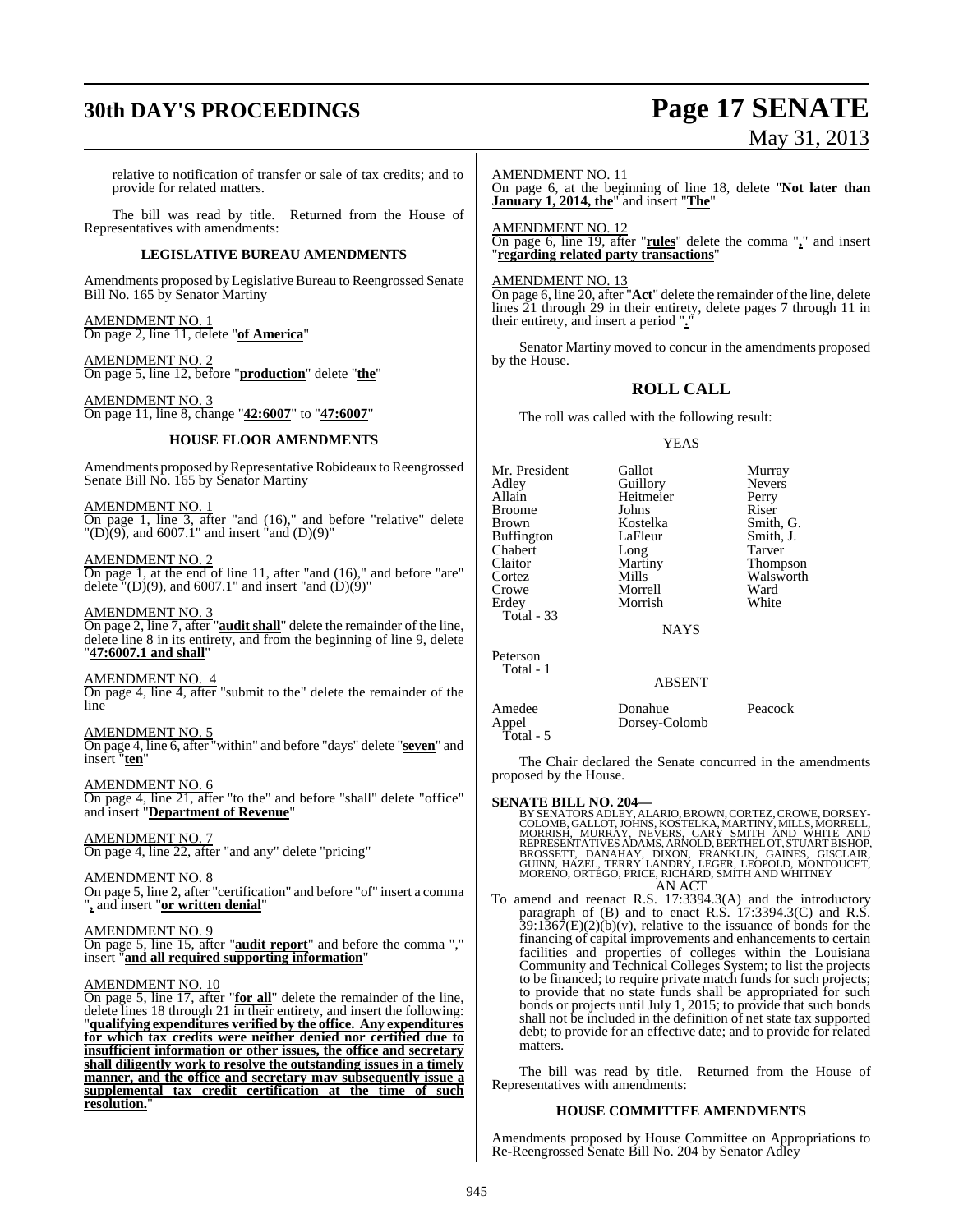## **Page 18 SENATE 30th DAY'S PROCEEDINGS**

## May 31, 2013

AMENDMENT NO. 1 On page 4, line 49, change "**Winn**" to "**Franklin**"

#### **LEGISLATIVE BUREAU AMENDMENTS**

Amendments proposed by Legislative Bureau to Re-Reengrossed Senate Bill No. 204 by Senator Adley

AMENDMENT NO. 1 On page 2, line 1, delete "**heretofore or hereafter**"

AMENDMENT NO. 2 On page 2, line 12, change "**1421**" to "**1426**"

AMENDMENT NO. 3 On page 3, at the beginning of line 29, add "**(1)**"

AMENDMENT NO. 4 On page 5, at the beginning of line 54, add "**(2)**"

AMENDMENT NO. 5 On page 6, at the beginning of line 9, add "**(3)**"

AMENDMENT NO. 6 On page 6, at the beginning of line 15, change "**(3)**" to "**(4)**"

Senator Adley moved to concur in the amendments proposed by the House.

## **ROLL CALL**

The roll was called with the following result:

YEAS

| Mr. President<br>Adley<br>Allain<br><b>Broome</b><br>Brown<br><b>Buffington</b><br>Cortez<br>Crowe<br>Erdey<br>Total - 27 | Gallot<br>Guillory<br>Johns<br>Kostelka<br>LaFleur<br>Martiny<br>Mills<br>Morrell<br>Morrish<br><b>NAYS</b> | Murray<br><b>Nevers</b><br>Perry<br>Riser<br>Smith, G.<br>Smith, J.<br>Thompson<br>Walsworth<br>White |
|---------------------------------------------------------------------------------------------------------------------------|-------------------------------------------------------------------------------------------------------------|-------------------------------------------------------------------------------------------------------|
| Chabert<br>Claitor<br>Total - 4                                                                                           | Long<br>Peterson<br><b>ABSENT</b>                                                                           |                                                                                                       |
| Amedee<br>Appel<br>Donahue<br>Total - 8                                                                                   | Dorsey-Colomb<br>Heitmeier<br>Peacock                                                                       | Tarver<br>Ward                                                                                        |

The Chair declared the Senate concurred in the amendments proposed by the House.

#### **SENATE BILL NO. 207—** BY SENATOR MORRELL

AN ACT

To amend and reenact R.S. 33:2391, 2471, and 2591 and to enact R.S. 33:2588, relative to civil service for cities having a population exceeding one hundred thousand; to make technical changes; and to provide for related matters.

The bill was read by title. Returned from the House of Representatives with amendments:

#### **HOUSE COMMITTEE AMENDMENTS**

Amendments proposed by House Committee on Municipal, Parochial and Cultural Affairs to Reengrossed Senate Bill No. 207 by Senator Morrell

#### AMENDMENT NO. 1

On page 1, line 3, after "thousand" delete the semi-colon ";" and delete the remainder of the line and at the beginning of line 4, delete "technical changes;" and insert "and certain cities governed by the municipal fire and police civil service system; to provide for the applicability of state civil service provisions in certain circumstances; to provide exceptions;"

#### AMENDMENT NO. 2

On page 1, at the end of line 17, insert "**The provisions of this Subsection shall not apply to any municipality with a population of not less than two hundred fifteen thousand persons and not more than three hundred thousand persons according to the latest federal decennial census.**"

#### AMENDMENT NO. 3

On page 2, at the end of line 10, insert "**The provisions of this Subsection shall not apply to any municipality with a population of not less than two hundred fifteen thousand persons and not more than three hundred thousand persons according to the latest federal decennial census.**"

#### AMENDMENT NO. 4

On page 3, at the end of line 1, insert "**The provisions of this Subsection shall not apply to any municipality with a population of not less than two hundred fifteen thousand persons and not more than three hundred thousand persons according to the latest federal decennial census.**"

Senator Morrell moved to concur in the amendments proposed by the House.

#### **ROLL CALL**

The roll was called with the following result:

#### YEAS

| Mr. President<br>Adley | Guillory<br>Heitmeier | Peacock<br>Perry |
|------------------------|-----------------------|------------------|
| Allain                 | Johns                 | Peterson         |
| <b>Broome</b>          | Kostelka              | Riser            |
| Brown                  | LaFleur               | Smith, G.        |
| <b>Buffington</b>      | Long                  | Smith, J.        |
| Chabert                | Martiny               | Tarver           |
| Claitor                | Mills                 | Thompson         |
| Cortez                 | Morrell               | Walsworth        |
| Crowe                  | Morrish               | Ward             |
| Erdey                  | Murray                | White            |
| Gallot                 | <b>Nevers</b>         |                  |
| <b>Total - 35</b>      |                       |                  |
|                        | <b>NAYS</b>           |                  |
| Total - 0              |                       |                  |
|                        | ABSENT                |                  |
| Amedee                 | Donahue               |                  |
| Appel<br>Total - 4     | Dorsey-Colomb         |                  |

The Chair declared the Senate concurred in the amendments proposed by the House.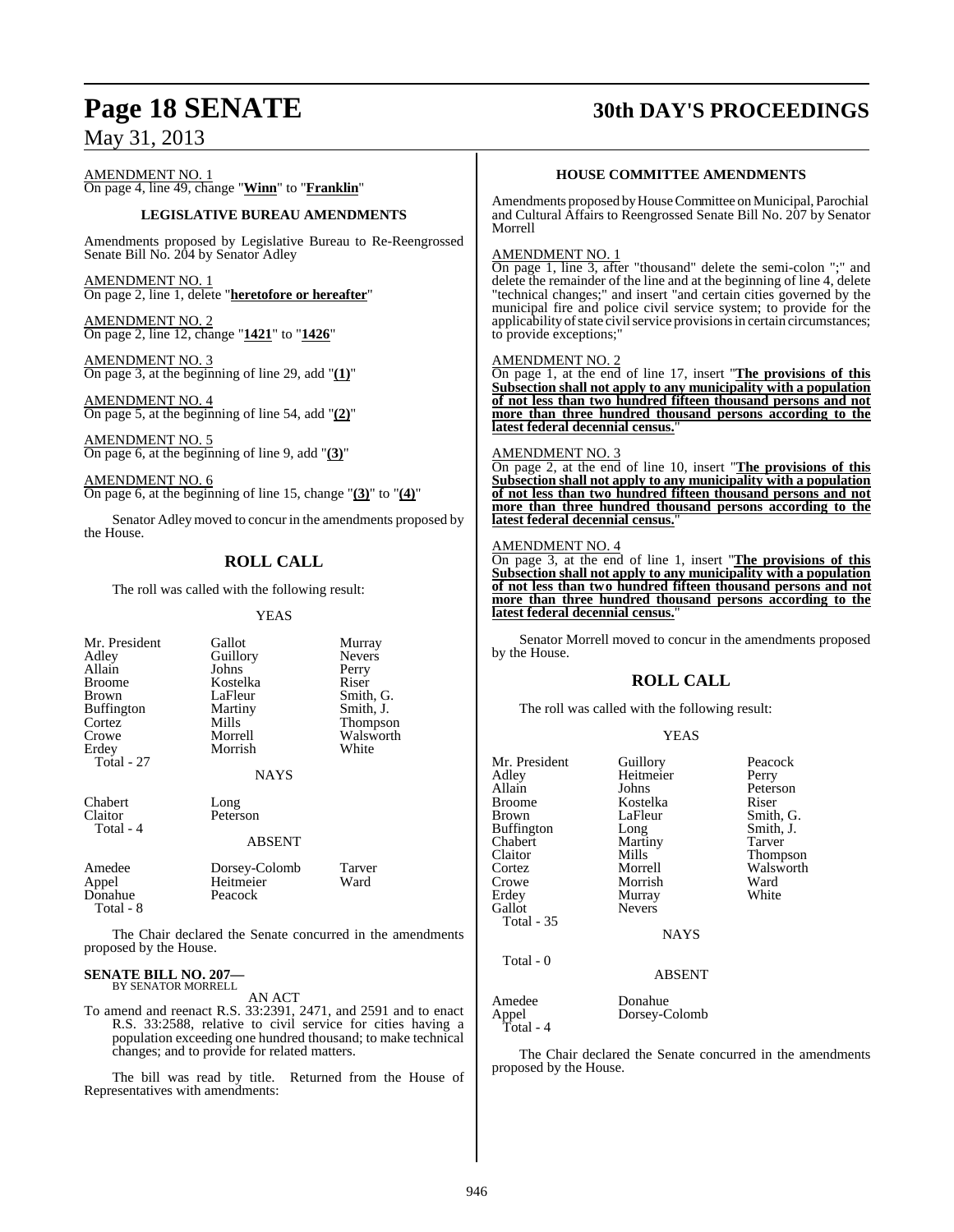# **30th DAY'S PROCEEDINGS Page 19 SENATE** May 31, 2013

| <b>Senate Bills and Joint Resolutions</b>                                                                                                                                                                                                                                                                                                                                                                                                                                                                                                                                                                                                                                                                                                                                                                                                                                                 | <b>AMENDMENT NO. 11</b>                                                                                                                                                                                                                                                                                                                                                                                                                        |
|-------------------------------------------------------------------------------------------------------------------------------------------------------------------------------------------------------------------------------------------------------------------------------------------------------------------------------------------------------------------------------------------------------------------------------------------------------------------------------------------------------------------------------------------------------------------------------------------------------------------------------------------------------------------------------------------------------------------------------------------------------------------------------------------------------------------------------------------------------------------------------------------|------------------------------------------------------------------------------------------------------------------------------------------------------------------------------------------------------------------------------------------------------------------------------------------------------------------------------------------------------------------------------------------------------------------------------------------------|
| <b>Returned from the House of Representatives</b>                                                                                                                                                                                                                                                                                                                                                                                                                                                                                                                                                                                                                                                                                                                                                                                                                                         | On page 4, at the beginning of line 26, change " <b>privately-owned</b> " to                                                                                                                                                                                                                                                                                                                                                                   |
| with Amendments, Subject to Call                                                                                                                                                                                                                                                                                                                                                                                                                                                                                                                                                                                                                                                                                                                                                                                                                                                          | "privately owned"                                                                                                                                                                                                                                                                                                                                                                                                                              |
| <b>Called from the Calendar</b>                                                                                                                                                                                                                                                                                                                                                                                                                                                                                                                                                                                                                                                                                                                                                                                                                                                           | $\frac{\text{AMENDMENT NO. 12}}{\text{On page 4, line 28, delete "must" and insert in lieu thereof "shall" }$                                                                                                                                                                                                                                                                                                                                  |
| Senator Walsworth asked that Senate Bill No. 222 be called<br>from the Calendar.                                                                                                                                                                                                                                                                                                                                                                                                                                                                                                                                                                                                                                                                                                                                                                                                          | <b>AMENDMENT NO. 13</b><br>On page 5, line 3, delete " <b>publicly-</b> " and insert in lieu thereof<br>"publicly"                                                                                                                                                                                                                                                                                                                             |
| <b>SENATE BILL NO. 222—</b><br>BY SENATOR WALSWORTH<br>AN ACT<br>To amend and reenact R.S. 46:1403, 1404(A), 1405, 1415, 1419<br>through $1422$ , $1425(A)$ and $(B)$ , and $1428(A)$ , to enact R.S.<br>46:1406 and 1407, and to repeal R.S. 46:1408, 1409, 1412,<br>1413, and 1424, relative to child care facilities; to provide for<br>licensure requirements; to provide for transitional provisions; to<br>provide for licensure procedures; to provide for rules; to provide<br>for disclosure; to provide for agencies and facilities subject to<br>regulation; to provide for revocation or refusal to renew<br>licenses; to provide for violations; to provide for appeals; to<br>provide for penalties; to provide for injunctive relief; and to<br>provide for related matters.<br>The bill was read by title. Returned from the House of<br>Representatives with amendments: | AMENDMENT NO. 14<br>On page 5, at the beginning of line 4, change " <b>privately-owned</b> " to<br>"privately owned"<br><b>AMENDMENT NO. 15</b><br>On page 6, at the end of line 2, change "Office" to "office"<br><b>AMENDMENT NO. 16</b><br>On page 6, line 3, delete " <b>Governor</b> ," and insert in lieu thereof<br>"governor."<br>AMENDMENT NO. 17<br>On page 6, line 4, after "expertise in" and before "infants" insert<br>"care of" |
| <b>HOUSE COMMITTEE AMENDMENTS</b>                                                                                                                                                                                                                                                                                                                                                                                                                                                                                                                                                                                                                                                                                                                                                                                                                                                         | <b>AMENDMENT NO. 18</b><br>On page 6, at the end of line 12, insert "The working group shall be<br>dissolved on January 1, 2014."                                                                                                                                                                                                                                                                                                              |
| Amendments proposed by House Committee on Health and Welfare                                                                                                                                                                                                                                                                                                                                                                                                                                                                                                                                                                                                                                                                                                                                                                                                                              | <b>AMENDMENT NO. 19</b>                                                                                                                                                                                                                                                                                                                                                                                                                        |
| to Reengrossed Senate Bill No. 222 by Senator Walsworth                                                                                                                                                                                                                                                                                                                                                                                                                                                                                                                                                                                                                                                                                                                                                                                                                                   | On page 6, line 14, delete "on July 31, 2013,"                                                                                                                                                                                                                                                                                                                                                                                                 |
| AMENDMENT NO. 1                                                                                                                                                                                                                                                                                                                                                                                                                                                                                                                                                                                                                                                                                                                                                                                                                                                                           | <b>AMENDMENT NO. 20</b>                                                                                                                                                                                                                                                                                                                                                                                                                        |
| On page 1, at the beginning of line 3, delete $"({\rm B})$ , and $1428({\rm A})$ ," and                                                                                                                                                                                                                                                                                                                                                                                                                                                                                                                                                                                                                                                                                                                                                                                                   | On page 6, line 20, after "Chapter" and before "shall" delete the                                                                                                                                                                                                                                                                                                                                                                              |
| insert in lieu thereof $"({\rm B})$ , 1426, 1428(A), and 1429,"                                                                                                                                                                                                                                                                                                                                                                                                                                                                                                                                                                                                                                                                                                                                                                                                                           | $comma$ ","                                                                                                                                                                                                                                                                                                                                                                                                                                    |
| <u>AMENDMENT NO. 2</u>                                                                                                                                                                                                                                                                                                                                                                                                                                                                                                                                                                                                                                                                                                                                                                                                                                                                    | <b>AMENDMENT NO. 21</b>                                                                                                                                                                                                                                                                                                                                                                                                                        |
| On page 1, line 4, after "facilities;" and before "to provide" insert "to                                                                                                                                                                                                                                                                                                                                                                                                                                                                                                                                                                                                                                                                                                                                                                                                                 | On page 6, line 29, after "Chapter" and before "shall" delete the                                                                                                                                                                                                                                                                                                                                                                              |
| provide for definitions;"                                                                                                                                                                                                                                                                                                                                                                                                                                                                                                                                                                                                                                                                                                                                                                                                                                                                 | comma","                                                                                                                                                                                                                                                                                                                                                                                                                                       |
| AMENDMENT NO. 3                                                                                                                                                                                                                                                                                                                                                                                                                                                                                                                                                                                                                                                                                                                                                                                                                                                                           | <b>AMENDMENT NO. 22</b>                                                                                                                                                                                                                                                                                                                                                                                                                        |
| On page 1, at the beginning of line 12, delete "and $1428(A)$ " and                                                                                                                                                                                                                                                                                                                                                                                                                                                                                                                                                                                                                                                                                                                                                                                                                       | On page 7, line 2, after "center" delete the remainder of the line and                                                                                                                                                                                                                                                                                                                                                                         |
| insert in lieu thereof $1426$ , 1428(A), and 1429"                                                                                                                                                                                                                                                                                                                                                                                                                                                                                                                                                                                                                                                                                                                                                                                                                                        | insert in lieu thereof "that requests to change its license"                                                                                                                                                                                                                                                                                                                                                                                   |
| <b>AMENDMENT NO. 4</b>                                                                                                                                                                                                                                                                                                                                                                                                                                                                                                                                                                                                                                                                                                                                                                                                                                                                    | <b>AMENDMENT NO. 23</b>                                                                                                                                                                                                                                                                                                                                                                                                                        |
| On page 1, line 12, after "reenacted" and before "and R.S. 46:1406"                                                                                                                                                                                                                                                                                                                                                                                                                                                                                                                                                                                                                                                                                                                                                                                                                       | On page 7, line 6, after "pursuant to" delete the remainder of the line                                                                                                                                                                                                                                                                                                                                                                        |
| delete the comma ","                                                                                                                                                                                                                                                                                                                                                                                                                                                                                                                                                                                                                                                                                                                                                                                                                                                                      | and insert in lieu thereof "R.S. $46:1406(C)$ ."                                                                                                                                                                                                                                                                                                                                                                                               |
| AMENDMENT NO. 5                                                                                                                                                                                                                                                                                                                                                                                                                                                                                                                                                                                                                                                                                                                                                                                                                                                                           | <b>AMENDMENT NO. 24</b>                                                                                                                                                                                                                                                                                                                                                                                                                        |
| On page 2, line 2, after "children" and before "five years" delete "at                                                                                                                                                                                                                                                                                                                                                                                                                                                                                                                                                                                                                                                                                                                                                                                                                    | On page 7, line 19, delete "regulated" and insert in lieu thereof                                                                                                                                                                                                                                                                                                                                                                              |
| least"                                                                                                                                                                                                                                                                                                                                                                                                                                                                                                                                                                                                                                                                                                                                                                                                                                                                                    | " <u>authorized</u> "                                                                                                                                                                                                                                                                                                                                                                                                                          |
| AMENDMENT NO. 6<br>On page 2, line 26, after "A" and before "day care center" insert<br>"child"                                                                                                                                                                                                                                                                                                                                                                                                                                                                                                                                                                                                                                                                                                                                                                                           | <b>AMENDMENT NO. 25</b><br>On page 7, line 27, delete "All licensed facilities shall display the<br>license" and insert in lieu thereof "Each licensed facility shall<br>display its license"                                                                                                                                                                                                                                                  |
| <b>AMENDMENT NO. 7</b><br>On page 2, line 29, after "full-time" and before "day care center"<br>insert " <b>child</b> "                                                                                                                                                                                                                                                                                                                                                                                                                                                                                                                                                                                                                                                                                                                                                                   | AMENDMENT NO. 26<br>On page 8, delete line 28 in its entirety and insert in lieu thereof<br>"Constitution of Louisiana."                                                                                                                                                                                                                                                                                                                       |
| AMENDMENT NO. 8                                                                                                                                                                                                                                                                                                                                                                                                                                                                                                                                                                                                                                                                                                                                                                                                                                                                           | <u>AMENDMENT NO. 27</u>                                                                                                                                                                                                                                                                                                                                                                                                                        |
| On page 2, line 29, after "A" and before "day care center" insert                                                                                                                                                                                                                                                                                                                                                                                                                                                                                                                                                                                                                                                                                                                                                                                                                         | On page 9, line 6, after "facilities" and before "in accordance" insert                                                                                                                                                                                                                                                                                                                                                                        |
| <u>"child"</u>                                                                                                                                                                                                                                                                                                                                                                                                                                                                                                                                                                                                                                                                                                                                                                                                                                                                            | "for licensure"                                                                                                                                                                                                                                                                                                                                                                                                                                |
| <b>AMENDMENT NO. 9</b>                                                                                                                                                                                                                                                                                                                                                                                                                                                                                                                                                                                                                                                                                                                                                                                                                                                                    | <b>AMENDMENT NO. 28</b>                                                                                                                                                                                                                                                                                                                                                                                                                        |
| On page 4, line 15, after "(14)" and before ""Type I license"" delete                                                                                                                                                                                                                                                                                                                                                                                                                                                                                                                                                                                                                                                                                                                                                                                                                     | On page 9, delete line 9 in its entirety and insert in lieu thereof "shall                                                                                                                                                                                                                                                                                                                                                                     |
| " <u>A</u> "                                                                                                                                                                                                                                                                                                                                                                                                                                                                                                                                                                                                                                                                                                                                                                                                                                                                              | accomplish all of the following:"                                                                                                                                                                                                                                                                                                                                                                                                              |
| <b>AMENDMENT NO. 10</b><br>On page 4, line 25, delete " <b>publicly</b> -" and insert in lieu thereof<br>"publicly"                                                                                                                                                                                                                                                                                                                                                                                                                                                                                                                                                                                                                                                                                                                                                                       | <b>AMENDMENT NO. 29</b><br>On page 9, line 19, after " <b>However</b> ," delete the remainder of the line<br>and delete lines 20 through 24 in their entirety and insert in lieu<br>thereof the following: "nothing in this Subparagraph shall be                                                                                                                                                                                              |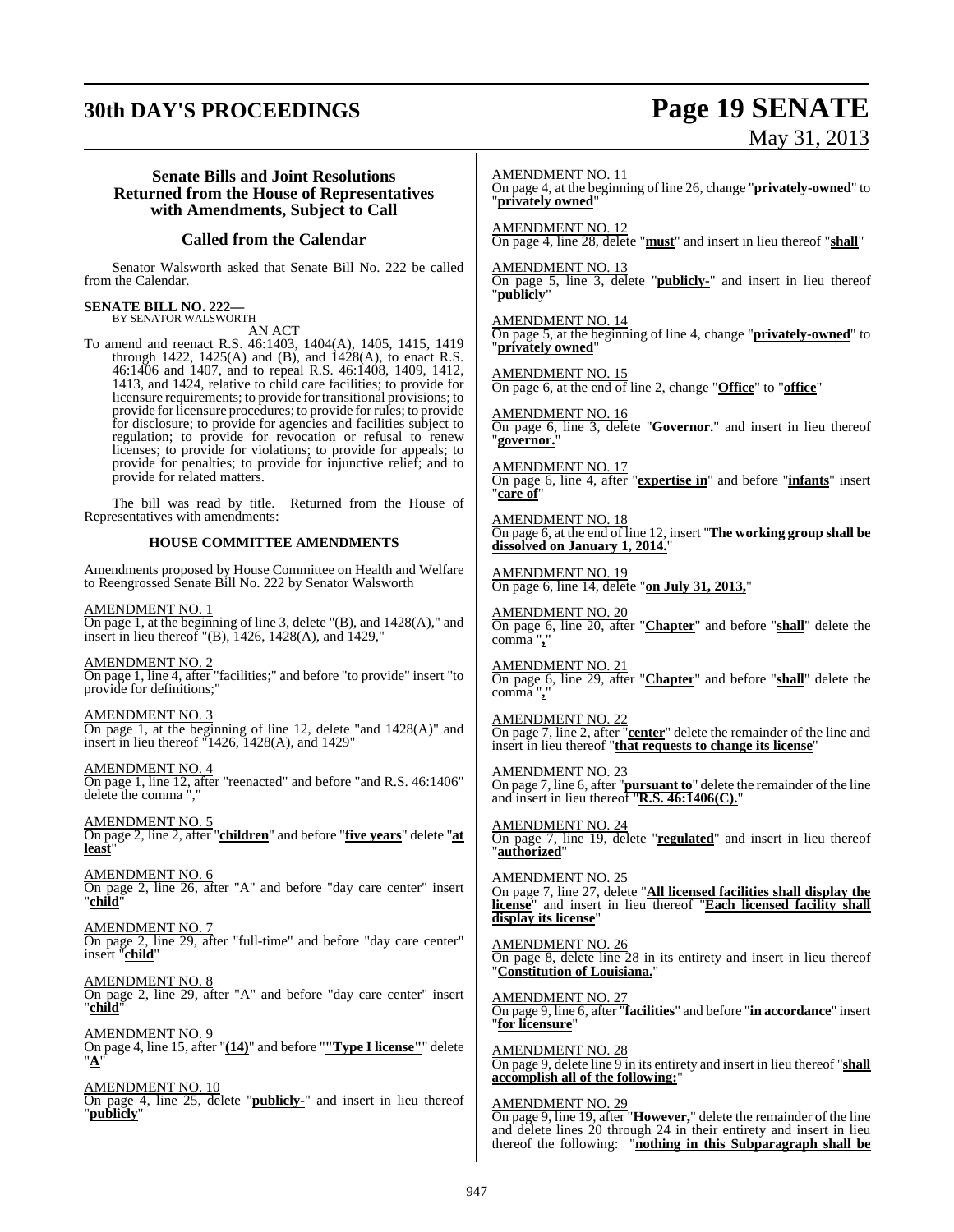# **Page 20 SENATE 30th DAY'S PROCEEDINGS**

May 31, 2013

**construed to affect, limit, or otherwise restrict any of the following: (i) The hiring or admission policies of a licensed day care center owned by a church or religious organization, which may give preference in hiring or admission to members of the church or denomination. (ii) The rights of religious sectarian child-placing agencies to consider creed in any decision or action relating to foster care or adoption.**" AMENDMENT NO. 30 On page 10, line 6, after "**for the**" delete the remainder of the line and insert in lieu thereof "**return of a child to his parent.**" AMENDMENT NO. 31 On page 10, line 7, after "**return to**" and before "**parent**" delete "**the**" and insert in lieu thereof "**his**" AMENDMENT NO. 32 On page 10, at the beginning of line 15, change "**(2)**" to "**(2)(a)**" AMENDMENT NO. 33 On page 10, line 15, after "**to have**" and before "**the**" insert "**all of**" AMENDMENT NO. 34 On page 10, at the beginning of line 17, change "**(a)**" to "**(i)**" AMENDMENT NO. 35 On page 10, at the beginning of line 19, change "**(b)**" to "**(ii)**" AMENDMENT NO. 36 On page 10, at the beginning of line 21, change "**(c)**" to "**(b)**" AMENDMENT NO. 37 On page 11, line 29, delete "**Every**" and insert in lieu thereof "**Each**" AMENDMENT NO. 38 On page 12, line 15, delete "child-care" and insert in lieu thereof "**child care**" AMENDMENT NO. 39 On page 13, line 8, after "**the**" delete the remainder of the line and insert "**department**" AMENDMENT NO. 40 On page 13, at the beginning of line 9, delete "**Children and Family Services**" AMENDMENT NO. 41 On page 14, between lines 9 and 10, insert the following: "§1426. Disclosure of information A. The department shall make available, upon request of a parent or guardian of any child who has applied for placement in a **child** day care center licensed by the department, the following information relative to such **child** day care center: (1) Each valid finding  $\overline{of}$  child abuse, neglect, or exploitation occurring at the center, subject to the limitations provided by R.S.  $46:56(F)(4)(c)$ . (2) Whether or not the **child** day care center employs any person who has been convicted of or pled guilty or nolo contendere to any of the crimes provided in R.S. 15:587.1. (3) Any violations of standards, rules, or regulations applicable to such **child** day care center. (4) Any waivers of minimum standards authorized for such **child** day care center. B. Requests may be made by telephone or in writing. Such requests shall include the name of each **child** day care center for which information is requested. C.(1) Licensed **child** day care centers and other state agencies shall cooperate with the secretary of the department to make such requested information available. (2) Day **Child day** care centers shall make available to parents

care centers shall post information which explains that the licensing surveys are available online and list the web **Internet website** address where such information may be obtained and information which explains that licensing surveys may be obtained by sending a request in writing to the department. The department shall develop a form suitable for display which shall be posted at each licensed **child** day care center in compliance with this Subsection.

D. The department shall adopt procedures and guidelines for the implementation of this Section by rule in accordance with the Administrative Procedure Act. Such procedures and guidelines may include a procedure for verification that an application for placement in a licensed **child** day care center has actually been made. \* \* \*"

#### AMENDMENT NO. 42

On page 14, between lines 20 and 21, insert the following: "§1429. Exceptions; religious organizations

A recognized religious organization which is qualified as a taxexempt organization under Section 501(c) of the Internal Revenue Code, which remains open for not more than twenty-four hours in a continuous seven-day week, and in which no individual child remains for more than twenty-four hours in one continuous stay shall not be considered a "**child** day care center" for the purposes of this Chapter."

#### AMENDMENT NO. 43

On page 14, line 21, after "repealed" and before the period "." insert "in their entirety"

#### AMENDMENT NO. 44

On page 14, between lines 21 and 22, insert the following:

"Section 3. The Louisiana State Law Institute is hereby directed to make technical changes to statutory laws as necessary to reflect changes to defined terms as provided in this Act."

#### AMENDMENT NO. 45

On page 14, delete line 22 in its entirety and insert in lieu thereof the following:

"Section 4. Sections 1, 2, and 3 of this Act shall become effective on January 1, 2014."

#### **LEGISLATIVE BUREAU AMENDMENTS**

Amendments proposed byLegislative Bureau to Reengrossed Senate Bill No. 222 by Senator Walsworth

#### AMENDMENT NO. 1

In House Committee Amendment No. 29 proposed by the House Committee on Health and Welfare to Reengrossed Senate Bill No. 222 by Senator Walsworth, on page 3, line 13, following "**licensed**" and before "**day**" insert "**child**"

#### AMENDMENT NO. 2

On page 5, line 29, change "**nonpublic school council**" to "**Nonpublic School Council**"

#### AMENDMENT NO. 3

On page 7, line 29, following "**requirement**" and before "**provided**" insert "**,**"

#### **HOUSE FLOOR AMENDMENTS**

Amendments proposed by Representative Hoffmann to Reengrossed Senate Bill No. 222 by Senator Walsworth

#### AMENDMENT NO. 1

On page 4, line 18, after "**center.**" and before "**"Type I license"**" insert the following: "**Nothing herein shall be construed to require a children's religious ministry program operated by a church or other religious organization in accordance with R.S. 46:1429 to be licensed pursuant to this Chapter.**"

or legal guardians information on how to view or obtain copies of child care licensing surveys from the department. Day **Child day**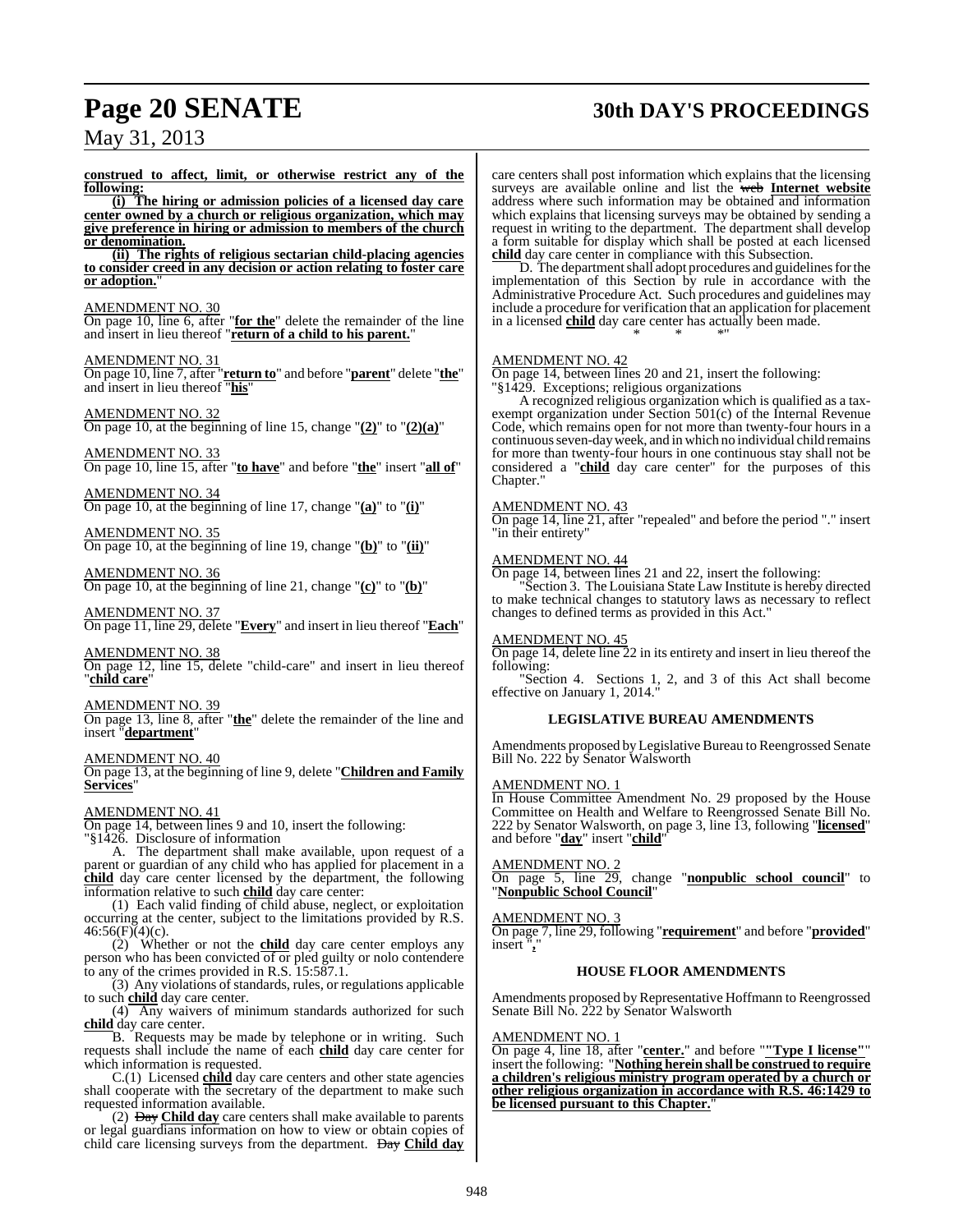## **30th DAY'S PROCEEDINGS Page 21 SENATE**

# May 31, 2013

#### AMENDMENT NO. 2

In Amendment No. 42 proposed by the House Committee on Health and Welfare and adopted by the House on May 23, 2013, on page 4, at the end of line 44, insert a semicolon "**;**" and "**children's religious ministries**"

#### **HOUSE FLOOR AMENDMENTS**

Amendments proposed by Representative Hoffmann to Reengrossed Senate Bill No. 222 by Senator Walsworth

#### AMENDMENT NO. 1

On page 3, line 7, after "**grantee,**" and before "**or stand-alone**" insert "**Head Start grantee,**"

#### AMENDMENT NO. 2

On page 5, line 24, after "**department**" and before the comma "**,**" insert "**to implement the types of licenses required by R.S. 46:1404**"

#### AMENDMENT NO. 3

On page 5, line 25, after "**standards**" and before "**for**" insert "**in effect**"

#### AMENDMENT NO. 4

On page 5, line 26, after "**licensure**" delete the remainder of the line and insert in lieu thereof a period ".

#### AMENDMENT NO. 5

On page 6, line 17, after "**Type II license**" and before the period "**.**" insert "**as provided by rule**"

#### AMENDMENT NO. 6

On page 6, line 20, after "**Type II license**" and before the period "**.**" insert "**as provided by rule**"

#### AMENDMENT NO. 7

Delete Amendment No. 36 proposed by the House Committee on Health and Welfare and adopted by the House on May 23, 2013.

#### AMENDMENT NO. 8

On page 10, delete line 21 in its entirety and insert in lieu thereof "**(b) Type III early childhood learning centers shall adhere**

## **to the**"

AMENDMENT NO. 9

On page 13, at the end of line 11, insert "**The venue of judicial review shall be the district court of the parish in which the licensee is located.**"

#### AMENDMENT NO. 10

In Amendment No. 44 proposed by the House Committee on Health and Welfare and adopted by the House on May 23, 2013, on page 5, line 8, after "defined terms" and before "as provided" insert "in R.S. 46:1403, including but not limited to "day care center","

#### **HOUSE FLOOR AMENDMENTS**

Amendments proposed by Representative Simon to Reengrossed Senate Bill No. 222 by Senator Walsworth

#### AMENDMENT NO. 1

In Amendment No. 18 proposed by the House Committee on Health and Welfare and adopted by the House on May 23, 2013, on page 2, line 12, after "**dissolved on**" delete the remainder of the line and delete line 13 in its entirety and insert in lieu thereof "**the effective date of any provision of law which transfers statutory authority for licensing of child day care centers from the Department of Children and Family Services to the Department of Education.**"

Senator Walsworth moved to concur in the amendments proposed by the House.

### **ROLL CALL**

The roll was called with the following result:

#### YEAS

| Mr. President<br>Adley<br>Allain<br><b>Broome</b><br>Brown<br><b>Buffington</b><br>Chabert<br>Claitor<br>Cortez<br>Crowe<br>Erdey<br>Gallot<br><b>Total - 34</b> | Guillory<br>Heitmeier<br>Johns<br>Kostelka<br>LaFleur<br>Long<br>Martiny<br>Mills<br>Morrell<br>Morrish<br>Murray<br><b>Nevers</b> | Peacock<br>Perry<br>Riser<br>Smith, G.<br>Smith, J.<br>Tarver<br>Thompson<br>Walsworth<br>Ward<br>White |
|------------------------------------------------------------------------------------------------------------------------------------------------------------------|------------------------------------------------------------------------------------------------------------------------------------|---------------------------------------------------------------------------------------------------------|
|                                                                                                                                                                  | <b>NAYS</b>                                                                                                                        |                                                                                                         |
| Total - 0                                                                                                                                                        |                                                                                                                                    |                                                                                                         |

#### ABSENT

| Amedee    | Donahue       | Peterson |
|-----------|---------------|----------|
| Appel     | Dorsey-Colomb |          |
| Total - 5 |               |          |

The Chair declared the Senate concurred in the amendments proposed by the House.

#### **Senate Concurrent Resolutions on Second Reading Reported by Committees**

## **SENATE CONCURRENT RESOLUTION NO. 117—** BY SENATOR ALLAIN AND REPRESENTATIVE JONES A CONCURRENT RESOLUTION

To commend the dedicated efforts of the citizens of the city of Franklin and of St. Mary Parish in creating No Hitchin' and to designate No Hitchin' as Louisiana's Official Folklife Play.

Reported favorably by the Committee on Natural Resources.

On motion of Senator Allain, the resolution wasread by title and withdrawn from the files of the Senate.

#### **SENATE CONCURRENT RESOLUTION NO. 120—** BY SENATOR CROWE

A CONCURRENT RESOLUTION

To establish the Transformation Village Task Force to study and make recommendations with respect to the feasibility of repurposing and/or reopening the closed amusement park in New Orleans and the development of employment opportunities for Louisiana citizens.

Reported with amendments by the Committee on Labor and Industrial Relations.

#### **SENATE COMMITTEE AMENDMENTS**

Amendments proposed by SenateCommittee on Labor and Industrial Relations to Original Senate Concurrent Resolution No. 120 by Senator Crowe

#### AMENDMENT NO. 1

On page 1, delete lines 17 and 18

On motion of Senator Crowe, the committee amendment was adopted.

#### **Floor Amendments**

Senator Murray proposed the following amendments.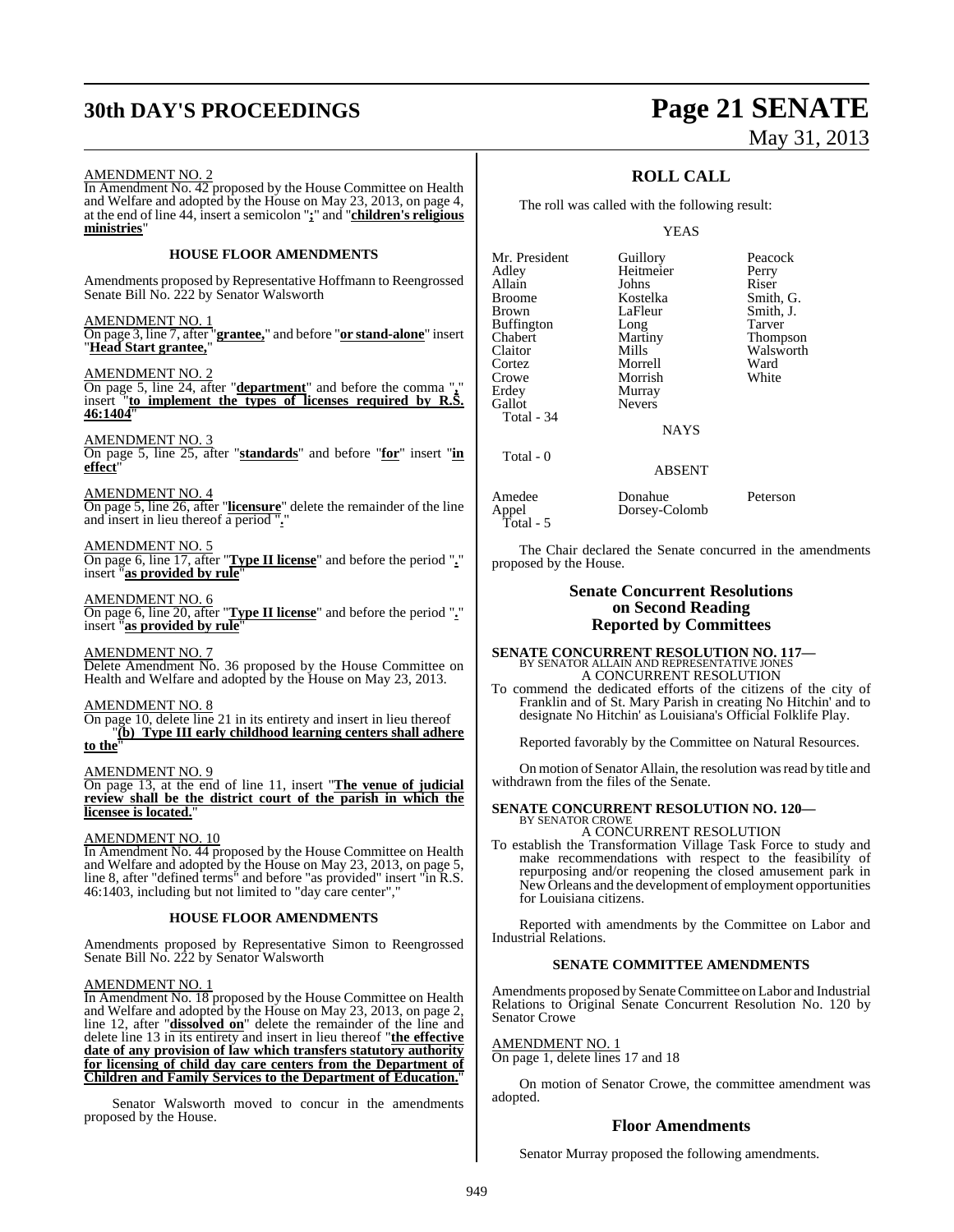#### **SENATE FLOOR AMENDMENTS**

Amendments proposed by Senator Murray to Original Senate Concurrent Resolution No. 120 by Senator Crowe

#### AMENDMENT NO. 1

On page 3, between lines 12 and 13, insert:

"(16) One member appointed by the president of the Senate. (17) One member appointed by the speaker of the House of Representatives."

On motion of Senator Murray, the amendments were adopted.

The resolution was read by title. Senator Crowe moved to adopt the amended Senate Concurrent Resolution.

#### **ROLL CALL**

The roll was called with the following result:

#### YEAS

| Mr. President     | Gallot      | <b>Nevers</b> |
|-------------------|-------------|---------------|
| Adley             | Guillory    | Peacock       |
| Allain            | Heitmeier   | Perry         |
| <b>Broome</b>     | Johns       | Riser         |
| <b>Brown</b>      | Kostelka    | Smith, G.     |
| <b>Buffington</b> | LaFleur     | Smith, J.     |
| Chabert           | Long        | Tarver        |
| Claitor           | Martiny     | Thompson      |
| Cortez            | Mills       | Walsworth     |
| Crowe             | Morrell     | Ward          |
| Donahue           | Morrish     | White         |
| Erdey             | Murray      |               |
| <b>Total - 35</b> |             |               |
|                   | <b>NAYS</b> |               |
| Total - 0         |             |               |
|                   | ABSENT      |               |

| Amedee    | Dorsey-Colomb |
|-----------|---------------|
| Appel     | Peterson      |
| Total - 4 |               |

The Chair declared the Senate had adopted the amended Senate Concurrent Resolution and ordered it engrossed and sent to the House.

## **SENATE CONCURRENT RESOLUTION NO. 121—** BY SENATOR CROWE

A CONCURRENT RESOLUTION

To urge and request the Senate Committee on Revenue and Fiscal Affairs and the House Committee on Ways and Means to meet jointly and study the issues related to authorizing homeowners, age sixty-five years or older with financial hardship, to postpone payment of ad valorem taxes on their homestead until death and to make recommendations to the legislature.

Reported favorably by the Committee on Revenue and Fiscal Affairs.

The resolution was read by title. Senator Crowe moved to adopt the Senate Concurrent Resolution.

#### **ROLL CALL**

The roll was called with the following result:

#### YEAS

| Gallot   | Murray        |
|----------|---------------|
| Guillory | <b>Nevers</b> |
| Johns    | Perry         |
| Kostelka | Smith, G.     |
|          |               |

## **Page 22 SENATE 30th DAY'S PROCEEDINGS**

| Brown<br>Buffington<br>Chabert<br>Cortez<br>Crowe<br>Donahue<br>Total - 29 | LaFleur<br>Long<br>Martiny<br>Mills<br>Morrell<br>Morrish<br><b>NAYS</b> | Smith, J.<br>Tarver<br>Thompson<br>Ward<br>White |
|----------------------------------------------------------------------------|--------------------------------------------------------------------------|--------------------------------------------------|
| Claitor<br>Peacock<br>Total - 4                                            | Riser<br>Walsworth<br><b>ABSENT</b>                                      |                                                  |
| Amedee<br>Appel<br>Total - 6                                               | Dorsey-Colomb<br>Erdey                                                   | Heitmeier<br>Peterson                            |

The Chair declared the Senate had adopted the Senate Concurrent Resolution and ordered it sent to the House.

#### **Senate Bills and Joint Resolutions on Third Reading and Final Passage**

#### **SENATE BILL NO. 248—** BY SENATOR CROWE

AN ACT

To enact R.S. 47:305.72, relative to sales tax exemption; to provide relative to the sales and use tax exemption on the sale of gold and silver bullion coins; to provide for an effective date; and to provide for related matters.

The bill was read by title. Senator Crowe moved the final passage of the bill.

#### **ROLL CALL**

The roll was called with the following result:

#### YEAS

| Mr. President | Erdey         | Murray    |
|---------------|---------------|-----------|
| Adlev         | Guillory      | Perry     |
| Allain        | Heitmeier     | Riser     |
| Broome        | Johns         | Smith, J. |
| Brown         | Kostelka      | Tarver    |
| Buffington    | LaFleur       | Thompson  |
| Chabert       | Martiny       | Walsworth |
| Cortez        | Mills         | White     |
| Crowe         | Morrell       |           |
| Donahue       | Morrish       |           |
| Total - 28    |               |           |
|               | <b>NAYS</b>   |           |
| Claitor       | <b>Nevers</b> | Smith, G. |
| Long          | Peacock       |           |
| Total - 5     |               |           |
|               | <b>ABSENT</b> |           |
| Amedee        | Dorsey-Colomb | Peterson  |
| Appel         | Gallot        | Ward      |
| Total - 6     |               |           |

The Chair declared the bill was passed and ordered it sent to the House. Senator Crowe moved to reconsider the vote by which the bill was passed and laid the motion on the table.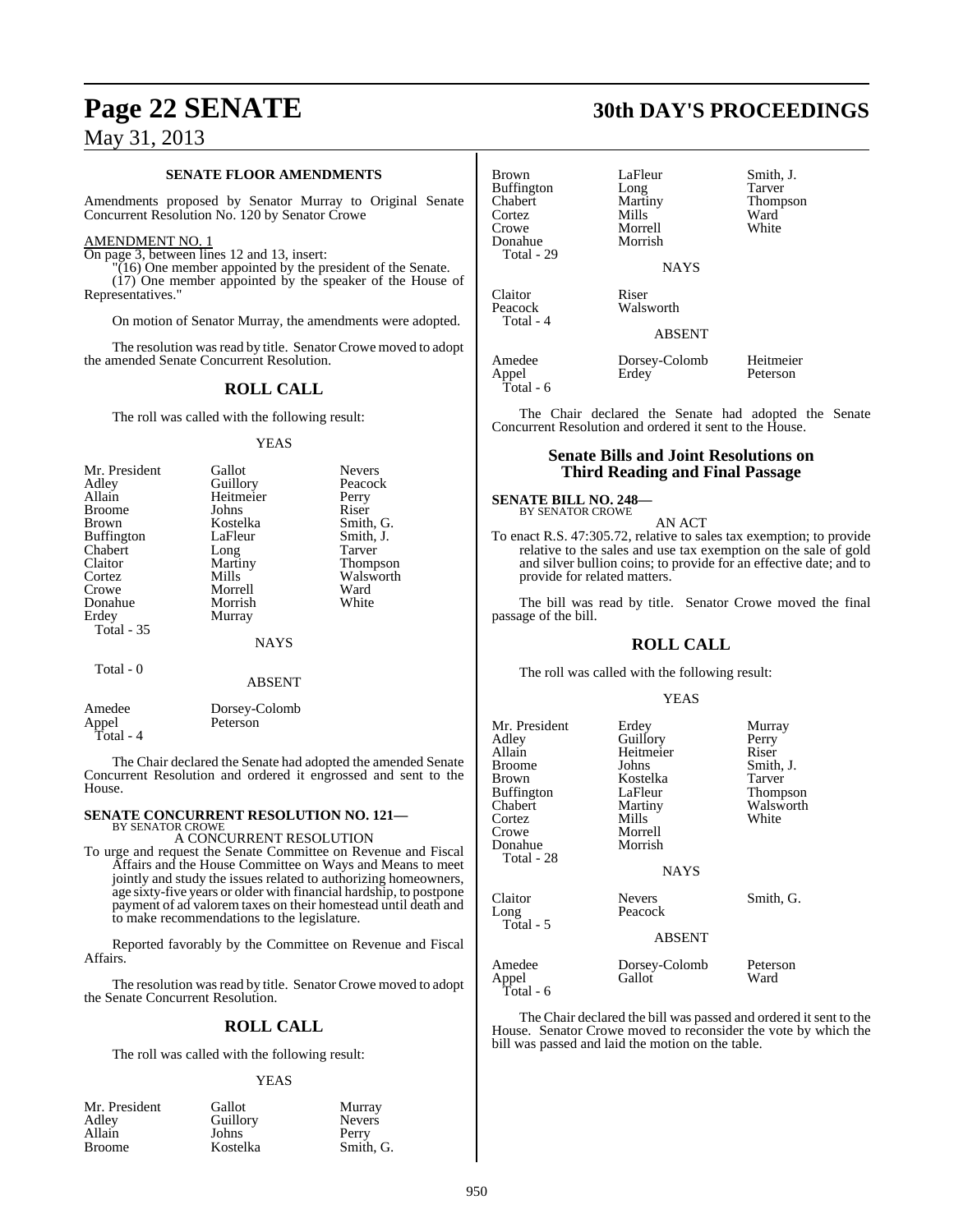# **30th DAY'S PROCEEDINGS Page 23 SENATE**

# May 31, 2013

### **House Concurrent Resolutions on Second Reading Reported by Committees**

## **HOUSE CONCURRENT RESOLUTION NO. 6—** BY REPRESENTATIVES JIM MORRIS AND GEYMANN A CONCURRENT RESOLUTION

To direct the commissioner of administration to change the expenditure limit for Fiscal Year 2013-2014.

Reported favorably by the Committee on Finance.

On motion of Senator Murray the resolution was read by title and returned to the Calendar, subject to call.

# **HOUSE CONCURRENT RESOLUTION NO. 42—** BY REPRESENTATIVE LEGER

A CONCURRENT RESOLUTION

To approve the annual integrated coastal protection plan for Fiscal Year 2013-2014, as adopted by the Coastal Protection and Restoration Authority.

Reported favorably by the Committee on Transportation, Highways and Public Works.

The resolution was read by title. Senator Long moved to concur in the House Concurrent Resolution.

### **ROLL CALL**

The roll was called with the following result:

#### YEAS

| Mr. President<br>Adley<br>Allain<br><b>Broome</b><br><b>Brown</b><br><b>Buffington</b><br>Chabert<br>Claitor<br>Cortez<br>Crowe | Gallot<br>Guillory<br>Heitmeier<br>Johns<br>Kostelka<br>LaFleur<br>Long<br>Martiny<br>Mills<br>Morrell | <b>Nevers</b><br>Peacock<br>Perry<br>Riser<br>Smith, G.<br>Smith, J.<br>Tarver<br><b>Thompson</b><br>Walsworth<br>Ward |
|---------------------------------------------------------------------------------------------------------------------------------|--------------------------------------------------------------------------------------------------------|------------------------------------------------------------------------------------------------------------------------|
|                                                                                                                                 |                                                                                                        |                                                                                                                        |
|                                                                                                                                 |                                                                                                        |                                                                                                                        |
|                                                                                                                                 |                                                                                                        |                                                                                                                        |
|                                                                                                                                 |                                                                                                        |                                                                                                                        |
| Donahue                                                                                                                         | Morrish                                                                                                | White                                                                                                                  |
| Erdey                                                                                                                           | Murray                                                                                                 |                                                                                                                        |
| <b>Total - 35</b>                                                                                                               |                                                                                                        |                                                                                                                        |
|                                                                                                                                 | <b>NAYS</b>                                                                                            |                                                                                                                        |
|                                                                                                                                 |                                                                                                        |                                                                                                                        |

Total - 0

| Amedee    | Dorsey-Colomb |
|-----------|---------------|
| Appel     | Peterson      |
| Total - 4 |               |

The Chair declared the Senate concurred in the House Concurrent Resolution and ordered it returned to the House.

ABSENT

#### **HOUSE CONCURRENT RESOLUTION NO. 69—** BY REPRESENTATIVE NORTON

A CONCURRENT RESOLUTION

To urge and request the State Board of Elementary and Secondary Education to reconsider proposed policy changes relative to school libraries.

Reported with amendments by the Committee on Education.

#### **SENATE COMMITTEE AMENDMENTS**

Amendments proposed by Senate Committee on Education to Original House Concurrent Resolution No. 69 by Representative Norton

#### AMENDMENT NO. 1

On page 1, at the beginning of line 3, delete "proposed policy changes" and insert "the motion the board adopted that authorizes school systems to request exceptions to requirements in board policy"

#### AMENDMENT NO. 2

On page 1, line 8, after "Education" and before "proposed" delete "has" and insert "(BESE)"

#### AMENDMENT NO. 3

On page 1, line 10, after "implemented," and before "crucial" change "will eliminate" to "would have eliminated"

#### AMENDMENT NO. 4

On page 1, between lines 11 and 12, insert the following:

"WHEREAS, following widespread public concern about the detrimental effect that these proposed revisions would have had on schools and students, BESE ultimately opted not to revise the policy; however, BESE did adopt a motion providing that school systems that need exceptions to the policy may make requests to the state superintendent of education for his consideration; and"

#### AMENDMENT NO. 5

On page 1, line 12, after "WHEREAS," and before "without" insert extracting school systems the authority to request waivers relative to BESE policy requirements pertaining to school libraries and librarians is troubling to some, because'

#### AMENDMENT NO. 6

On page 1, line 12, after "schools" and before "face" change "will" to "could"

#### AMENDMENT NO. 7

On page 1, delete line 15, and at the beginning of line 16, delete "policies would be those" and insert the following: "WHEREAS, if such waivers are granted, a school system could

be exempt from policies"

#### AMENDMENT NO. 8

On page 1, line 20, after "as" delete the remainder of the line and insert "retained requires"

#### AMENDMENT NO. 9

On page 2, line 1, after "population," delete the remainder of the line, delete line 2, and at the beginning of line 3, delete "which"

#### AMENDMENT NO. 10

On page 2, line 3, after "interpret" and before "as" insert "permitting school systems to request exceptions to these requirements'

#### AMENDMENT NO. 11

On page 2, between lines 4 and 5, insert the following:

"WHEREAS, furthermore, some have voiced concern relative to the lack of oversight and transparency that may result from the fact that a school system's authority to request exceptions to the requirements of BESE policy relative to school libraries and librarians was granted through the adoption of a board motion and not in any written rule or policy; and"

#### AMENDMENT NO. 12

On page 2, line 26, after "the" and before "pertaining" delete "proposed revisions to policy" and insert "motion the board adopted that authorizes school systems to request exceptions to requirements in board policy"

#### AMENDMENT NO. 13

On page 3, line 1, delete "proposed changes to" and insert "the motion the board adopted that authorizes school systems to request exceptions to requirements in"

On motion of Senator LaFleur, the committee amendment was adopted.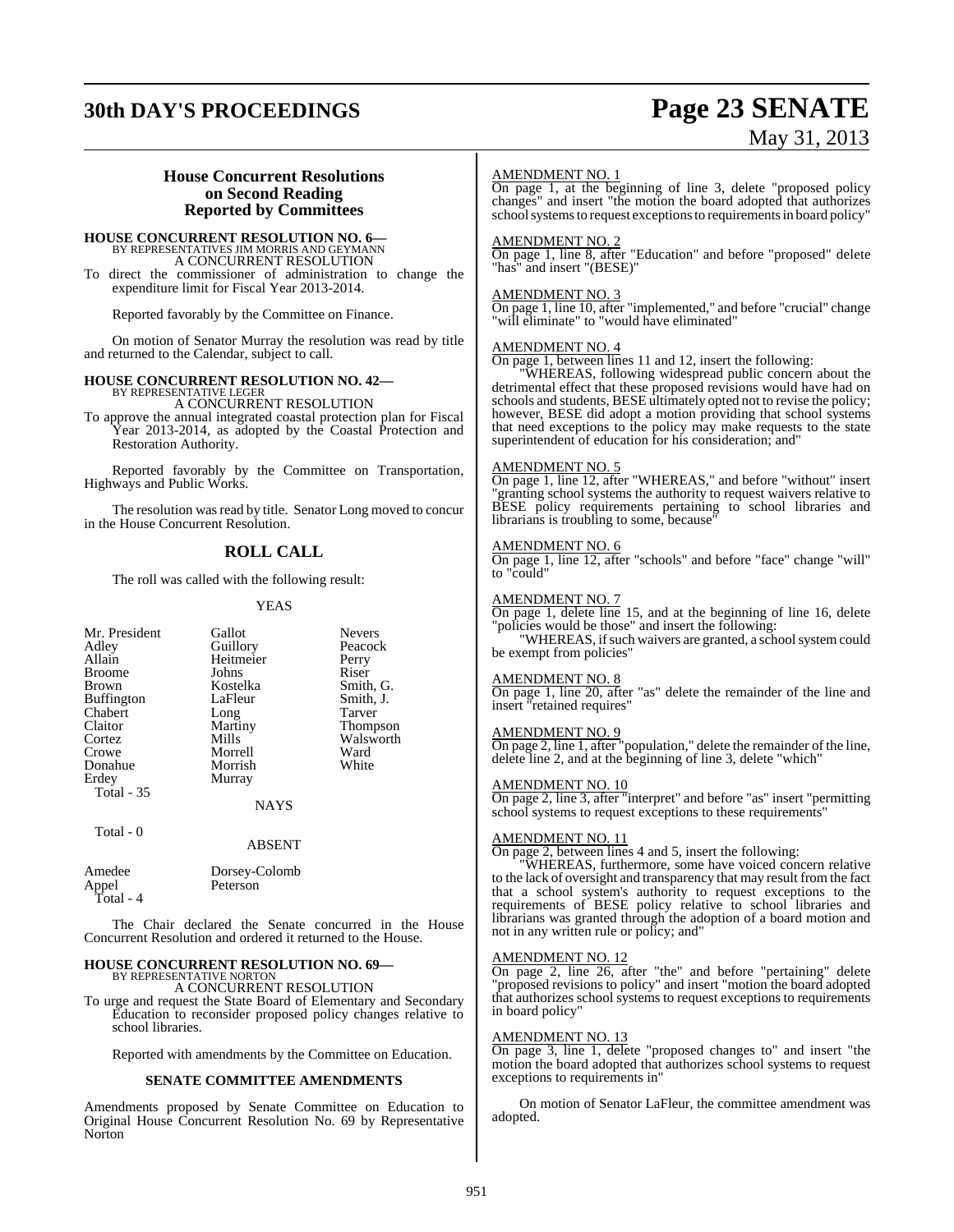The resolution was read by title. Senator Claitor moved to concur in the amended House Concurrent Resolution.

#### **ROLL CALL**

The roll was called with the following result:

#### YEAS

| Mr. President     | Guillory    | <b>Nevers</b>   |
|-------------------|-------------|-----------------|
| Adley             | Heitmeier   | Peacock         |
| Allain            | Johns       | Riser           |
| <b>Broome</b>     | Kostelka    | Smith, G.       |
| <b>Brown</b>      | LaFleur     | Smith, J.       |
| <b>Buffington</b> | Long        | Tarver          |
| Chabert           | Martiny     | <b>Thompson</b> |
| Claitor           | Mills       | Ward            |
| Cortez            | Morrell     | White           |
| Erdey             | Morrish     |                 |
| Gallot            | Murray      |                 |
| Total - 31        |             |                 |
|                   | <b>NAYS</b> |                 |
| Total - 0         |             |                 |

#### ABSENT

| Amedee    | Donahue       | Peterson  |
|-----------|---------------|-----------|
| Appel     | Dorsey-Colomb | Walsworth |
| Crowe     | Perry         |           |
| Total - 8 |               |           |

The Chair declared the Senate had concurred in the amended House Concurrent Resolution and ordered it returned to the House.

## **HOUSE CONCURRENT RESOLUTION NO. 90—** BY REPRESENTATIVE SMITH

A CONCURRENT RESOLUTION

To create a task force to study and evaluate the effectiveness of sexual health education programs used throughout the state and other states and to submit a written report of findings and recommendations to the House Committee on Health and Welfare, the Senate Committee on Health and Welfare, the House Committee on Education, and the Senate Committee on Education not later than sixty days prior to the beginning of the 2014 Regular Session of the Legislature of Louisiana.

Reported favorably by the Committee on Education.

The resolution was read by title. Senator Murray moved to concur in the House Concurrent Resolution.

#### **ROLL CALL**

The roll was called with the following result:

#### YEAS

| Mr. President<br>Adley<br>Allain<br><b>Broome</b><br><b>Brown</b><br><b>Buffington</b> | Guillory<br>Heitmeier<br>Johns<br>Kostelka<br>LaFleur<br>Martiny | Peacock<br>Perry<br>Peterson<br>Riser<br>Smith, G.<br>Tarver |
|----------------------------------------------------------------------------------------|------------------------------------------------------------------|--------------------------------------------------------------|
| Chabert                                                                                | Mills                                                            | <b>Thompson</b>                                              |
| Claitor                                                                                | Morrell                                                          | Walsworth                                                    |
| Cortez                                                                                 | Morrish                                                          | Ward                                                         |
| Erdey                                                                                  | Murray                                                           | White                                                        |
| Gallot                                                                                 | <b>Nevers</b>                                                    |                                                              |
| Total - 32                                                                             |                                                                  |                                                              |
|                                                                                        | <b>NAYS</b>                                                      |                                                              |

Total - 0

## **Page 24 SENATE 30th DAY'S PROCEEDINGS**

#### ABSENT

| Amedee    | Donahue       |
|-----------|---------------|
| Appel     | Dorsey-Colomb |
| Crowe     | Long          |
| Total - 7 |               |

Donahue Smith, J.

The Chair declared the Senate concurred in the House Concurrent Resolution and ordered it returned to the House.

## **HOUSE CONCURRENT RESOLUTION NO. 91—** BY REPRESENTATIVE SMITH A CONCURRENT RESOLUTION

To create the Task Force on Bullying Prevention in Public Schools to study the procedures and processes by which incidents of bullying are reported and investigated and to provide for submission of a written report of task force findings, conclusions, and recommendations to the House Committee on Education and the Senate Committee on Education not later than sixty days prior to the beginning of the 2014 Regular Session of the Legislature of Louisiana.

Reported favorably by the Committee on Education.

The resolution was read by title. Senator Broome moved to concur in the House Concurrent Resolution.

#### **ROLL CALL**

The roll was called with the following result:

#### YEAS

| Mr. President<br>Adley<br>Allain<br><b>Broome</b><br><b>Brown</b><br><b>Buffington</b><br>Chabert<br>Claitor<br>Cortez<br>Crowe<br>Donahue<br>Erdey<br>Total - 36<br>Total - 0 | Gallot<br>Guillory<br>Heitmeier<br>Johns<br>Kostelka<br>LaFleur<br>Long<br>Martiny<br>Mills<br>Morrell<br>Morrish<br>Murray<br><b>NAYS</b><br><b>ABSENT</b> | <b>Nevers</b><br>Peacock<br>Perry<br>Peterson<br>Riser<br>Smith, G.<br>Smith, J.<br>Tarver<br>Thompson<br>Walsworth<br>Ward<br>White |
|--------------------------------------------------------------------------------------------------------------------------------------------------------------------------------|-------------------------------------------------------------------------------------------------------------------------------------------------------------|--------------------------------------------------------------------------------------------------------------------------------------|
|                                                                                                                                                                                |                                                                                                                                                             |                                                                                                                                      |
| Amedee<br>Total - 3                                                                                                                                                            | Appel                                                                                                                                                       | Dorsey-Colomb                                                                                                                        |

The Chair declared the Senate concurred in the House Concurrent Resolution and ordered it returned to the House.

# **HOUSE CONCURRENT RESOLUTION NO. 122—** BY REPRESENTATIVE MONTOUCET AND SENATOR THOMPSON A CONCURRENT RESOLUTION

To direct the Department of Health and Hospitals to submit to the Centers for Medicare and Medicaid Services on or before February 1, 2014, an application for a Section 1115 Medicaid demonstration waiver that will allow the use of costs not otherwisematchable authority to receive federal matching funds for designated state and local health programs and to reinvest unencumbered state funds into the Medicaid program.

Reported favorably by the Committee on Finance.

The resolution was read by title. Senator Thompson moved to concur in the House Concurrent Resolution.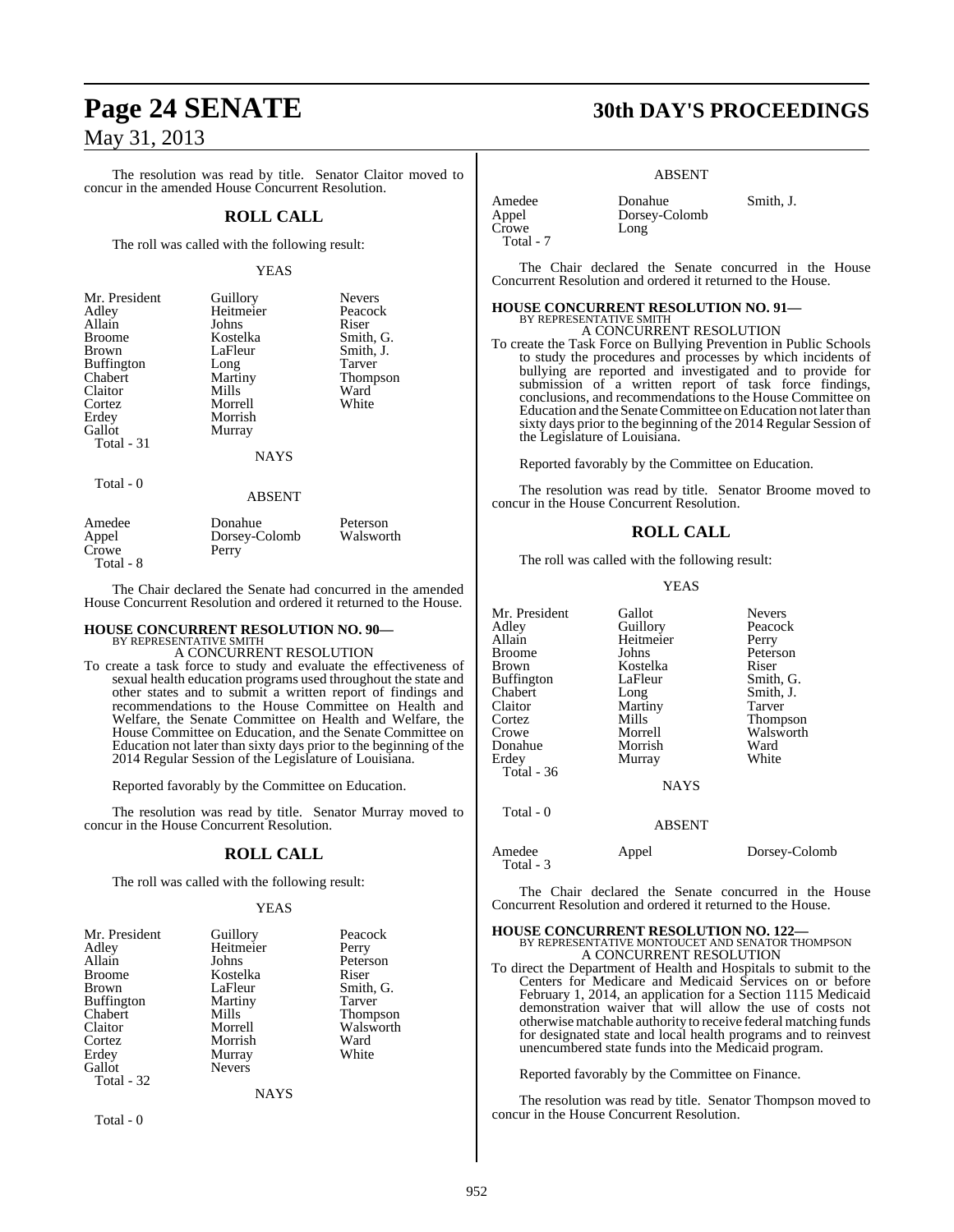## **ROLL CALL**

The roll was called with the following result:

#### YEAS

| Mr. President             | Gallot      | <b>Nevers</b> |
|---------------------------|-------------|---------------|
| Adley                     | Guillory    | Peacock       |
| Allain                    | Heitmeier   | Perry         |
| <b>Broome</b>             | Johns       | Peterson      |
| <b>Brown</b>              | Kostelka    | Riser         |
| Buffington                | LaFleur     | Smith, G.     |
| Chabert                   | Long        | Smith, J.     |
| Claitor                   | Martiny     | Tarver        |
| Cortez                    | Mills       | Thompson      |
| Crowe                     | Morrell     | Walsworth     |
| Donahue                   | Morrish     | Ward          |
| Erdey                     | Murray      | White         |
| Total - 36<br>$Total - 0$ | <b>NAYS</b> |               |

|                     | ABSEN I |               |
|---------------------|---------|---------------|
| Amedee<br>Total - 3 | Appel   | Dorsey-Colomb |

The Chair declared the Senate concurred in the House Concurrent Resolution and ordered it returned to the House.

 $\overline{A}$ 

## **HOUSE CONCURRENT RESOLUTION NO. 144—** BY REPRESENTATIVE BROSSETT

A CONCURRENT RESOLUTION

To urge and request the United States Department of Housing and Urban Development to release funds to assist the homeowners who were affected by Hurricane Katrina.

Reported favorably by the Committee on Local and Municipal Affairs.

The resolution was read by title. Senator Murray moved to concur in the House Concurrent Resolution.

## **ROLL CALL**

The roll was called with the following result:

#### YEAS

| Mr. President<br>Adley<br>Allain<br><b>Broome</b><br>Brown<br><b>Buffington</b><br>Chabert<br>Claitor<br>Cortez<br>Crowe<br>Erdey<br><b>Total - 33</b><br>Total - 0 | Gallot<br>Guillory<br>Heitmeier<br>Johns<br>LaFleur<br>Long<br>Martiny<br>Mills<br>Morrish<br>Murray<br><b>Nevers</b><br><b>NAYS</b><br><b>ABSENT</b> | Peacock<br>Perry<br>Peterson<br>Riser<br>Smith, G.<br>Smith, J.<br>Tarver<br>Thompson<br>Walsworth<br>Ward<br>White |
|---------------------------------------------------------------------------------------------------------------------------------------------------------------------|-------------------------------------------------------------------------------------------------------------------------------------------------------|---------------------------------------------------------------------------------------------------------------------|
| Amedee                                                                                                                                                              | Donahue                                                                                                                                               | Kostelka                                                                                                            |
| Appel                                                                                                                                                               | Dorsey-Colomb                                                                                                                                         | Morrell                                                                                                             |

The Chair declared the Senate concurred in the House Concurrent Resolution and ordered it returned to the House.

Total - 6

# **30th DAY'S PROCEEDINGS Page 25 SENATE** May 31, 2013

# **HOUSE CONCURRENT RESOLUTION NO. 148—** BY REPRESENTATIVE STUART BISHOP A CONCURRENT RESOLUTION

To create and form an Overhead Power Line Identification Work Group, led by the Department of Transportation and Development, to identify a solution to problems surrounding the identification of power lines for contractors prior to commencing work.

Reported with amendments by the Committee on Transportation, Highways and Public Works.

#### **SENATE COMMITTEE AMENDMENTS**

Amendments proposed by Senate Committee on Transportation, Highways and Public Works to Original House Concurrent Resolution No. 148 by Representative Stuart Bishop

#### AMENDMENT NO. 1

On page 2, line 28, after "control" insert "of the division of administration"

AMENDMENT NO. 2 On page 2, line 29, after "Contractors" insert ", Inc."

#### AMENDMENT NO. 3

On page 3, line 3, change "Cleco Power, LLC," to "Cleco Power LLC"

#### AMENDMENT NO. 4

On page 3, line 7, change "the" to "The" and after "Cooperatives" insert ", Inc."

AMENDMENT NO. 5 On page 3, line 8, after "Louisiana" insert ", Inc."

#### AMENDMENT NO. 6 On page 3, line 9, change "the" to "The"

AMENDMENT NO. 7 On page 3, line 10, after "Louisiana" insert ", Inc."

#### AMENDMENT NO. 8

On page 3, line 14, after "president of" delete "the" and insert "AIA Louisiana, The"

#### AMENDMENT NO. 9

On page 3, between lines 14 and 15, insert: "(13) The general manager of the Louisiana Energy and Power Authority or his designee."

#### AMENDMENT NO. 10

On page 4, line 5, after "Development," delete the remainder of line 5 and delete lines 6 through 10, and insert the following: "the director of the office of facility planning and control of the division of administration, Louisiana Associated General Contractors, Inc., Entergy Louisiana, Cleco Power LLC, Southwestern Electric Power Company, The Association of Louisiana Electric Cooperatives, Inc., Police Jury Association of Louisiana, Inc., The Louisiana Municipal Association, American Council of Engineering Companies of Louisiana, Inc., Louisiana Society of Professional Surveyors, AIA Louisiana, The Louisiana Architects Association, and the Louisiana Energy and Power Authority."

On motion of Senator Adley, the committee amendment was adopted.

The resolution was read by title. Senator Cortez moved to concur in the amended House Concurrent Resolution.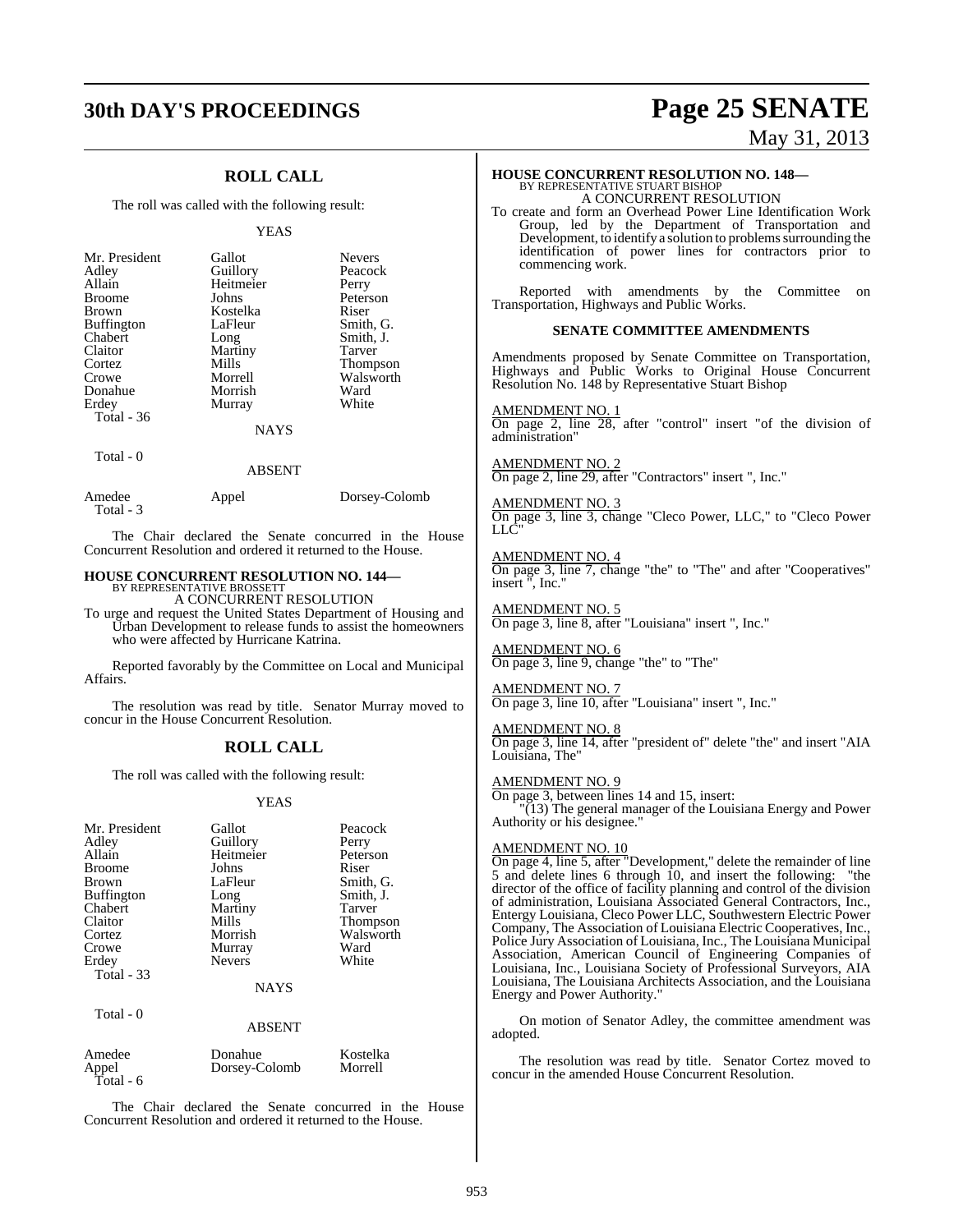## **ROLL CALL**

The roll was called with the following result:

#### YEAS

| Mr. President<br>Adley<br>Allain<br><b>Broome</b><br><b>Brown</b><br><b>Buffington</b><br>Chabert<br>Claitor<br>Cortez<br>Crowe<br>Erdey<br>Gallot<br>Total $-35$ | Guillory<br>Heitmeier<br>Johns<br>Kostelka<br>LaFleur<br>Long<br>Martiny<br>Mills<br>Morrell<br>Morrish<br>Murray<br><b>Nevers</b><br><b>NAYS</b> | Peacock<br>Perry<br>Peterson<br>Riser<br>Smith, G.<br>Smith, J.<br>Tarver<br><b>Thompson</b><br>Walsworth<br>Ward<br>White |
|-------------------------------------------------------------------------------------------------------------------------------------------------------------------|---------------------------------------------------------------------------------------------------------------------------------------------------|----------------------------------------------------------------------------------------------------------------------------|
| Total - 0                                                                                                                                                         | <b>ABSENT</b>                                                                                                                                     |                                                                                                                            |

Amedee Donahue<br>Appel Dorsey-C Dorsey-Colomb Total - 4

The Chair declared the Senate had concurred in the amended House Concurrent Resolution and ordered it returned to the House.

# **HOUSE CONCURRENT RESOLUTION NO. 150—** BY REPRESENTATIVES PYLANT AND GAROFALO A CONCURRENT RESOLUTION

To urge and request the Department of Natural Resources, office of conservation, in consultation with the Water Resources Commission, to study, report, and make recommendations on the availability of qualified water well drillers, water well driller licensing requirements, and their impact on the rates charged for drilling of water wells and to submit the report and recommendation to the House Committee on Natural Resources and Environment and the Senate Committee on Natural Resources on or before February 15, 2014.

Reported favorably by the Committee on Natural Resources.

The resolution was read by title. Senator Long moved to concur in the House Concurrent Resolution.

#### **ROLL CALL**

The roll was called with the following result:

#### YEAS

| Mr. President | Guillory      | Perry     |
|---------------|---------------|-----------|
| Adlev         | Heitmeier     | Peterson  |
| Allain        | Johns         | Riser     |
| Broome        | LaFleur       | Smith, G. |
| Brown         | Long          | Smith, J. |
| Buffington    | Martiny       | Tarver    |
| Chabert       | Mills         | Thompson  |
| Claitor       | Morrell       | Walsworth |
| Cortez        | Morrish       | Ward      |
| Crowe         | Murray        | White     |
| Erdey         | <b>Nevers</b> |           |
| Gallot        | Peacock       |           |
| Total - 34    |               |           |
|               | <b>NAYS</b>   |           |
|               |               |           |

Total - 0

## **Page 26 SENATE 30th DAY'S PROCEEDINGS**

#### ABSENT

Dorsey-Colomb

Amedee Donahue Kostelka<br>Appel Dorsey-Colomb Total - 5

The Chair declared the Senate concurred in the House Concurrent Resolution and ordered it returned to the House.

## **HOUSE CONCURRENT RESOLUTION NO. 153—** BY REPRESENTATIVE JEFFERSON A CONCURRENT RESOLUTION

To urge and request the State Board of Elementary and Secondary Education to study issues relative to the implementation of the Course Choice Program, including but not limited to the enrollment of students by course providers and the approval of course providers by the state board and to submit a report of its findings and conclusions, including any recommendations for related legislation, to the House Committee on Education and the Senate Committee on Education not later than September 30, 2013.

Reported favorably by the Committee on Education.

The resolution was read by title. Senator Walsworth moved to concur in the House Concurrent Resolution.

#### **ROLL CALL**

The roll was called with the following result:

#### YEAS

| Mr. President<br>Adley<br>Allain<br>Broome<br>Brown<br>Buffington<br>Chabert<br>Claitor<br>Cortez<br>Crowe<br>Dorsey-Colomb<br>Erdey<br>Total - 34 | Gallot<br>Guillory<br>Heitmeier<br>Johns<br>LaFleur<br>Long<br>Martiny<br>Mills<br>Morrell<br>Morrish<br>Murray<br><b>Nevers</b> | Peacock<br>Perry<br>Riser<br>Smith, G.<br>Smith, J.<br>Tarver<br>Thompson<br>Walsworth<br>Ward<br>White |
|----------------------------------------------------------------------------------------------------------------------------------------------------|----------------------------------------------------------------------------------------------------------------------------------|---------------------------------------------------------------------------------------------------------|
|                                                                                                                                                    | <b>NAYS</b>                                                                                                                      |                                                                                                         |
| Total - 0                                                                                                                                          | <b>ABSENT</b>                                                                                                                    |                                                                                                         |
| Amedee<br>Appel<br>Total - 5                                                                                                                       | Donahue<br>Kostelka                                                                                                              | Peterson                                                                                                |

The Chair declared the Senate concurred in the House Concurrent Resolution and ordered it returned to the House.

#### **HOUSE CONCURRENT RESOLUTION NO. 161—** BY REPRESENTATIVE BARROW A CONCURRENT RESOLUTION

To urge and request the State Board of Elementary and Secondary Education to study the feasibility of implementing a one hundred point scale for performance score ranges used to assign school and district letter grades for purposes of the school and district accountability system and to submit a written report of findings and recommendations to the House Committee on Education and the Senate Committee on Education not later than sixty days prior to the beginning of the 2014 Regular Session of the Legislature of Louisiana.

Reported favorably by the Committee on Education.

The resolution was read by title. Senator Broome moved to concur in the House Concurrent Resolution.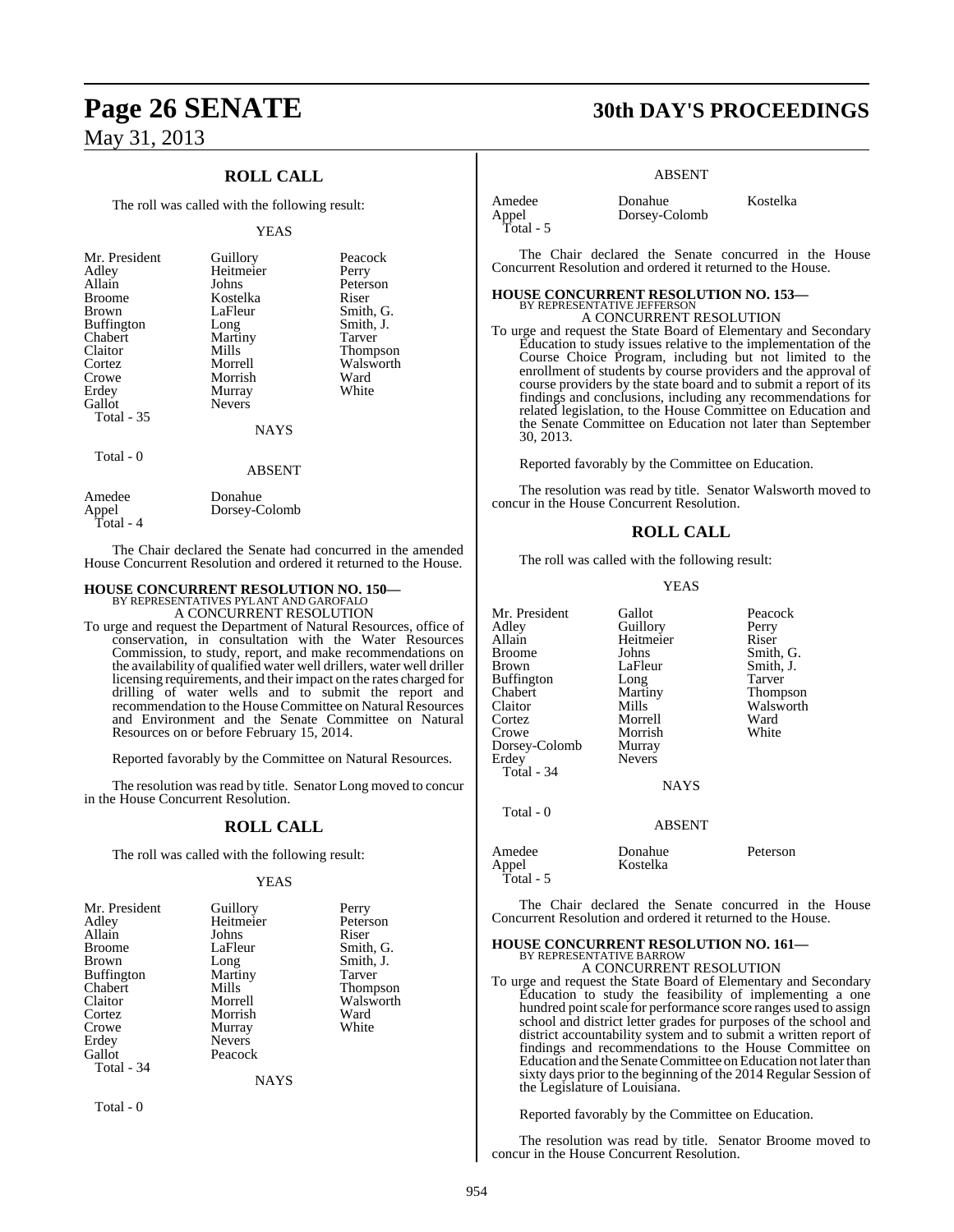## **30th DAY'S PROCEEDINGS Page 27 SENATE**

## **ROLL CALL**

The roll was called with the following result:

#### YEAS

| Mr. President<br>Adley<br>Allain<br><b>Broome</b><br><b>Brown</b><br><b>Buffington</b><br>Chabert<br>Claitor<br>Cortez<br>Crowe<br>Dorsey-Colomb<br>Erdey | Gallot<br>Guillory<br>Heitmeier<br>Johns<br>LaFleur<br>Long<br>Martiny<br>Mills<br>Morrish<br>Murray<br><b>Nevers</b><br>Peacock | Perry<br>Peterson<br>Riser<br>Smith, G.<br>Smith, J.<br>Tarver<br><b>Thompson</b><br>Walsworth<br>Ward<br>White |
|-----------------------------------------------------------------------------------------------------------------------------------------------------------|----------------------------------------------------------------------------------------------------------------------------------|-----------------------------------------------------------------------------------------------------------------|
| Total - 34                                                                                                                                                | <b>NAYS</b>                                                                                                                      |                                                                                                                 |
| Total $-0$                                                                                                                                                | <b>ABSENT</b>                                                                                                                    |                                                                                                                 |

|                              | .                   |         |
|------------------------------|---------------------|---------|
| Amedee<br>Appel<br>Total - 5 | Donahue<br>Kostelka | Morrell |

The Chair declared the Senate concurred in the House Concurrent Resolution and ordered it returned to the House.

# **HOUSE CONCURRENT RESOLUTION NO. 166—** BY REPRESENTATIVE FANNIN AND SENATOR WALSWORTH A CONCURRENT RESOLUTION

To urge and request the State Board of Elementary and Secondary Education to study the feasibility of offering students pursuing a career diploma the option of fulfilling the eleventh grade statewide testing requirement by taking the American College Test (ACT) WorkKeys assessment instead of the ACT and to submit a written report of findings and conclusions, including any recommendations for legislation relative to the issue, to the House Committee on Education and the Senate Committee on Education not later than sixty days prior to the beginning of the 2014 Regular Session of the Legislature of Louisiana.

Reported favorably by the Committee on Education.

The resolution was read by title. Senator Walsworth moved to concur in the House Concurrent Resolution.

#### **ROLL CALL**

The roll was called with the following result:

#### YEAS

| Mr. President | Guillory      | Peacock         |
|---------------|---------------|-----------------|
| Adley         | Heitmeier     | Perry           |
| Allain        | Johns         | Peterson        |
| Broome        | Kostelka      | Riser           |
| Brown         | LaFleur       | Smith, G.       |
| Buffington    | Long          | Smith, J.       |
| Chabert       | Martiny       | Tarver          |
| Cortez        | Mills         | <b>Thompson</b> |
| Crowe         | Morrell       | Walsworth       |
| Dorsey-Colomb | Morrish       | Ward            |
| Erdey         | Murray        | White           |
| Gallot        | <b>Nevers</b> |                 |
| Total - 35    |               |                 |
|               | NAYS          |                 |

Total - 0

# May 31, 2013

#### ABSENT

Donahue

Amedee Claitor<br>
Appel Donahu Total - 4

The Chair declared the Senate concurred in the House Concurrent Resolution and ordered it returned to the House.

#### **Motion to Make Special Order**

Senator Riser asked for and obtained a suspension of the rules to make House Bill No. 1, which was just advanced to a Third Reading and Final Passage, Special Order of the Day No. 1 on Saturday, June 1, 2013.

#### **HOUSE BILL NO. 1—**

BY REPRESENTATIVE FANNIN

- AN ACT
- Making annual appropriations for Fiscal Year 2013-2014 for the ordinary expenses of the executive branch of state government, pensions, public schools, public roads, public charities, and state institutions and providing with respect to the expenditure of said appropriations.

#### **Motion to Make Special Order**

Senator Riser asked for and obtained a suspension of the rules to make House Bill No. 2, which was just advanced to a Third Reading and Final Passage, Special Order of the Day No. 2 on Saturday, June 1, 2013.

**HOUSE BILL NO. 2—** BY REPRESENTATIVE ROBIDEAUX

- AN ACT
- To provide with respect to the capital outlay budget and the capital outlay program for state government, state institutions, and other public entities; to provide for the designation of projects and improvements; to provide for the financing thereof making appropriations from certain sources; and to provide for related matters.

#### **House Bills and Joint Resolutions on Third Reading and Final Passage**

## **HOUSE BILL NO. 3—** BY REPRESENTATIVE ROBIDEAUX

AN ACT

To enact the Omnibus Bond Authorization Act of 2013, relative to the implementation of a five-year capital improvement program; to provide for the repeal of certain prior bond authorizations; to provide for new bond authorizations; to provide for authorization and sale of such bonds by the State Bond Commission; and to provide for related matters.

On motion of Senator Riser, House Bill No. 3 was made Special Order of the Day No. 3 on Saturday, June 1, 2013.

#### **Senator Broome in the Chair**

**HOUSE BILL NO. 106—**

BY REPRESENTATIVE DOVE

AN ACT

To amend and reenact R.S. 33:4574.1.1(A)(introductory paragraph) and (12), relative to the Houma Area Convention and Visitors Bureau; to authorize an increase of the hotel occupancy tax that the bureau is authorized to levy; to provide relative to the use of the proceeds of the additional tax; and to provide for related matters.

The bill was read by title. Senator Chabert moved the final passage of the bill.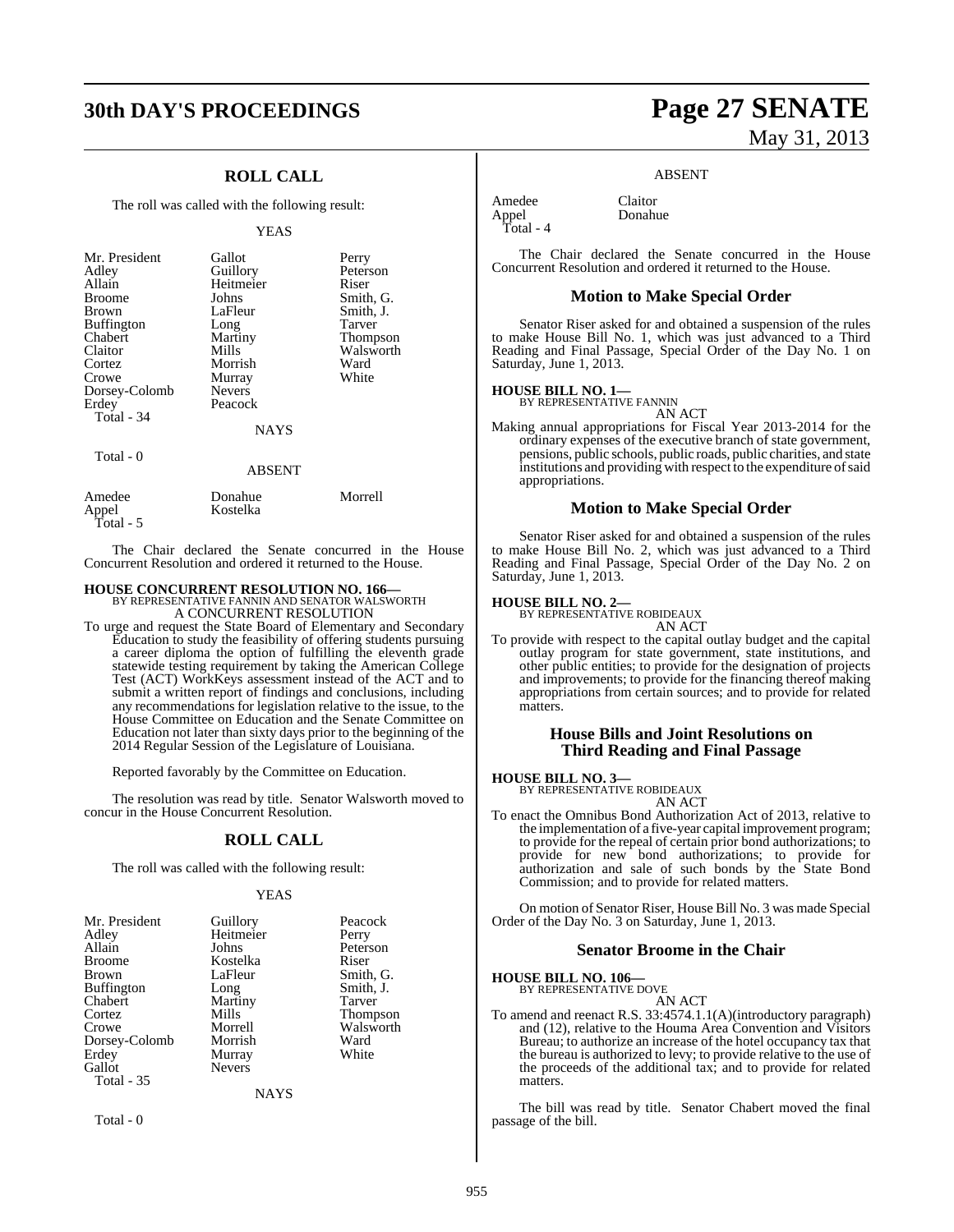## **ROLL CALL**

The roll was called with the following result:

#### YEAS

|               | Peacock                         |
|---------------|---------------------------------|
|               |                                 |
|               | Perry                           |
| Johns         | Peterson                        |
| Kostelka      | Riser                           |
| LaFleur       | Smith, G.                       |
| Long          | Smith, J.                       |
| Martiny       | Tarver                          |
| Mills         | <b>Thompson</b>                 |
| Morrell       | Walsworth                       |
| Morrish       | Ward                            |
|               | White                           |
| <b>Nevers</b> |                                 |
|               |                                 |
| NAYS          |                                 |
|               | Guillory<br>Heitmeier<br>Murray |

Total - 0

Amedee Donahue<br>Appel Erdey Appel Erdey Total - 4

The Chair declared the bill was passed and ordered it returned to the House. Senator Chabert moved to reconsider the vote by which the bill was passed and laid the motion on the table.

ABSENT

## **HOUSE BILL NO. 117—** BY REPRESENTATIVE HOWARD

Amedee Appel

Total - 2

AN ACT

To enact R.S. 13:5401(C)(4), relative to reentry courts; to authorize the creation of a reentry division of the Eleventh Judicial District Court; and to provide for related matters.

The bill was read by title. Senator Long moved the final passage of the bill.

## **ROLL CALL**

The roll was called with the following result:

#### YEAS

| Mr. President<br>Adley<br>Allain<br><b>Broome</b><br><b>Brown</b><br><b>Buffington</b><br>Chabert<br>Claitor<br>Cortez<br>Crowe<br>Donahue<br>Dorsey-Colomb<br>Erdey<br><b>Total - 37</b> | Gallot<br>Guillory<br>Heitmeier<br>Johns<br>Kostelka<br>LaFleur<br>Long<br>Martiny<br>Mills<br>Morrell<br>Morrish<br>Murray<br><b>Nevers</b> | Peacock<br>Perry<br>Peterson<br>Riser<br>Smith, G.<br>Smith, J.<br><b>Tarver</b><br>Thompson<br>Walsworth<br>Ward<br>White |
|-------------------------------------------------------------------------------------------------------------------------------------------------------------------------------------------|----------------------------------------------------------------------------------------------------------------------------------------------|----------------------------------------------------------------------------------------------------------------------------|
|                                                                                                                                                                                           | <b>NAYS</b>                                                                                                                                  |                                                                                                                            |
| Total - 0                                                                                                                                                                                 | ABSENT                                                                                                                                       |                                                                                                                            |

The Chair declared the bill was passed and ordered it returned to the House. Senator Long moved to reconsider the vote by which the bill was passed and laid the motion on the table.

## **Page 28 SENATE 30th DAY'S PROCEEDINGS**

## **HOUSE BILL NO. 126—** BY REPRESENTATIVE HODGES

AN ACT

To amend and reenact R.S. 15:541.1(A)(3), (B), (C)(1), and (D) and R.S. 26:96(A), relative to the National Human Trafficking Resource Center hotline; to provide for the posting of certain information regarding the National Human Trafficking Resource Center hotline; to provide for certain offices and departments to notify affected establishments of the requirements; to provide for the assessment of a fine; and to provide for related matters.

#### **Floor Amendments**

Senator Morrell proposed the following amendments.

#### **SENATE FLOOR AMENDMENTS**

Amendments proposed by Senator Morrell to Reengrossed House Bill No. 126 by Representative Hodges

#### AMENDMENT NO. 1

Delete Senate Committee Amendment No. 1 proposed by the Senate Committee on Judiciary B and adopted by the Senate on May 29, 2013.

#### AMENDMENT NO. 2

On page 1, delete lines 18 through 20, and on page 2, delete lines 1 and 2, and insert the following:

"B. (1) Such information shall be posted prominently both inside and outside the premises described in Subsection A of this Section."

#### AMENDMENT NO. 3

On page 2, line 3, change " $(2)(a)$ " to " $\left(\frac{2}{a}\right)'$ "

AMENDMENT NO. 4 On page 2, line 10, change "requirement" to "requirements"

AMENDMENT NO. 5 On page 2, line 11, after "commissioner" insert "of the office of alcohol and tobacco control"

AMENDMENT NO. 6 On page 2, line 23, change " $(3)$ " to " $(2)$ "

On motion of Senator Morrell, the amendments were adopted.

#### **Floor Amendments**

Senator Claitor proposed the following amendments.

#### **SENATE FLOOR AMENDMENTS**

Amendments proposed by Senator Claitor to Reengrossed House Bill No. 126 by Representative Hodges

#### AMENDMENT NO. 1

On page 2, line 25, change "commissioner of alcohol and tobacco control" to "superintendent of state police"

#### AMENDMENT NO. 2

On page 3, line 3, change "office of alcohol and tobacco control" to "superintendent of state police"

Senator Claitor moved the adoption of the amendments.

Senator Morrell objected.

## **ROLL CALL**

The roll was called with the following result: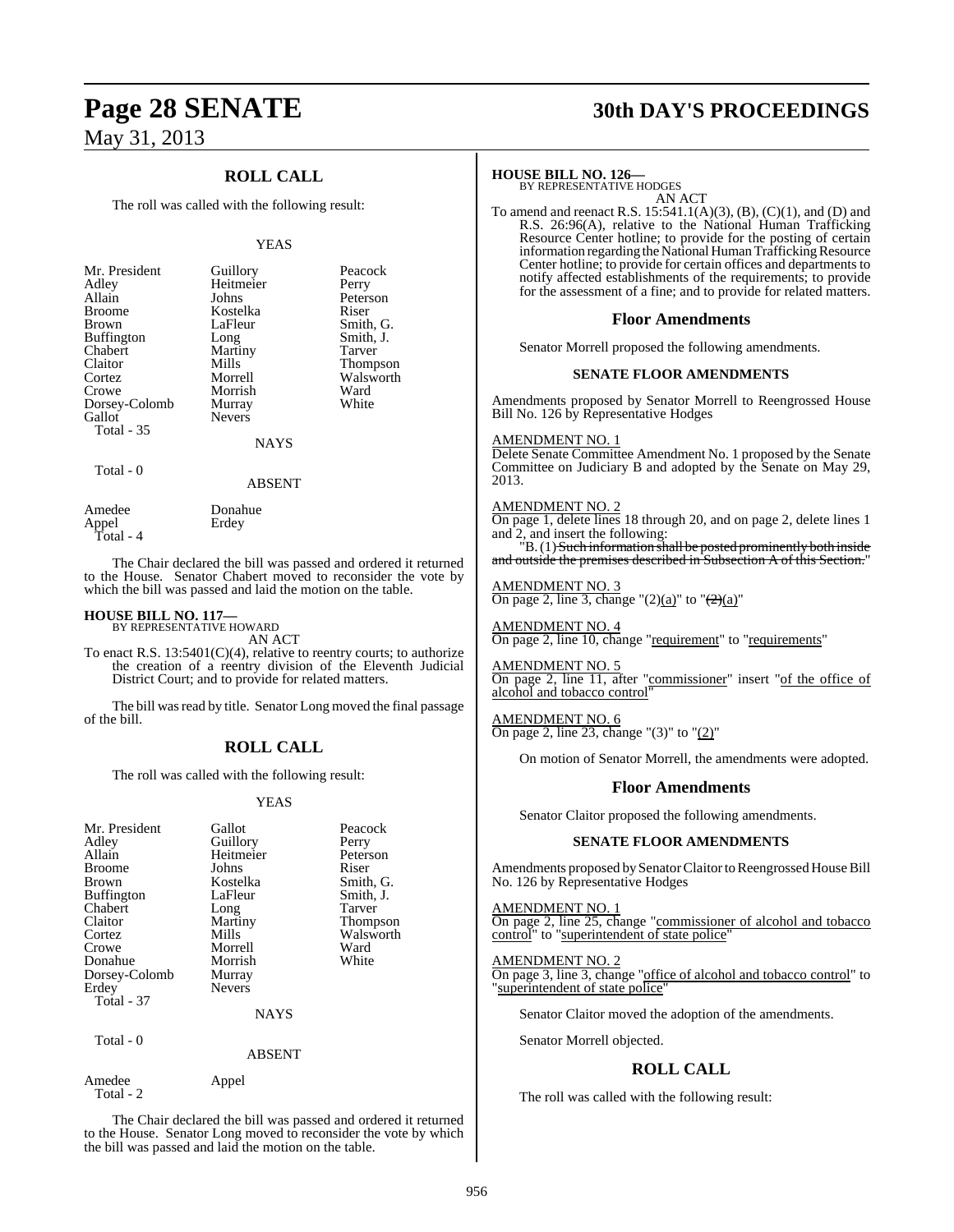# **30th DAY'S PROCEEDINGS Page 29 SENATE**

|                                                                                                                                       | YEAS                                                                                                            |                                                                                                                 |
|---------------------------------------------------------------------------------------------------------------------------------------|-----------------------------------------------------------------------------------------------------------------|-----------------------------------------------------------------------------------------------------------------|
| Claitor<br>Total - 3                                                                                                                  | Kostelka                                                                                                        | Peacock                                                                                                         |
|                                                                                                                                       | <b>NAYS</b>                                                                                                     |                                                                                                                 |
| Adley<br>Allain<br><b>Broome</b><br>Brown<br><b>Buffington</b><br>Cortez<br>Crowe<br>Donahue<br>Dorsey-Colomb<br>Gallot<br>Total - 30 | Guillory<br>Heitmeier<br>Johns<br>LaFleur<br>Long<br>Martiny<br>Mills<br>Morrell<br>Morrish<br>Murray<br>ABSENT | <b>Nevers</b><br>Perry<br>Peterson<br>Riser<br>Smith, G.<br>Smith, J.<br>Thompson<br>Walsworth<br>Ward<br>White |
| Mr. President<br>Amedee<br>Total - 6                                                                                                  | Appel<br>Chabert                                                                                                | Erdey<br>Tarver                                                                                                 |

The Chair declared the amendments were rejected.

The bill was read by title. Senator Morrell moved the final passage of the amended bill.

#### **ROLL CALL**

The roll was called with the following result:

#### YEAS

| Mr. President<br>Adley<br>Allain<br><b>Broome</b><br>Brown<br><b>Buffington</b><br>Chabert<br>Claitor<br>Cortez<br>Crowe<br>Donahue<br>Dorsey-Colomb<br>Erdey<br><b>Total - 37</b> | Gallot<br>Guillory<br>Heitmeier<br>Johns<br>Kostelka<br>LaFleur<br>Long<br>Martiny<br>Mills<br>Morrell<br>Morrish<br>Murray<br><b>Nevers</b><br><b>NAYS</b> | Peacock<br>Perry<br>Peterson<br>Riser<br>Smith, G.<br>Smith, J.<br>Tarver<br>Thompson<br>Walsworth<br>Ward<br>White |
|------------------------------------------------------------------------------------------------------------------------------------------------------------------------------------|-------------------------------------------------------------------------------------------------------------------------------------------------------------|---------------------------------------------------------------------------------------------------------------------|
| Total - 0                                                                                                                                                                          | <b>ABSENT</b>                                                                                                                                               |                                                                                                                     |
| Amedee                                                                                                                                                                             | Appel                                                                                                                                                       |                                                                                                                     |

The Chair declared the amended bill was passed and ordered it returned to the House. Senator Morrell moved to reconsider the vote by which the bill was passed and laid the motion on the table.

#### **HOUSE BILL NO. 131—** BY REPRESENTATIVE JAMES

Total - 2

A JOINT RESOLUTION

Proposing to amend Article III, Section 2(A)(3)(b) and  $(4)(\bar{b})$ (introductory paragraph) of the Constitution of Louisiana, to provide for consideration of certain legislative instruments during regular sessions; to provide relative to subject matter restrictions for regular sessions; to provide for submission of the proposed amendment to the electors; and to provide for related matters.

On motion of Senator Broome, the bill was read by title and returned to the Calendar, subject to call.

# May 31, 2013

#### **HOUSE BILL NO. 277—**

BY REPRESENTATIVE LAMBERT AN ACT

To amend and reenact R.S. 40:1785 and to repeal R.S. 40:1783, 1784, 1786 and 1787, relative to the possession and transfer of certain firearms; to repeal certain provisions of law regarding the possession and transfer of certain firearms; to repeal registration requirements to possess or transfer certain types of firearms; to provide with respect to the possession of certain unregistered firearms; and to provide for related matters.

The bill was read by title. Senator Ward moved the final passage of the bill.

#### **ROLL CALL**

The roll was called with the following result:

YEAS

Mr. President Gallot Peacock Adley Guillory Perry Heitmeier Peters<br>
Johns Riser Broome<br>Brown Kostelka Smith, G.<br>LaFleur Smith, J. Buffington LaFleur Smith,<br>
Chabert Long Tarver Chabert Long<br>Claitor Martiny Claitor Martiny Thompson Cortez Mills Walsworth<br>Crowe Morrish Ward Morrish Dorsey-Colomb Murray White<br>
Erdey Nevers Nevers Total - 35 **NAYS**  Total - 0 ABSENT Amedee Donahue<br>Annel Morrell Appel Morrell

The Chair declared the bill was passed and ordered it returned to the House. Senator Ward moved to reconsider the vote by which the bill was passed and laid the motion on the table.

Total - 4

**HOUSE BILL NO. 297—** BY REPRESENTATIVES JOHNSON AND WESLEY BISHOP AN ACT

To amend and reenact Code of Criminal Procedure Article 334.4, relative to the prohibition on release on own recognizance for certain offenses; to provide for a rebuttable presumption relative to the release of a defendant on his own recognizance under certain circumstances; to provide for a contradictory hearing; and to provide for related matters.

On motion of Senator Murray, the bill was read by title and returned to the Calendar, subject to call.

#### **HOUSE BILL NO. 337—**

BY REPRESENTATIVE LORUSSO AN ACT

To enact R.S. 40:31.37, relative to retail food establishments; to implement permit fees for retail food establishments; to implement food establishment permit fees for day care centers; to implement permit fees for nonitinerant retail food stores/markets; to require proof of gross receipts for retail food stores/markets; to provide for temporary permits; to provide for penalties; to implement a permit fee for temporary or special events; to implement a permit fee for seasonal food establishments; to provide for exemptions; and to provide for related matters.

The bill was read by title. Senator Murray moved the final passage of the bill.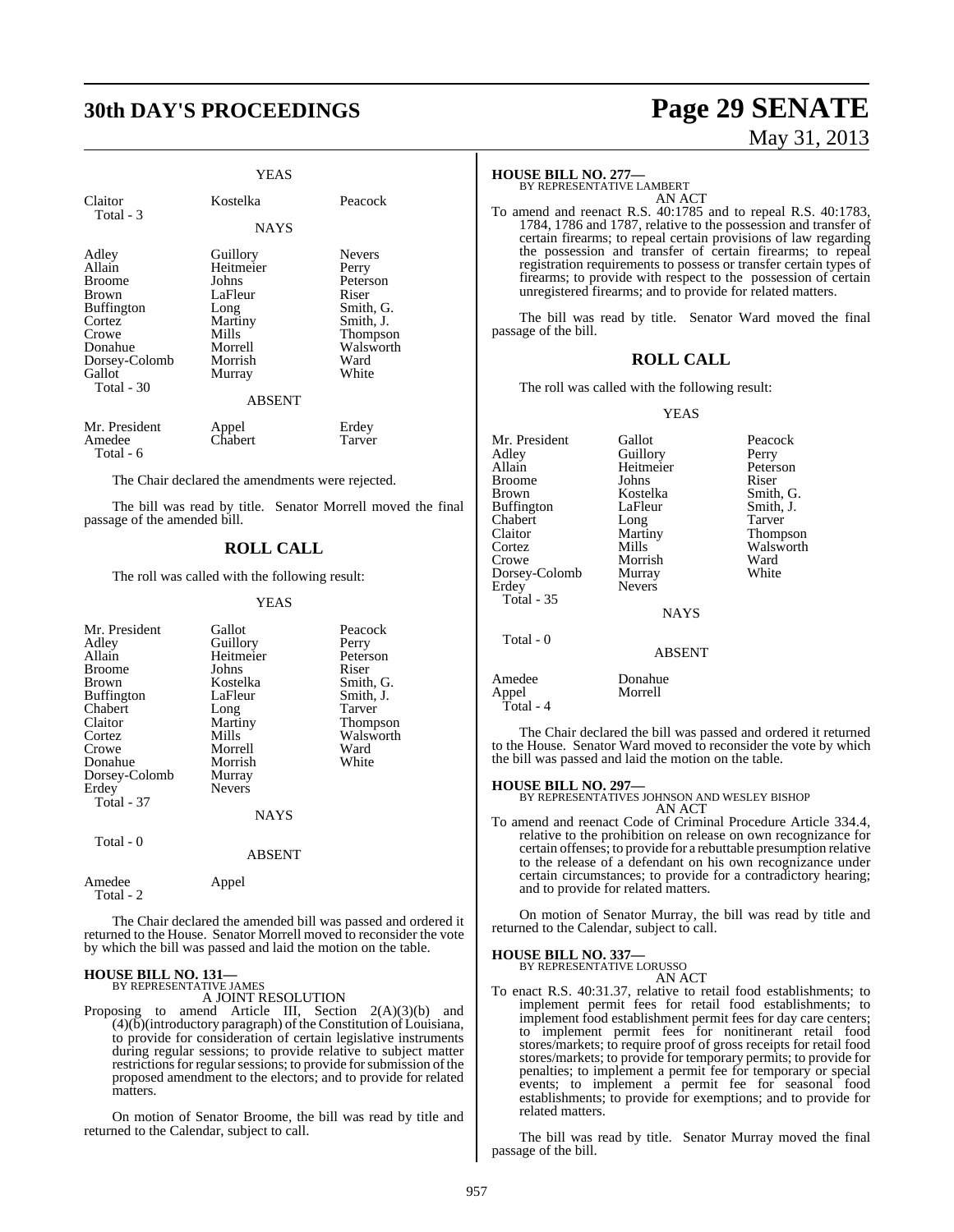## **ROLL CALL**

The roll was called with the following result:

#### YEAS

| Mr. President<br>Adley<br>Allain<br><b>Broome</b><br>Brown<br><b>Buffington</b><br>Chabert<br>Claitor<br>Cortez<br>Crowe<br>Dorsey-Colomb<br>Erdey<br><b>Total - 35</b> | Gallot<br>Guillory<br>Heitmeier<br>Johns<br>Kostelka<br>LaFleur<br>Long<br>Martiny<br>Mills<br>Morrish<br>Murray<br><b>Nevers</b><br><b>NAYS</b> | Peacock<br>Perry<br>Peterson<br>Riser<br>Smith, G.<br>Smith, J.<br>Tarver<br>Thompson<br>Walsworth<br>Ward<br>White |
|-------------------------------------------------------------------------------------------------------------------------------------------------------------------------|--------------------------------------------------------------------------------------------------------------------------------------------------|---------------------------------------------------------------------------------------------------------------------|
| Total - 0                                                                                                                                                               | <b>ABSENT</b>                                                                                                                                    |                                                                                                                     |
| Amedee<br>Annel                                                                                                                                                         | Donahue<br>Morrell                                                                                                                               |                                                                                                                     |

The Chair declared the bill was passed and ordered it returned to the House. Senator Murray moved to reconsider the vote by which the bill was passed and laid the motion on the table.

#### **Mr. President in the Chair**

Appel Total - 4

HOUSE BILL NO. 352—<br>
BY REPRESENTATIVES HARRISON, ADAMS, ANDERS, ARMES,<br>
ARNOLD, BARROW, BERTHELOT, BILLIOT, BROSSETT, BROWN,<br>
BURFORD, BURRELL, CARTER, CHANEY, CONNICK, COX, DANAHAY,<br>
DIXON, DOVE, EDWARDS, GAINES, GISCLAI

#### AN ACT

To amend and reenact R.S. 23:73(E)(2), R.S. 35:406(A)(1) and (D), R.S. 36:258(F),R.S. 39:33(A)(2), R.S. 46:931, 932(introductory paragraph) and (14), 933(A), (D), and (G), 934, 935(A),  $(B)$ (introductory paragraph), and  $(C)$ , 936, 937, 937.1 $(A)$  and (B)(1) and (3), 937.2, 937.3, 938, and 2351(E)(introductory paragraph), to enact R.S. 36:4(A)(15) and Chapter 4 of Title 36 of the Louisiana Revised Statutes of 1950, to be comprised of R.S. 36:151 through 157, and to repeal R.S. 36:4(B)(6), relative to elderly affairs; to create the Department of Elderly Affairs and provide for its purposes and organization and for its offices and officers and for their functions, powers, duties, and responsibilities; to abolish the Office of Elderly Affairs; to provide that the department shall be the successor to the office; to transfer the Louisiana Executive Board on Aging from the office of the governor to the Department of Elderly Affairs; to provide that the office of aging and adult services in the Department of Health and Hospitals shall have no responsibility or authority for any program or function assigned to the Department of Elderly Affairs; to authorize and direct the Louisiana State Law Institute to change certain references in law; to provide forimplementation and effectiveness; to provide that funding for purposes, functions, and programs within the jurisdiction or authority of the Office of Elderly Affairs or its successor, the Department of Elderly Affairs, as provided by the Louisiana Revised Statutes of 1950, shall be appropriated or allocated only to, and available for use only by, the Office of Elderly Affairs and its successor, the Department of Elderly Affairs; and to provide for related matters.

## **Page 30 SENATE 30th DAY'S PROCEEDINGS**

Tarver Thompson Walsworth<br>Ward

The bill was read by title. Senator Thompson moved the final passage of the bill.

### **ROLL CALL**

The roll was called with the following result:

#### YEAS

| Mr. President<br>Adley<br>Allain<br><b>Broome</b><br>Brown<br><b>Buffington</b><br>Chabert<br>Claitor<br>Cortez<br>Crowe<br>Donahue<br>Dorsey-Colomb<br>Erdey<br>Total - 37 | Gallot<br>Guillory<br>Heitmeier<br>Johns<br>Kostelka<br>LaFleur<br>Long<br>Martiny<br>Mills<br>Morrell<br>Morrish<br>Murray<br><b>Nevers</b> | Peacock<br>Perry<br>Peterson<br>Riser<br>Smith, G.<br>Smith, J.<br>Tarver<br>Thompson<br>Walswort<br>Ward<br>White |
|-----------------------------------------------------------------------------------------------------------------------------------------------------------------------------|----------------------------------------------------------------------------------------------------------------------------------------------|--------------------------------------------------------------------------------------------------------------------|
|                                                                                                                                                                             | NAYS                                                                                                                                         |                                                                                                                    |
| Total - 0                                                                                                                                                                   | <b>ABSENT</b>                                                                                                                                |                                                                                                                    |
| Amedee<br>Total - 2                                                                                                                                                         | Appel                                                                                                                                        |                                                                                                                    |

The Chair declared the bill was passed and ordered it returned to the House. Senator Thompson moved to reconsider the vote by which the bill was passed and laid the motion on the table.

**HOUSE BILL NO. 392—** BY REPRESENTATIVES STUART BISHOP AND ANDERS AN ACT

To enact Part XI of Chapter 3 of Title 46 of the Louisiana Revised Statutes of 1950, to be comprised of R.S. 46:460.41 through 460.42, relative to the medical assistance program; to provide for managed care organizations which provide health care services to medical assistance program enrollees; to provide for payment for services rendered to newborns; and to provide for related matters.

The bill was read by title. Senator Johns moved the final passage of the bill.

#### **ROLL CALL**

The roll was called with the following result:

#### YEAS

Mr. President Gallot Peacock<br>Adley Guillory Perry Adley Guillory<br>Allain Heitmeier Broome Johns<br>Brown Kostelka **Buffington** Chabert Long Tarver Claitor Martiny Thompson Cortez Mills Walsworth<br>Crowe Morrell Ward Donahue Morrish<br>Dorsey-Colomb Murray Dorsey-Colomb Murray Erdey Total - 37

Heitmeier Peterson<br>Johns Riser Kostelka Smith, G.<br>LaFleur Smith, J. Morrell Ward<br>
Morrish White

NAYS

Total - 0

958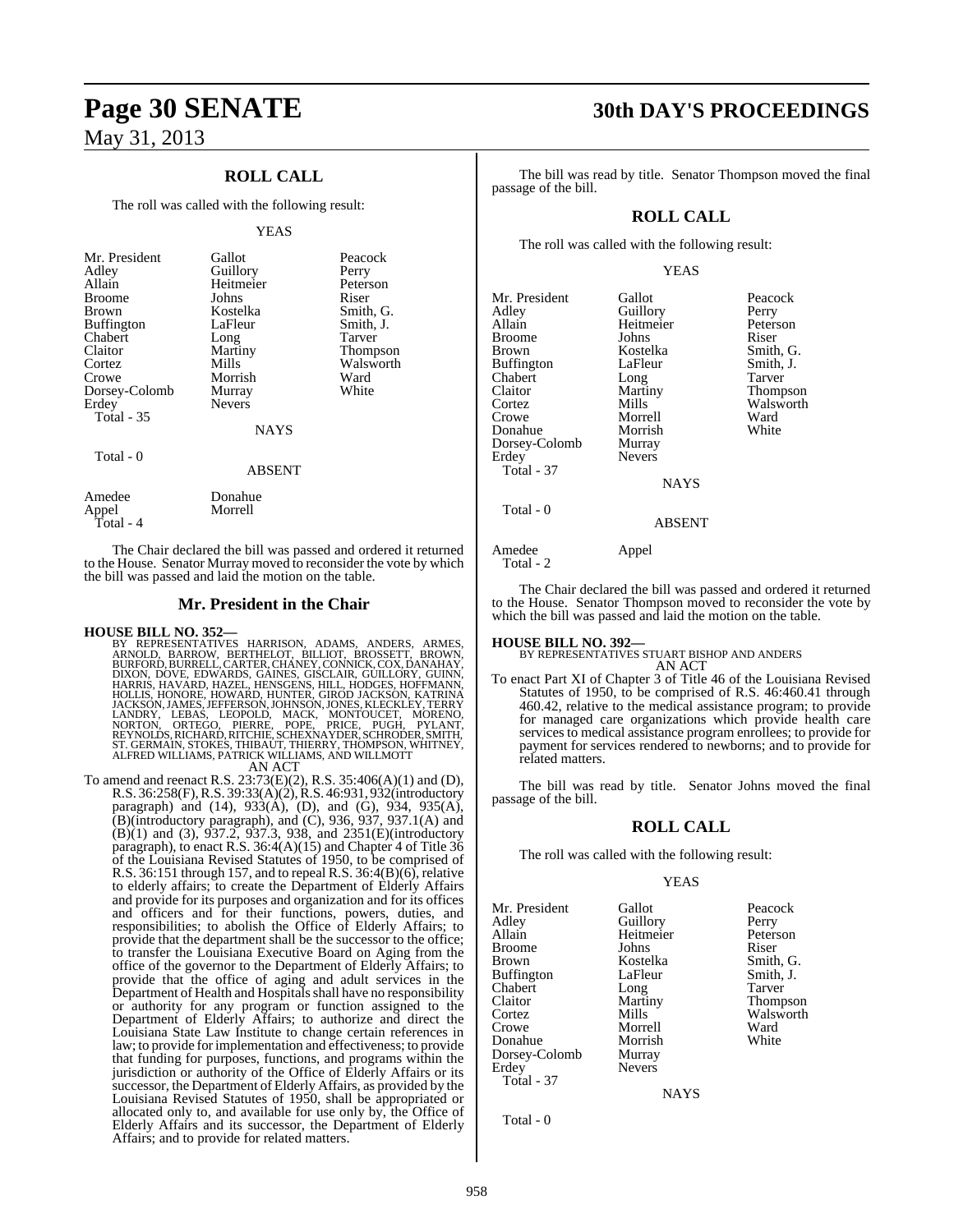## **30th DAY'S PROCEEDINGS Page 31 SENATE**

#### ABSENT

Amedee Appel

Total - 2

The Chair declared the bill was passed and ordered it returned to the House. Senator Johns moved to reconsider the vote by which the bill was passed and laid the motion on the table.

**HOUSE BILL NO. 393—** BY REPRESENTATIVES ANDERS AND STUART BISHOP AN ACT

To enact Part XI of Chapter 3 of Title 46 of the Louisiana Revised Statutes of 1950, to be comprised of R.S. 46:460.31 through 460.35, relative to the medical assistance program; to provide relative to managed care organizations which provide health care servicestomedical assistance programenrollees; to provide relative to prescription drugs; to provide for prepaid coordinated care network pharmaceutical and therapeutics committees; to provide for a standard form for the prior authorization of prescription drugs; to provide for certain procedures relative to step therapy and fail first protocols; to provide for promulgation of rules; to provide for exemptions; and to provide for related matters.

The bill was read by title. Senator Murray moved the final passage of the bill.

#### **ROLL CALL**

The roll was called with the following result:

#### YEAS

| Mr. President<br>Adley<br>Allain<br><b>Broome</b><br>Brown<br><b>Buffington</b><br>Chabert<br>Claitor<br>Cortez<br>Crowe | Erdey<br>Gallot<br>Guillory<br>Johns<br>Kostelka<br>LaFleur<br>Long<br>Martiny<br>Mills<br>Morrell | <b>Nevers</b><br>Peacock<br>Perry<br>Peterson<br>Smith, G.<br>Smith, J.<br>Tarver<br><b>Thompson</b><br>Walsworth<br>Ward |
|--------------------------------------------------------------------------------------------------------------------------|----------------------------------------------------------------------------------------------------|---------------------------------------------------------------------------------------------------------------------------|
| Donahue                                                                                                                  | Morrish                                                                                            | White                                                                                                                     |
| Dorsey-Colomb<br><b>Total</b> - 35                                                                                       | Murray<br><b>NAYS</b>                                                                              |                                                                                                                           |
| Total - 0                                                                                                                | <b>ABSENT</b>                                                                                      |                                                                                                                           |

| Amedee    | Heitmeier |
|-----------|-----------|
| Appel     | Riser     |
| Total - 4 |           |

The Chair declared the bill was passed and ordered it returned to the House. Senator Murray moved to reconsider the vote by which the bill was passed and laid the motion on the table.

**HOUSE BILL NO. 420—** BY REPRESENTATIVES PIERRE AND TERRY LANDRY AN ACT

To amend and reenact R.S.  $47:332.9(B)(1)(e)$  and to enact R.S.  $47:332.9(B)(1)(f)$ , relative to the Lafayette Parish Visitors Enterprise Fund; to redistribute a portion of the monies in such fund; and to provide for related matters.

On motion of Senator Guillory, the bill was read by title and returned to the Calendar, subject to call.

#### **HOUSE BILL NO. 424—**

BY REPRESENTATIVE LOPINTO AN ACT

To amend and reenact R.S. 13:5304(O), R.S. 14:98(D)(1)(a),  $(E)(1)(a)$ , and  $(K)(3)(a)$ , and R.S. 32:667(A)(2) and (3),  $(B)(introducing paragnh), (D)(1), (H)(3), and (I)(1)(a) and (b)$ and to enact R.S.  $14:98(D)(4)$  and  $(E)(5)$ , relative to operating a vehicle while intoxicated; to provide relative to the eligibility for participation in a drug division probation program by persons convicted of a third or subsequent offense of operating a vehicle while intoxicated; to provide relative to the sentencing of persons convicted of a third or subsequent offense of operating a vehicle while intoxicated; to provide relative to driver's licenses; to extend the time period within which to request an administrative hearing regarding a driver's license suspension after an arrest for operating a vehicle while intoxicated; to provide with respect to installation of ignition interlock devices in motor vehicles owned by certain persons; and to provide for related matters.

On motion of Senator Martiny, the bill was read by title and returned to the Calendar, subject to call.

#### **HOUSE BILL NO. 440—**

BY REPRESENTATIVE BILLIOT AN ACT

To amend and reenactR.S. 15:542(C)(1)(introductory paragraph), (j), and (n), and (2), and  $(F)(4)(a)$ , (b), and (c),  $542.1.1(B)$ , 542.1.2(A)(introductory paragraph), and 543.1, relative to sex offender registration and notification requirements; to provide relative to the time periods within which the sex offender is required to provide certain information to certain entities; to provide relative to the information provided by the sex offender with regard to vehicles and temporary lodging; to provide relative to motions for relief from registration and notification requirements of certain sex offenders convicted of crime against nature; to amend provisions in the written notification of sex offender registration and notification requirements provided by the court to the offender; and to provide for related matters.

#### **Floor Amendments**

Senator Martiny sent up floor amendments.

#### **SENATE FLOOR AMENDMENTS**

Amendments proposed by Senator Martiny to Reengrossed House Bill No. 440 by Representative Billiot

#### AMENDMENT NO. 1

On page 4, line 14, delete "not"

On motion of Senator Martiny, the amendments were adopted.

The bill was read by title. Senator Morrell moved the final passage of the amended bill.

### **ROLL CALL**

The roll was called with the following result:

#### YEAS

| Mr. President     | Gallot    | Peacock       |
|-------------------|-----------|---------------|
| Adley             | Guillory  | Perry         |
| Allain            | Heitmeier | Peterson      |
| <b>Broome</b>     | Johns     | Riser         |
| <b>Brown</b>      | Kostelka  | Smith, C      |
| <b>Buffington</b> | LaFleur   | Smith, J.     |
| Chabert           | Long      | Tarver        |
| Claitor           | Martiny   | <b>Thomps</b> |
| Cortez            | Mills     | Walswo        |
| Crowe             | Morrell   | Ward          |
| Donahue           | Morrish   | White         |

Guillory Perry<br>
Heitmeier Peterson Heitmeier Peters<br>
Johns Riser Kostelka Smith, G.<br>LaFleur Smith, J. LaFleur Smith, J.<br>
Long Tarver Long Tarver<br>
Martiny Thomp Martiny Thompson<br>Mills Walsworth Walsworth<br>Ward Morrell Ward<br>
Morrish White

# May 31, 2013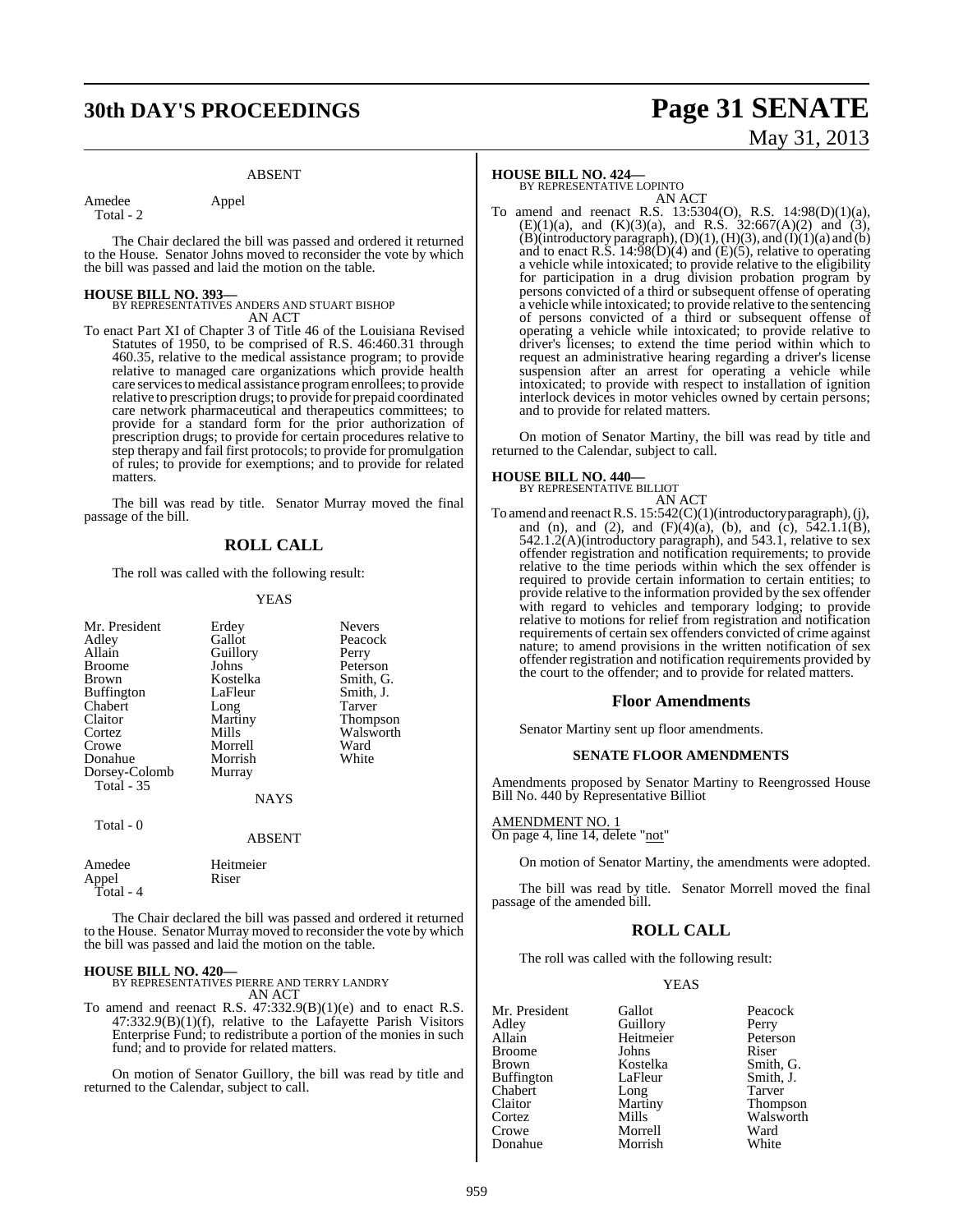| Dorsey-Colomb<br>Erdey<br>Total - 37 | Murray<br><b>Nevers</b> |  |
|--------------------------------------|-------------------------|--|
|                                      | <b>NAYS</b>             |  |
| Total $-0$                           | <b>ABSENT</b>           |  |

Amedee Appel Total - 2

The Chair declared the amended bill was passed and ordered it returned to the House. Senator Morrell moved to reconsider the vote by which the bill was passed and laid the motion on the table.

#### **HOUSE BILL NO. 442—** BY REPRESENTATIVE LOPINTO

AN ACT

To amend and reenact R.S. 13:5304(B)(1)(a) and to enact Subpart 7 of Part II of Chapter 5 of Title 15 of the Louisiana Revised Statutes of 1950, to be comprised of R.S. 15:574.61 and 574.62, to enact Code of Criminal Procedure Articles 903 through 903.3, and to repeal R.S.  $13:5304(B)(10)(d)$  and (f), relative to sentencing of certain offenders convicted of certain violations of the Uniform Controlled Dangerous Substances Law; to authorize the development of a substance abuse probation program within the Department of Public Safety and Corrections; to authorize the Department of Public Safety and Corrections to enter into cooperative endeavors or contracts to provide for substance abuse treatment programs; to provide for eligibility for participation in the program; to provide for a court-ordered substance abuse evaluation to determine suitability for participation in the program; to provide for the suspension of certain criminal sentences and court- ordered participation in the program; to provide for rulemaking; to provide for the payment of certain costs by the defendant; to provide for alternative methods of payment of indigent defendants; to enact the Substance Abuse Conditional Release Act; to provide for substance abuse conditional release; to provide for parole supervision following completion of the substance abuse conditional release program; to provide for the duration of the substance abuse treatment program within the Department of Public Safety and Corrections; to provide for eligibility for substance abuse conditional release; to provide for an addiction disorder assessment and a mental health screening to determine suitability for the program; to provide for criteria for removal from participation in the program; to provide for the consequences of failure to complete the substance abuse probation program or the substance abuse conditional release program; to modify disqualification criteria forthe drug division probation program; to provide with respect to eligibility criteria for participation in the drug division probation program; and to provide for related matters.

The bill was read by title. Senator Morrell moved the final passage of the bill.

## **ROLL CALL**

The roll was called with the following result:

#### YEAS

| Mr. President | Gallot    | Nevers  |
|---------------|-----------|---------|
| Adley         | Guillory  | Peacoc  |
| Allain        | Heitmeier | Perry   |
| Broome        | Johns     | Peterso |
| Brown         | Kostelka  | Riser   |
| Buffington    | LaFleur   | Smith,  |
| Chabert       | Long      | Smith,  |
| Claitor       | Martiny   | Tarver  |
| Cortez        | Mills     | Thomp   |
| Crowe         | Morrell   | Walsw   |

ry Peacock<br>eier Perry external values Peterson<br>Riser and Lagrence Smith, G. Smith, J.<br>Tarver Tarver Thompson<br>Il Walsworth Walsworth

## **Page 32 SENATE 30th DAY'S PROCEEDINGS**

| Donahue<br>Dorsey-Colomb | Morrish<br>Murray | Ward<br>White |
|--------------------------|-------------------|---------------|
| Total $-36$              | <b>NAYS</b>       |               |
| Total - 0                | <b>ABSENT</b>     |               |
| Amedee<br>Total - 3      | Appel             | Erdey         |

The Chair declared the bill was passed and ordered it returned to the House. Senator Morrell moved to reconsider the vote by which the bill was passed and laid the motion on the table.

## **HOUSE BILL NO. 572—** BY REPRESENTATIVE WESLEY BISHOP

AN ACT

To amend and reenact Subpart C of Part II of Chapter 3 of Title 46 of the Louisiana Revised Statutes of 1950, comprised of R.S. 46:261, relative to the Fatherhood First Initiative; to establish the Fatherhood First Initiative; to establish a Fatherhood First Council; to provide for membership and duties of the council; to provide for a research and demonstration program; to require reporting; and to provide for related matters.

The bill was read by title. Senator Murray moved the final passage of the bill.

## **ROLL CALL**

The roll was called with the following result:

#### YEAS

| Mr. President | Erdey         | Murray          |
|---------------|---------------|-----------------|
| Adley         | Gallot        | <b>Nevers</b>   |
| Allain        | Guillory      | Peacock         |
| Broome        | Heitmeier     | Perry           |
| Brown         | Johns         | Peterson        |
| Buffington    | Kostelka      | Smith, G.       |
|               |               |                 |
| Chabert       | LaFleur       | Smith, J.       |
| Claitor       | Long          | Tarver          |
| Cortez        | Martiny       | <b>Thompson</b> |
| Crowe         | Mills         | Walsworth       |
| Donahue       | Morrell       | Ward            |
| Dorsey-Colomb | Morrish       | White           |
| Total - 36    |               |                 |
|               | <b>NAYS</b>   |                 |
| Total - 0     |               |                 |
|               | <b>ABSENT</b> |                 |
|               |               |                 |

Amedee Appel Riser Total - 3

The Chair declared the bill was passed and ordered it returned to the House. Senator Murray moved to reconsider the vote by which the bill was passed and laid the motion on the table.

## **HOUSE BILL NO. 641—** BY REPRESENTATIVE THOMPSON

AN ACT

To amend and reenact R.S.13:5072, 5073(A)(3)(a)(v), (B)(2)(a), (3), and (4), and (C), 5075, 5076(A) and (B), and 5077, R.S.  $26:904(A), 916(H), 918(B),$  and 921 and R.S. 47:843(A)(2),  $(C)(3)$  and  $(4)$ , and  $(D)$ ,  $847(A)$  and  $(B)$ ,  $849$ ,  $851(B)$ ,  $857$ ,  $862$ , 865(C)(3)(b) and (c) and (i), 871, 872, 876 through 878, and  $1508(B)(11)$ , to enact R.S.  $13:5073(A)(3)(a)(vi)$ ,  $(4)(e)$  and (f), (B)(5) and (6), 5074(D), and 5078, R.S.  $26:901(19)$  through  $(27)$ , 902(5), 904(D), 906(H), (I), and (J), 908(D), 916(I) through (N), and 918(C) and (D), R.S. 47:842(16) through (22), 843( $\vec{A}$ )(3), 847(C), and 851( $\vec{E}$ ) and (F), and 1520( $\vec{A}$ )(1)( $\vec{g}$ ), and to repeal R.S. 47: 873 through 875, relative to tobacco enforcement; to provide restrictions on transactions in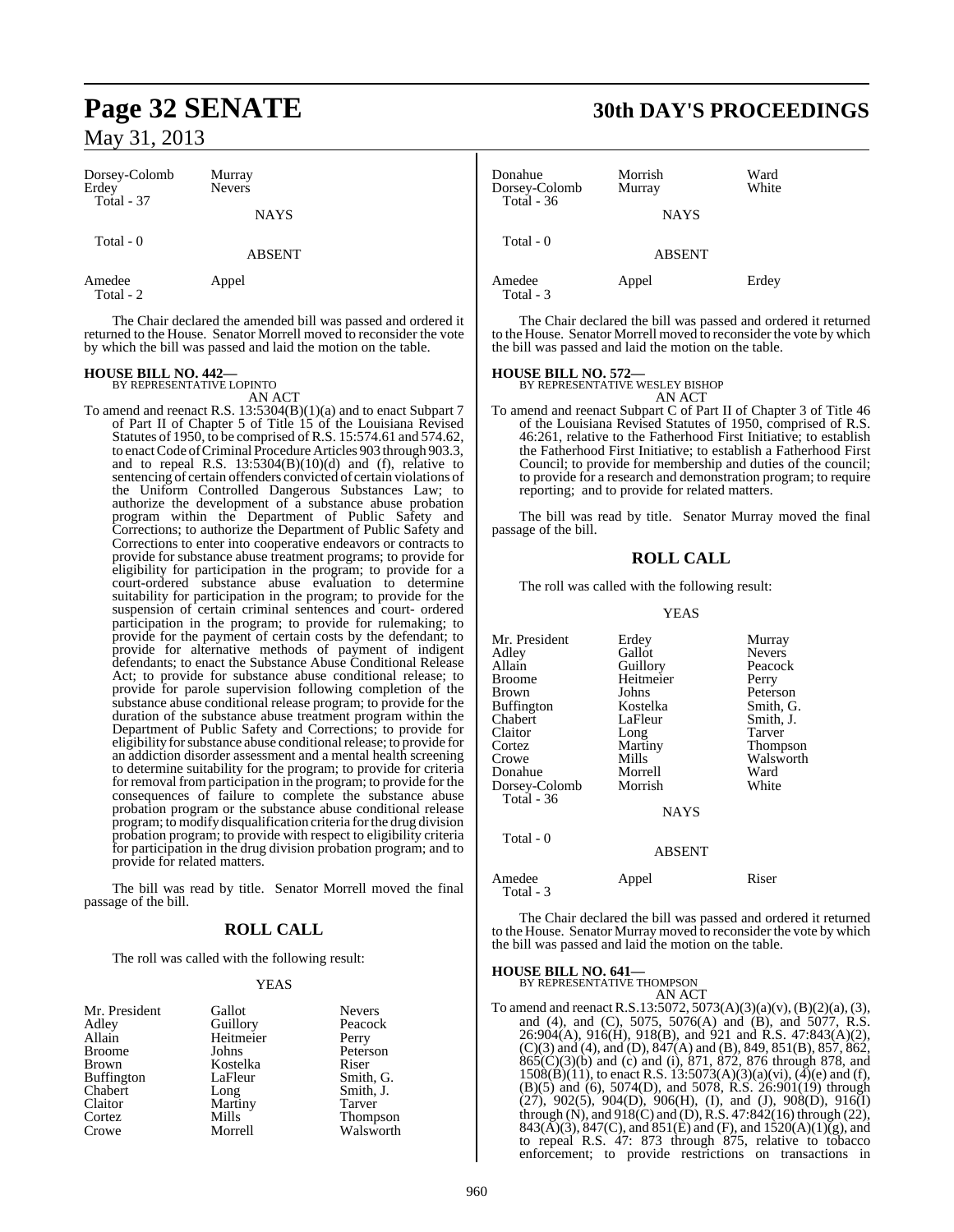# **30th DAY'S PROCEEDINGS Page 33 SENATE**

unstamped cigarettes; to provide for definitions; to provide requirements for stamping agent licenses; to provide escrow requirements for nonparticipating manufacturers; to require stamping agent reporting; to require manufacturer and importer reporting; to require reports on out-of-state cigarette sales; to provide for the disclosure of information; to prohibit delivery sales; to provide for violations and penalties; to require that nonparticipating manufacturers post bond; to provide for a directory of stamping agents and exporter licensees; to authorize the promulgation of rules; to provide for disclosure of information between agencies relative to tobacco enforcement; and to provide for related matters.

The bill was read by title. Senator Johns moved the final passage of the bill.

#### **ROLL CALL**

The roll was called with the following result:

#### YEAS

| Mr. President     | Erdey     | Murray        |
|-------------------|-----------|---------------|
| Adley             | Gallot    | <b>Nevers</b> |
| Allain            | Guillory  | Peacock       |
| <b>Broome</b>     | Heitmeier | Perry         |
| <b>Brown</b>      | Johns     | Riser         |
| <b>Buffington</b> | Kostelka  | Smith, G.     |
| Chabert           | LaFleur   | Smith, J.     |
| Claitor           | Long      | Tarver        |
| Cortez            | Martiny   | Thompson      |
| Crowe             | Mills     | Walsworth     |
| Donahue           | Morrell   | Ward          |
| Dorsey-Colomb     | Morrish   | White         |
| Total - 36        |           |               |
|                   | NAYS      |               |

Peterson Total - 1

#### ABSENT

Amedee Appel Total - 2

The Chair declared the bill was passed and ordered it returned to the House. Senator Johns moved to reconsider the vote by which the bill was passed and laid the motion on the table.

#### **HOUSE BILL NO. 725— (Substitute for HouseBill No. 197 by Representative Greene)**

BY REPRESENTATIVE GREENE AN ACT

- 
- To amend and reenact R.S.  $39:1351(A)(1)$  and  $(3)$  and  $(B)$  and to enact R.S. 39:1351(A)(2)(c), 1352(A)(3) and (4), (B)(3), and (C), 1355, and 1356, relative to fiscal administrators for political subdivisions; to provide for appointment of fiscal administrators and circumstances that provide evidence of the need for or require such appointments; to provide relative to the powers and duties of fiscal administrators; to provide for payment of costs associated with fiscal administration of a political subdivision and for indemnification of fiscal administrators; to require cooperation with and provision of information to fiscal administrators by officers, officials, and employees of political subdivisions and to provide procedures for a fiscal administrator to obtain information; to provide for violations; to provide for penalties, including criminal penalties, for violation of provisions relative to fiscal administrators; to provide relative to costs and attorney fees; and to provide for related matters.

The bill was read by title. Senator Murray moved the final passage of the bill.

# May 31, 2013

## **ROLL CALL**

The roll was called with the following result:

#### YEAS

| Mr. President     | Gallot        | Peacock         |
|-------------------|---------------|-----------------|
| Adley             | Guillory      | Perry           |
| Allain            | Heitmeier     | Peterson        |
| <b>Broome</b>     | Johns         | Riser           |
| <b>Brown</b>      | Kostelka      | Smith, G.       |
| <b>Buffington</b> | LaFleur       | Smith, J.       |
| Chabert           | Long          | Tarver          |
| Claitor           | Martiny       | <b>Thompson</b> |
| Cortez            | Mills         | Walswort        |
| Crowe             | Morrell       | Ward            |
| Donahue           | Morrish       | White           |
| Dorsey-Colomb     | Murray        |                 |
| Erdey             | <b>Nevers</b> |                 |
| Total - 37        |               |                 |
|                   | <b>NAYS</b>   |                 |
| m. 1 0            |               |                 |

ABSENT

Total - 0

#### Amedee Appel Total - 2

The Chair declared the bill was passed and ordered it returned to the House. Senator Murray moved to reconsider the vote by which the bill was passed and laid the motion on the table.

#### **House Bills and Joint Resolutions on Third Reading and Final Passage, Subject to Call**

#### **Called from the Calendar**

Senator Kostelka asked that House Bill No. 297 be called from the Calendar.

#### **HOUSE BILL NO. 297—**

BY REPRESENTATIVES JOHNSON AND WESLEY BISHOP AN ACT

To amend and reenact Code of Criminal Procedure Article 334.4, relative to the prohibition on release on own recognizance for certain offenses; to provide for a rebuttable presumption relative to the release of a defendant on his own recognizance under certain circumstances; to provide for a contradictory hearing; and to provide for related matters.

#### **Floor Amendments**

Senator Morrell proposed the following amendments.

#### **SENATE FLOOR AMENDMENTS**

Amendments proposed by Senator Morrell to Reengrossed House Bill No. 297 by Representative Johnson

#### AMENDMENT NO. 1

On page 1, line 2, between "334.4" and the comma "," insert "and enact Code of Criminal Procedure Art. 334.6"

#### AMENDMENT NO. 2

On page 1, line 5, between "hearing;" and "and" insert "to provide for nonprofit organizations performing or providing pretrial services;"

#### AMENDMENT NO. 3

On page 1, line 9, between "reenacted" and "to" insert "and Code of Criminal Procedure Art. 334.6 is hereby enacted"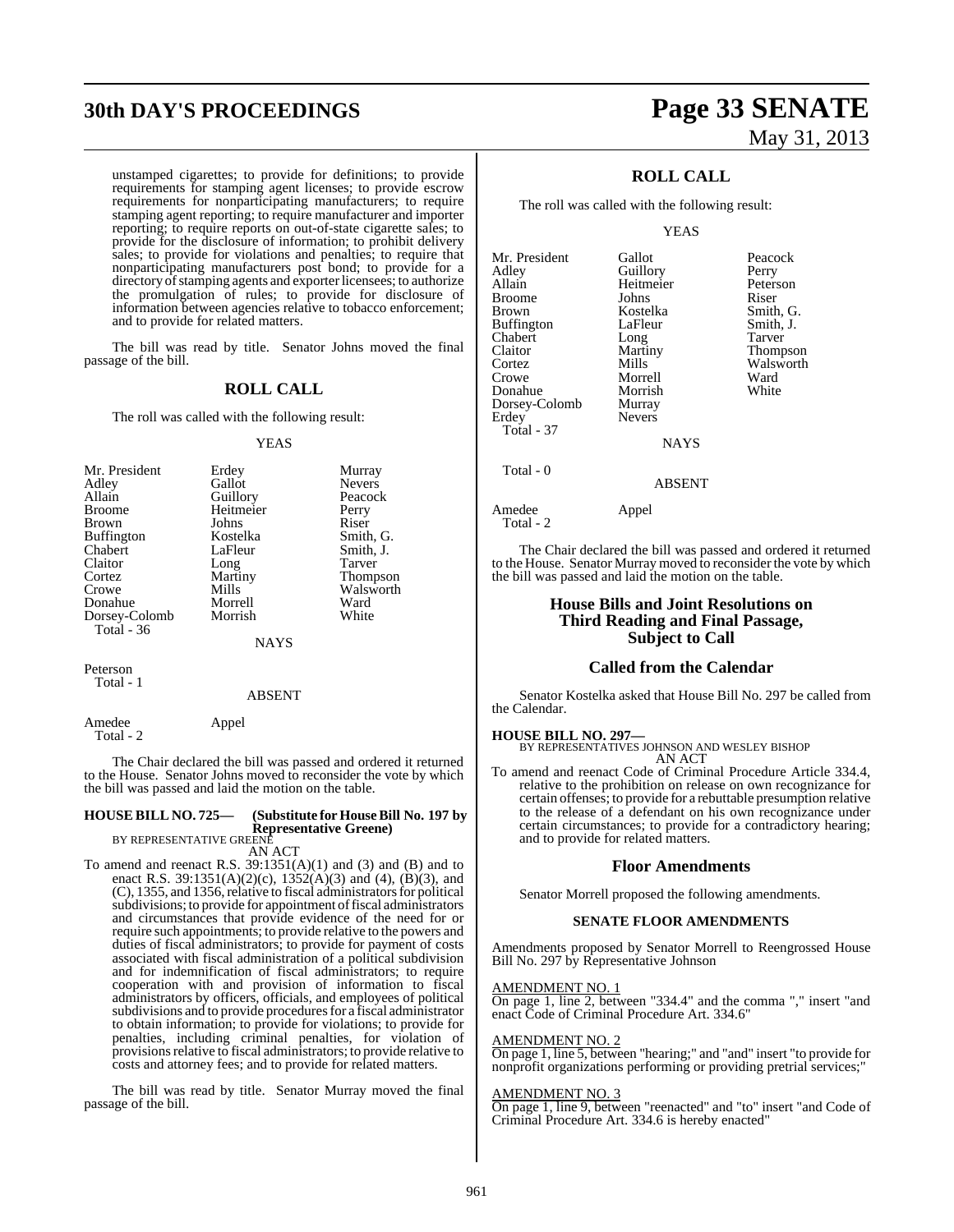## AMENDMENT NO. 4

On page 2, after line 18, add the following: "\* \* \*

Art. 334.6. Nonprofit organization performing or providing pretrial services

Any nonprofit organization which is contracted or employed, or which receives public funds to perform or provide pretrial services, such as screening of any defendant, shall verify all background information provided by a defendant or otherwise obtained by the organization regarding the defendant.

B. A nonprofit organization performing or providing services as described in Paragraph A shall be a public body under the Public Records Law for the purposes of this Section and all rating information and recommendations provided pursuant to such services shall be public record."

Senator Morrell moved the adoption of the amendments.

Senator Claitor objected.

### **ROLL CALL**

The roll was called with the following result:

#### YEAS

| Mr. President<br>Adley<br>Allain        | Gallot<br>Heitmeier<br>Johns | <b>Nevers</b><br>Peacock<br>Perry |
|-----------------------------------------|------------------------------|-----------------------------------|
| Amedee                                  | Kostelka                     | Smith, J.                         |
| <b>Broome</b>                           | LaFleur                      | Tarver                            |
| Brown                                   | Martiny                      | Thompson                          |
| <b>Buffington</b>                       | Mills                        | Walsworth                         |
| Chabert                                 | Morrell                      | Ward                              |
| Dorsey-Colomb                           | Morrish                      | White                             |
| Erdey<br>Total - 29                     | Murray                       |                                   |
|                                         | <b>NAYS</b>                  |                                   |
| Claitor<br>Cortez<br>Crowe<br>Total - 7 | Donahue<br>Guillory<br>Riser | Smith, G.                         |
|                                         | <b>ABSENT</b>                |                                   |
| Appel<br>Total - 3                      | Long                         | Peterson                          |

The Chair declared the amendments were adopted.

#### **Floor Amendments**

Senator Morrell proposed the following amendments.

#### **SENATE FLOOR AMENDMENTS**

Amendments proposed by Senator Morrell to Reengrossed House Bill No. 297 by Representative Johnson

AMENDMENT NO. 1

On page 2, line 15, after "court" insert "on a felony offense after having been notified in open court"

AMENDMENT NO. 2

On page 2, at the end of line 18, insert "The hearing shall take place within thirty days of the defendant's release.

On motion of Senator Morrell, the amendments were adopted.

#### **Floor Amendments**

Senator Morrell proposed the following amendments.

## **Page 34 SENATE 30th DAY'S PROCEEDINGS**

#### **SENATE FLOOR AMENDMENTS**

Amendments proposed by Senator Morrell to Reengrossed House Bill No. 297 by Representative Johnson

AMENDMENT NO. 1

On page 2, line 14, delete "on a felony charge," and insert "with a previous felony conviction,"

Senator Morrell moved the adoption of the amendments.

Senator Kostelka objected.

#### **ROLL CALL**

The roll was called with the following result:

YEAS

NAYS

Cortez Morrell Tarver  $Total - 6$ Mr. President Dorsey-Colomb Nevers<br>Adley Erdey Peacocl Adley Erdey Peacock<br>
Allain Gallot Peterson Allain Gallot Peters<br>Amedee Guillory Riser Amedee Guillory Riser<br>Broome Heitmeier Smith, G. Broome Heitmeier<br>Brown Johns Buffington Kostelka Thompson<br>Chabert LaFleur Walsworth Chabert LaFleur Walsworth Claitor Martiny<br>Crowe Morrish Donahue Total - 31

Morrish<br>Murrav

Johns Smith, J.<br>Kostelka Thompso

White

#### ABSENT

Appel Long Total - 2

The Chair declared the amendments were rejected.

The bill was read by title. Senator Kostelka moved the final passage of the amended bill.

## **ROLL CALL**

The roll was called with the following result:

#### YEAS

| Mr. President<br>Adley<br>Allain<br>Amedee<br><b>Broome</b><br>Brown<br><b>Buffington</b><br>Chabert<br>Crowe<br>Dorsey-Colomb<br>Total - 29 | Erdey<br>Gallot<br>Heitmeier<br>Johns<br>Kostelka<br>LaFleur<br>Morrell<br>Morrish<br>Murray<br><b>Nevers</b><br>NAYS | Peacock<br>Peterson<br>Riser<br>Smith, G.<br>Smith, J.<br>Thompson<br>Walsworth<br>Ward<br>White |
|----------------------------------------------------------------------------------------------------------------------------------------------|-----------------------------------------------------------------------------------------------------------------------|--------------------------------------------------------------------------------------------------|
| Claitor<br>Cortez<br>Donahue<br>Total - 8                                                                                                    | Guillory<br>Martiny<br>Mills<br><b>ABSENT</b>                                                                         | Perry<br>Tarver                                                                                  |
| Appel                                                                                                                                        | Long                                                                                                                  |                                                                                                  |

Total - 2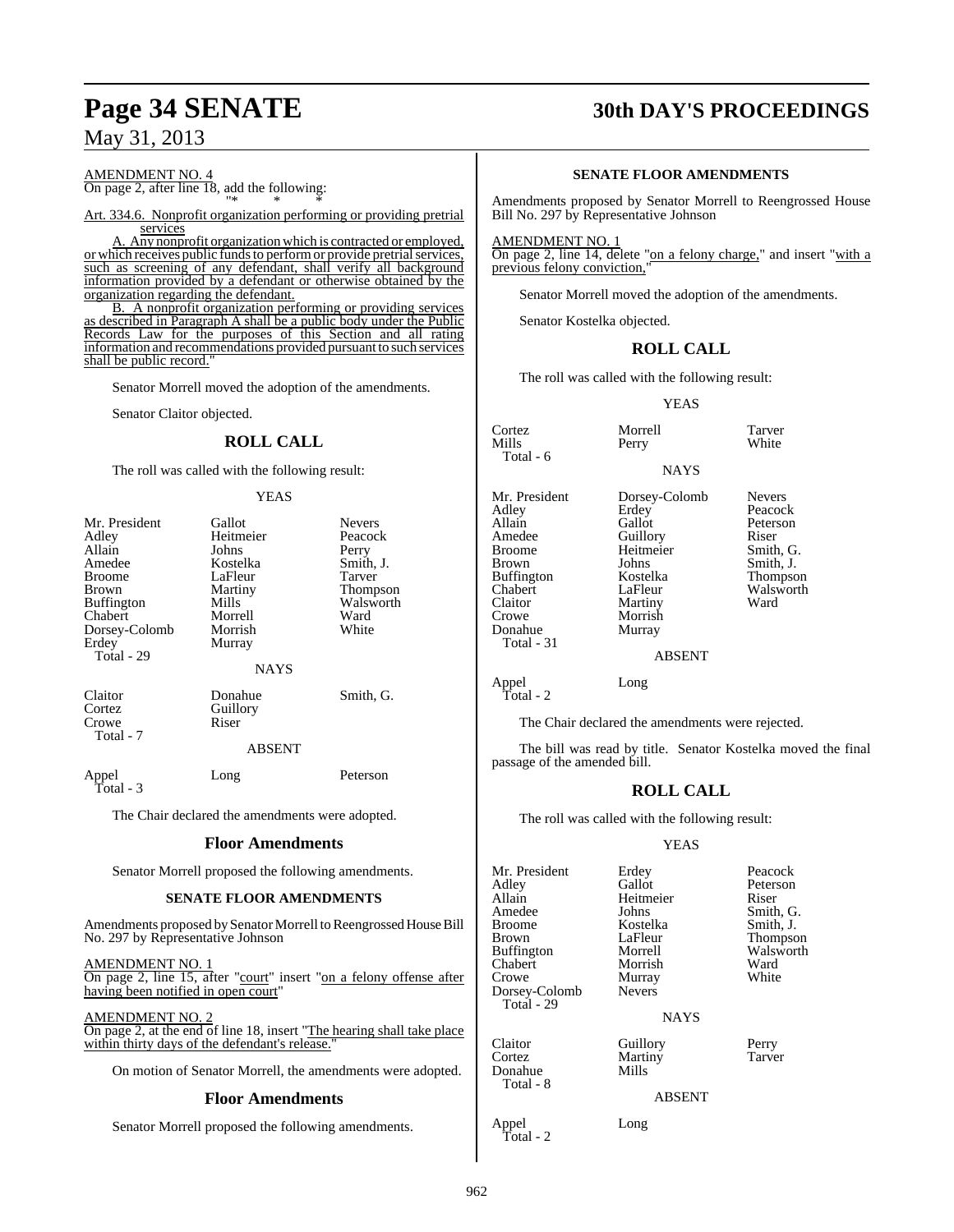# **30th DAY'S PROCEEDINGS Page 35 SENATE**

The Chair declared the amended bill was passed and ordered it returned to the House. Senator Kostelka moved to reconsider the vote by which the bill was passed and laid the motion on the table.

#### **Called from the Calendar**

Senator Broome asked that House Bill No. 131 be called from the Calendar.

## **HOUSE BILL NO. 131—** BY REPRESENTATIVE JAMES

A JOINT RESOLUTION

Proposing to amend Article III, Section 2(A)(3)(b) and  $(4)(\overline{b})$ (introductory paragraph) of the Constitution of Louisiana, to provide for consideration of certain legislative instruments during regular sessions; to provide relative to subject matter restrictions for regular sessions; to provide for submission of the proposed amendment to the electors; and to provide for related matters.

#### **Floor Amendments**

Senator Adley proposed the following amendments.

#### **SENATE FLOOR AMENDMENTS**

Amendments proposed by Senator Adley to Re-Reengrossed House Bill No. 131 by Representative James

AMENDMENT NO. 1 On page 2, line 3, delete "regardless of how titled or designated,"

Senator Adley moved the adoption of the amendments.

Senator Claitor objected.

#### **ROLL CALL**

The roll was called with the following result:

#### YEAS

| Mr. President     | Gallot        | <b>Nevers</b> |
|-------------------|---------------|---------------|
| Adley             | Guillory      | Perry         |
| Allain            | Heitmeier     | Peterson      |
| <b>Broome</b>     | Johns         | Riser         |
| Brown             | Kostelka      | Smith, G.     |
| <b>Buffington</b> | LaFleur       | Smith, J.     |
| Chabert           | Martiny       | Thompson      |
| Cortez            | Mills         | Walsworth     |
| Crowe             | Morrell       | Ward          |
| Dorsey-Colomb     | Morrish       | White         |
| Erdey             | Murray        |               |
| Total - 32        |               |               |
|                   | <b>NAYS</b>   |               |
| Claitor           | Peacock       | Tarver        |
| Total - 3         | <b>ABSENT</b> |               |
|                   |               |               |
| Amedee            | Donahue       |               |
| Appel             | Long          |               |

The Chair declared the amendments were adopted.

Total - 4

The bill was read by title. Senator Broome moved the final passage of the amended bill.

# May 31, 2013

### **ROLL CALL**

The roll was called with the following result:

#### YEAS

| Mr. President | Dorsey-Colomb | <b>Nevers</b> |
|---------------|---------------|---------------|
| Adlev         | Erdey         | Peacock       |
| Allain        | Guillory      | Perry         |
| Amedee        | Heitmeier     | Peterson      |
| Broome        | Johns         | Riser         |
| Brown         | Kostelka      | Smith, G.     |
| Buffington    | LaFleur       | Smith, J.     |
| Chabert       | Martiny       | Tarver        |
| Claitor       | Mills         | Thompson      |
| Cortez        | Morrell       | Walsworth     |
| Crowe         | Morrish       | Ward          |
| Donahue       | Murray        | White         |
| Total - 36    |               |               |
|               | <b>NAYS</b>   |               |
| $Total - 0$   |               |               |

ABSENT

Appel Gallot Long

Total - 3

The Chair declared the amended bill was passed and ordered it returned to the House. Senator Broome moved to reconsider the vote by which the bill was passed and laid the motion on the table.

#### **Called from the Calendar**

Senator Morrell asked that House Bill No. 549 be called from the Calendar.

#### **HOUSE BILL NO. 549—**

BY REPRESENTATIVES LEGER, ABRAMSON, BARROW, BILLIOT,<br>WESLEY BISHOP, BROSSETT, TIM BURNS, BURRELL, CARTER,<br>CHAMPAGNE, CHANEY, FOIL, GUILLORY, HUNTER, JAMES, LEBAS,<br>LEOPOLD, MORENO, JIM MORRIS, SIMON, ST. GERMAIN, STOKES,<br>TH HEITMEIER, AND MORRELL AN ACT

To enact R.S. 36:651(CC), 802.23, and Chapter 37-A of Title 51 of the Louisiana Revised Statutes of 1950, to be comprised of R.S. 51:2211 through 2216, and to repeal Chapter 37 of Title 51 of the Louisiana Revised Statutes of 1950, comprised of R.S. 51:2201 through 2205, relative to a fund for support of scientific research and development; to establish the MediFund as a special fund for advancement of biosciences and medical centers of excellence; to provide for purposes of the fund; to create and provide for the composition of a governing board for the fund; to provide for duties and authority of the governing board; to provide guidelines for programs and projects to be funded by the MediFund; to establish a termination date for the MediFund; to repeal provisions relative to the Dedicated Research Investment Fund; and to provide for related matters.

#### **Floor Amendments**

Senator Morrell proposed the following amendments.

#### **SENATE FLOOR AMENDMENTS**

Amendments proposed by Senator Morrell to Reengrossed House Bill No. 549 by Representative Leger

### AMENDMENT NO. 1

In Senate Committee Amendment No. 8 proposed by the Senate Committee on Finance and adopted by the Senate on May 28, 2013, on line 25, change "relevant" to "significant" and change "transactional, or" to "translational,"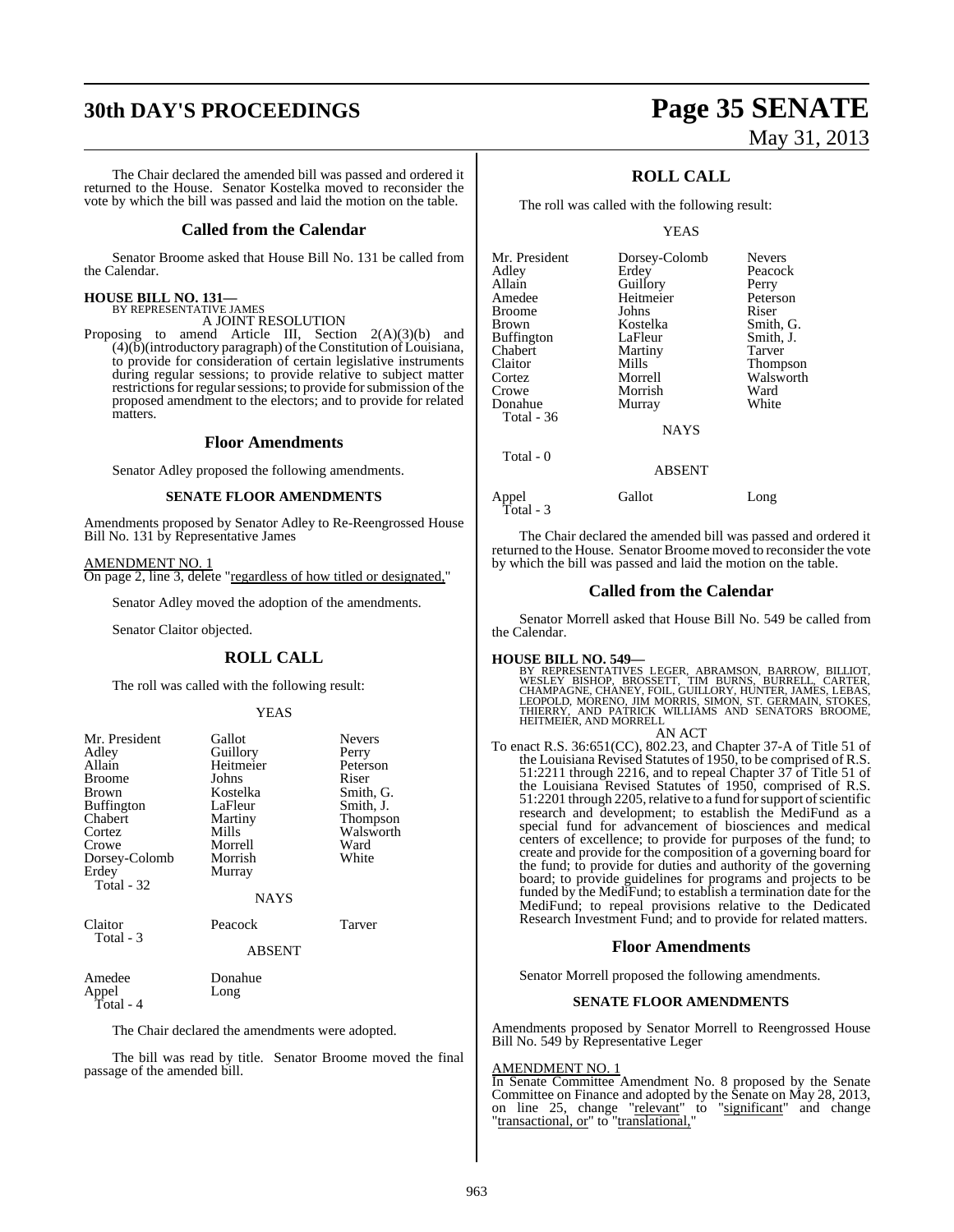#### AMENDMENT NO. 2

In Senate Committee Amendment No. 8 proposed by the Senate Committee on Finance and adopted by the Senate on May 28, 2013, on line 26, change "applications, or administration," to "or applications,

#### AMENDMENT NO. 3

On page 3, line 6, after "impact" delete the remainder of the line and insert a period ".'

#### AMENDMENT NO. 4

On page 5, at the beginning of line 25, insert "Louisiana State University System Research Technology Foundation, New Orleans BioInnovation Center,

#### AMENDMENT NO. 5

On page 6, line 12, change "health and welfare" to "education"

On motion of Senator Morrell, the amendments were adopted.

#### **Floor Amendments**

Senator Peacock proposed the following amendments.

#### **SENATE FLOOR AMENDMENTS**

Amendments proposed by Senator Peacock to Reengrossed House Bill No. 549 by Representative Leger

AMENDMENT NO. 1

On page 5, line 26, after "University," insert "Louisiana State University Health Sciences Center at New Orleans, Louisiana State University Health Sciences Center at Shreveport,

On motion of Senator Peacock, the amendments were adopted.

#### **Floor Amendments**

Senator Buffington proposed the following amendments.

#### **SENATE FLOOR AMENDMENTS**

Amendments proposed by Senator Buffington to Reengrossed House Bill No. 549 by Representative Leger

AMENDMENT NO. 1

On page 5, line 26, after "University," insert "Willis Knighton Health System,'

On motion of Senator Buffington, the amendments were adopted.

#### **Floor Amendments**

Senator Morrish proposed the following amendments.

#### **SENATE FLOOR AMENDMENTS**

Amendments proposed by Senator Morrish to Reengrossed House Bill No. 549 by Representative Leger

#### AMENDMENT NO. 1

In the Amendment No. 7 proposed by the Senate Committee on Finance and adopted by the Senate on May 28,2013, on page 1, line 22, after the word "year." insert the following: "In no fiscal year shall the amount transferred or appropriated to the MediFund exceed twenty percent (20%) of any increase in state general fund and dedicated funds in the aggregate in the operating budget as contained in the general appropriations bill for higher education from the prior fiscal year. Increases in the appropriation for the Louisiana Taylor Opportunity Program for Students, the administrative costs of the management boards of higher education, the Education Quality Support Fund, and the Louisiana Marine Consortium shall not count as increases for higher education for purposes of this Section. State

# **Page 36 SENATE 30th DAY'S PROCEEDINGS**

appropriations and transfers to the fund shall not exceed twenty five million dollars (\$25,000,000.00) in any fiscal year. This limitation shall not include non-state funds. State monies received by the Fund may be allocated to public and not-for-profit institutions, provided that no grant shall be made to a not-for-profit institution if the grant does not include a public institution with a substantial role unless no public institution possesses the expertise or interest necessary to participate. Likewise, any such grants awarded by the Fund to a public institution, as the primary applicant, shall include a not-forprofit institution as a collaborative grant partner, with a substantial role, unless no not-for-profit institution in this state possesses the expertise necessary or the interest to participate in such collaboration.

On motion of Senator Morrish, the amendments were adopted.

The bill was read by title. Senator Morrell moved the final passage of the amended bill.

## **ROLL CALL**

The roll was called with the following result:

#### YEAS

| Mr. President     | Erdey         | Peacock   |
|-------------------|---------------|-----------|
| Adley             | Gallot        | Perry     |
| Allain            | Guillory      | Peterson  |
| Amedee            | Heitmeier     | Riser     |
| <b>Broome</b>     | Johns         | Smith, G. |
|                   |               |           |
| <b>Brown</b>      | Kostelka      | Smith, J. |
| <b>Buffington</b> | LaFleur       | Tarver    |
| Chabert           | Martiny       | Thompson  |
| Claitor           | Mills         | Walsworth |
| Cortez            | Morrell       | Ward      |
| Crowe             | Morrish       | White     |
| Donahue           | Murray        |           |
| Dorsey-Colomb     | <b>Nevers</b> |           |
| <b>Total - 37</b> |               |           |
|                   | <b>NAYS</b>   |           |
| Total - 0         |               |           |
|                   |               |           |
|                   | ARSENT        |           |

Appel Long Total - 2

The Chair declared the amended bill was passed and ordered it returned to the House. Senator Morrell moved to reconsider the vote by which the bill was passed and laid the motion on the table.

#### **Called from the Calendar**

Senator Cortez asked that House Bill No. 326 be called from the Calendar.

**HOUSE BILL NO. 326—** BY REPRESENTATIVE BARRAS

AN ACT

To enact R.S. 47:338.211, relative to the city of Youngsville; to authorize the city to levy a hotel occupancy tax; to provide for the use of tax revenues; and to provide for related matters.

#### **Floor Amendments**

Senator Cortez proposed the following amendments.

#### **SENATE FLOOR AMENDMENTS**

Amendments proposed by Senator Cortez to Engrossed House Bill No. 326 by Representative Barras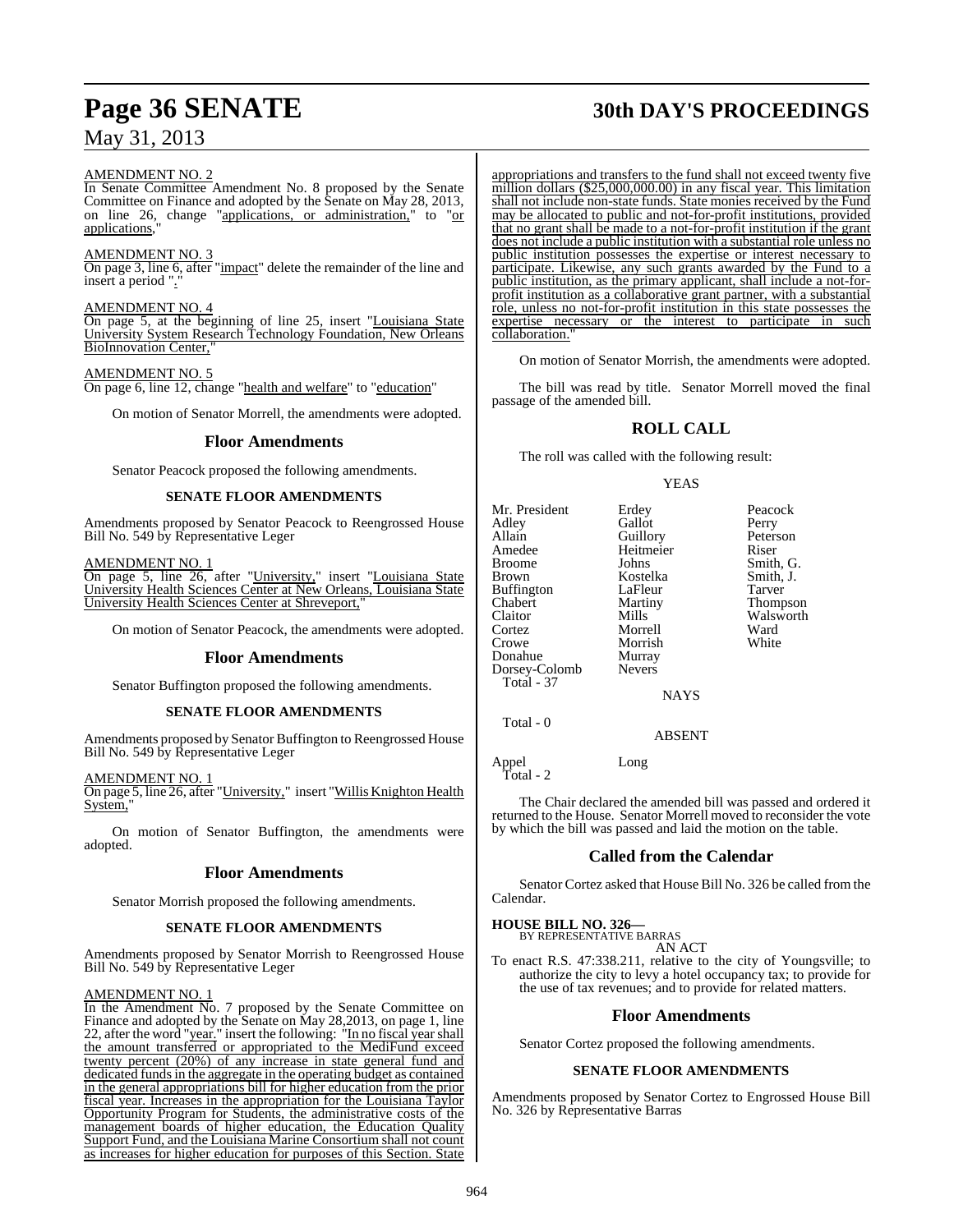# **30th DAY'S PROCEEDINGS Page 37 SENATE**

# May 31, 2013

#### AMENDMENT NO. 1

On page 1, line 2, after "To" delete the remainder of the line and insert: "amend and reenact R.S. 47:302.18(B), 322.28(A), and 332.9(A), to enact R.S. 47:338.211, and to repeal R.S. 47:322.28(B), (C), and (D) and  $332.9(B)$ , relative to tourism; to provide relative to the Lafayette Parish Visitors Enterprise Fund; to provide for the allocation and distribution of monies in such fund; to create a grants program; to authorize the city of Youngsville to levy a"

#### AMENDMENT NO. 2

On page 1, line 2, after "revenues;" insert "to provide for an effective date:

#### AMENDMENT NO. 3

On page 1, delete line 9, and insert the following:

"Section 1. R.S. 47:302.18(B), 322.28(A), and 332.9(A) are hereby amended and reenacted and R.S. 47:338.211 is hereby enacted to read as follows:

§302.18. Disposition of certain collections in Lafayette Parish

\* \* \* B. (1) The monies in that fund deposited pursuant to this Section shall be subject to annual appropriation by the legislature and shall be used as follows:

(a) For the payment of lease payments and principal, interest, or premiums, and other obligations associated with the issuance and security of bonds or other evidences of indebtedness issued under the provisions of R.S. 47:322.28 for improvements at or adjacent to the Cajundome site.

(b) After providing each fiscal year for the full payment of any obligations set forth under Subparagraph (a) of this Subsection, two hundred thousand dollars to the Lafayette Parish Convention and Visitors Commission for the purpose of funding a grant program benefitting museums located in Lafayette Parish and tourism in Lafayette Parish, specifically including the restoration of historic sites and buildings located in Lafayette Parish.

(c) After providing each fiscal year for the full payment of obligations as set forth under Subparagraph (a) and contribution to the Lafayette Parish Convention and Visitors Commission as set forth under Subparagraph (b) of this Subsection, for planning, development, and capital improvements at or adjacent to the

Cajundome site.<br> $(2)(a)$  The Lafayette Parish Convention and Visitors Commission shall distribute fundsreceived pursuant to Subparagraph  $(1)(b)$  of this Subsection as grants to local government agencies and nonprofit organizations for the purposes specified in Subparagraph (1)(b). Funding through the grant program shall be subject to availability and shall be awarded on a competitive basis. Each successful applicant for funding shall supplement grant funds with a one hundred percent match from other sources, at least fifty percent of which shall be a cash match. All matching funds must be available to the program after the date of the grant award. Funds spent prior to the grant award shall not be considered in fulfillment of the match

requirement.<br> $(b)$  The grant program created by this Paragraph shall be administered by a committee comprised as follows:

(i) The executive director of the Lafayette Convention and Visitors Commission, who shall serve as chair for the committee.

(ii) One members appointed by the city-parish president of Lafayette Parish.

(iii) One members appointed by the president of the University of Louisiana at Lafayette.

(iv) One member appointed by each member of the Louisiana House of Representatives who represent House District Numbers 31, 39, 43, 44, and 45.

(v) One member appointed by each member of the Louisiana Senate who represent Senate District Numbers 23 and 24.

(c) The committee shall establish policies and guidelines, consistent with the provision of this Subparagraph, for grant eligibility, match eligibility, submission of applications, evaluation and awarding of grants, a monitoring process, penalties for failure to meet performance obligations, and any other matters necessary for the administration of the program.

(d) At the end of a fiscal year, any funding not allocated in grants or grant funds returned in closing out a grant award shall be

deposited in the Lafayette Parish Visitor Enterprise Fund and considered part of the following year's avails.

 $(e)$  The appointed members of the committee shall serve without compensation.

(3) For the purposes of this Section, "capital improvements"  $shall$  mean expenditures for acquiring lands, buildings, equipment, or other permanent properties, or for their construction, preservation, development, or permanent improvement, or for payment of principal, interest, or premium, if any, and other obligations incident to the issuance, security, and payment of bonds or other evidences of indebtedness associated therewith.

\* \* \* §322.28. Disposition of certain collections in Lafayette Parish

A. The avails of the tax imposed by this Chapter from the sales of services as defined by R.S. 47:301(14)(a) in Lafayette Parish under the provisions of R.S. 47:321(C) and 322 shall be credited to the Bond Security and Redemption Fund, and after a sufficient amount is allocated from that fund to pay all of the obligations secured by the full faith and credit of the state which become due and payable within any fiscal year, the treasurer shall pay the remainder of such funds into a special fund which is hereby created in the state treasury and designated as the "Lafayette Parish Visitor Enterprise Fund". the Lafayette Parish Visitors Enterprise Fund created pursuant to R.S. 47:302.18. The monies in the fund shall be used in accordance with the provisions of R.S. 47:302.18.

\* \* \* §332.9. Disposition of certain collections in parish of Lafayette

A. The avails of the tax imposed by R.S. 47:331 from the sale of services as defined in R.S.  $47:\overline{3}01(14)(a)$  in the parish of Lafayette under the provisions of R.S. 47:331(C) and 332 shall be credited to the Bond Security and Redemption Fund and after a sufficient amount is allocated from that fund to pay all the obligations secured by the full faith and credit of the state which become due and payable within any fiscal year, the treasurer shall pay the remainder of such fund into a special fund which is hereby created in the state treasury and designated as the "Lafayette Parish Visitor Enterprise Fund". the Lafayette Parish Visitors Enterprise Fund created pursuant to R.S. 47:302.18. The monies in the fund shall be used in accordance with the provisions of R.S.  $47:302.18$ .

AMENDMENT NO. 4

On page 2, after line 24, insert the following:

"Section 2. R.S 47:322.28(B), (C), and (D) and 332.9(B) are hereby repealed in their entirety.

\* \* \*"

Section 3. This Act shall become effective on July 1, 2013; if vetoed by the governor and subsequently approved by the legislature, this Act shall become effective on July 1, 2013, or on the day following such approval by the legislature, whichever is later."

On motion of Senator Cortez, the amendments were adopted.

The bill was read by title. Senator Cortez moved the final passage of the amended bill.

## **ROLL CALL**

The roll was called with the following result:

#### YEAS

| Mr. President | Erdey     | Peacock   |
|---------------|-----------|-----------|
| Adlev         | Gallot    | Perry     |
| Allain        | Guillory  | Peterson  |
| Amedee        | Heitmeier | Riser     |
| Broome        | Johns     | Smith, G. |
| Brown         | Kostelka  | Smith, J. |
| Buffington    | LaFleur   | Tarver    |
| Chabert       | Martiny   | Thompson  |
| Claitor       | Mills     | Walsworth |
| Cortez        | Morrell   | Ward      |
| Crowe         | Morrish   | White     |
|               |           |           |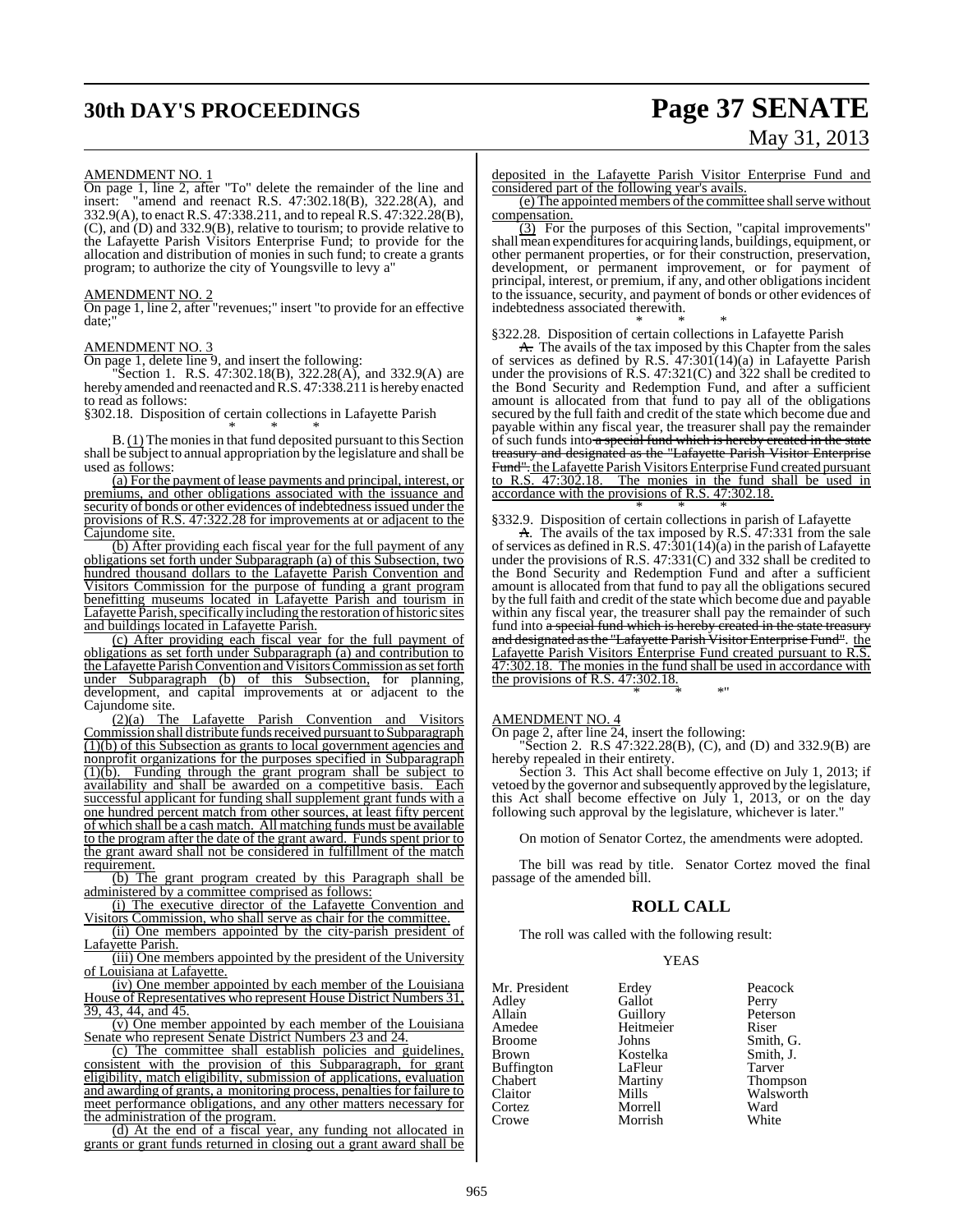| Donahue<br>Dorsey-Colomb<br>Total - 37 | Murray<br><b>Nevers</b> |
|----------------------------------------|-------------------------|
|                                        | <b>NAYS</b>             |

Total - 0

ABSENT

Appel Long Total - 2

The Chair declared the amended bill was passed and ordered it returned to the House. Senator Cortez moved to reconsider the vote by which the bill was passed and laid the motion on the table.

### **Called from the Calendar**

Senator Martiny asked that House Bill No. 424 be called from the Calendar.

#### **HOUSE BILL NO. 424—** BY REPRESENTATIVE LOPINTO

AN ACT

To amend and reenact R.S. 13:5304(O), R.S. 14:98(D)(1)(a),  $(E)(1)(a)$ , and  $(K)(3)(a)$ , and R.S. 32:667(A)(2) and (3),  $(B)(introducing paragram), (D)(1), (H)(3), and (I)(1)(a) and (b)$ and to enact R.S.  $14:98(D)(4)$  and  $(E)(5)$ , relative to operating a vehicle while intoxicated; to provide relative to the eligibility for participation in a drug division probation program by persons convicted of a third or subsequent offense of operating a vehicle while intoxicated; to provide relative to the sentencing of persons convicted of a third or subsequent offense of operating a vehicle while intoxicated; to provide relative to driver's licenses; to extend the time period within which to request an administrative hearing regarding a driver's license suspension after an arrest for operating a vehicle while intoxicated; to provide with respect to installation of ignition interlock devices in motor vehicles owned by certain persons; and to provide for related matters.

## **Floor Amendments**

Senator Martiny proposed the following amendments.

#### **SENATE FLOOR AMENDMENTS**

Amendments proposed by Senator Martiny to Reengrossed House Bill No. 424 by Representative Lopinto

#### AMENDMENT NO. 1

Delete the set of amendments proposed by the Senate Committee on Judiciary B and adopted by the Senate on May 29, 2013.

On motion of Senator Martiny, the amendments were adopted.

#### **Floor Amendments**

Senator Claitor proposed the following amendments.

#### **SENATE FLOOR AMENDMENTS**

Amendments proposed by Senator Claitor to Reengrossed House Bill No. 424 by Representative Lopinto

AMENDMENT NO. 1 On page 1, line 2, after " $(K)(3)(a)$ ," delete "and"

AMENDMENT NO. 2 On page 1, line 4, after "(b)" insert "and R.S. 32:668(A)"

AMENDMENT NO. 3

On page 1, line 12, after "persons;" insert "to provide for procedure following revocation or denial of license;"

# **Page 38 SENATE 30th DAY'S PROCEEDINGS**

AMENDMENT NO. 4

On page 4, line 20, after "(b)" insert "and 668(A)"

AMENDMENT NO. 5

On page 6, between lines 22 and 23, insert:

"§668. Procedure following revocation or denial of license; hearing; court review; review of final order; restricted licenses

A. Upon suspending the license or permit to drive or nonresident operating privilege of any person or upon determining that the issuance of a license or permit shall be denied to the person, the Department of Public Safety and Corrections shall immediately notify the person in writing and upon his request shall afford him an opportunity for a hearing based upon the department's records or other evidence admitted at the hearing, and in the same manner and under the same conditions as is provided in R.S. 32:414 for notification and hearings in the case of suspension of licenses, except that no law enforcement officer shall be compelled by such person to appear or testify at such hearing and the scope of such a hearing for the purposes of this Part shall be limited to the following issues: \* \* \*"

On motion of Senator Claitor, the amendments were adopted.

The bill was read by title. Senator Martiny moved the final passage of the amended bill.

## **ROLL CALL**

The roll was called with the following result:

#### YEAS

| Mr. President<br>Adley<br>Allain<br>Amedee<br>Broome<br>Brown<br>Buffington<br>Chabert<br>Claitor<br>Crowe<br>Total - 28 | Donahue<br>Dorsey-Colomb<br>Gallot<br>Guillory<br>Heitmeier<br>Johns<br>Kostelka<br>LaFleur<br>Martiny<br>Morrell | Morrish<br>Murray<br><b>Nevers</b><br>Peacock<br>Riser<br>Smith, G.<br>Smith, J.<br>Tarver |
|--------------------------------------------------------------------------------------------------------------------------|-------------------------------------------------------------------------------------------------------------------|--------------------------------------------------------------------------------------------|
|                                                                                                                          | <b>NAYS</b>                                                                                                       |                                                                                            |
| Cortez<br>Erdey<br>Total - 5                                                                                             | Mills<br>Perry<br><b>ABSENT</b>                                                                                   | Peterson                                                                                   |
| Appel<br>Long<br>Total - 6                                                                                               | Thompson<br>Walsworth                                                                                             | Ward<br>White                                                                              |

The Chair declared the amended bill was passed and ordered it returned to the House. Senator Martiny moved to reconsider the vote by which the bill was passed and laid the motion on the table.

#### **Rules Suspended**

Senator Murray asked for and obtained a suspension of the rules to revert to the Morning Hour.

#### **Introduction of Senate Concurrent Resolutions**

## **SENATE CONCURRENT RESOLUTION NO. 124—** BY SENATORS MURRAY AND ALARIO A CONCURRENT RESOLUTION

To commend the Jesuit High School Blue Jays varsity lacrosse team on winning the 2013 Louisiana state championship.

The resolution was read by title and placed on the Calendar for a second reading.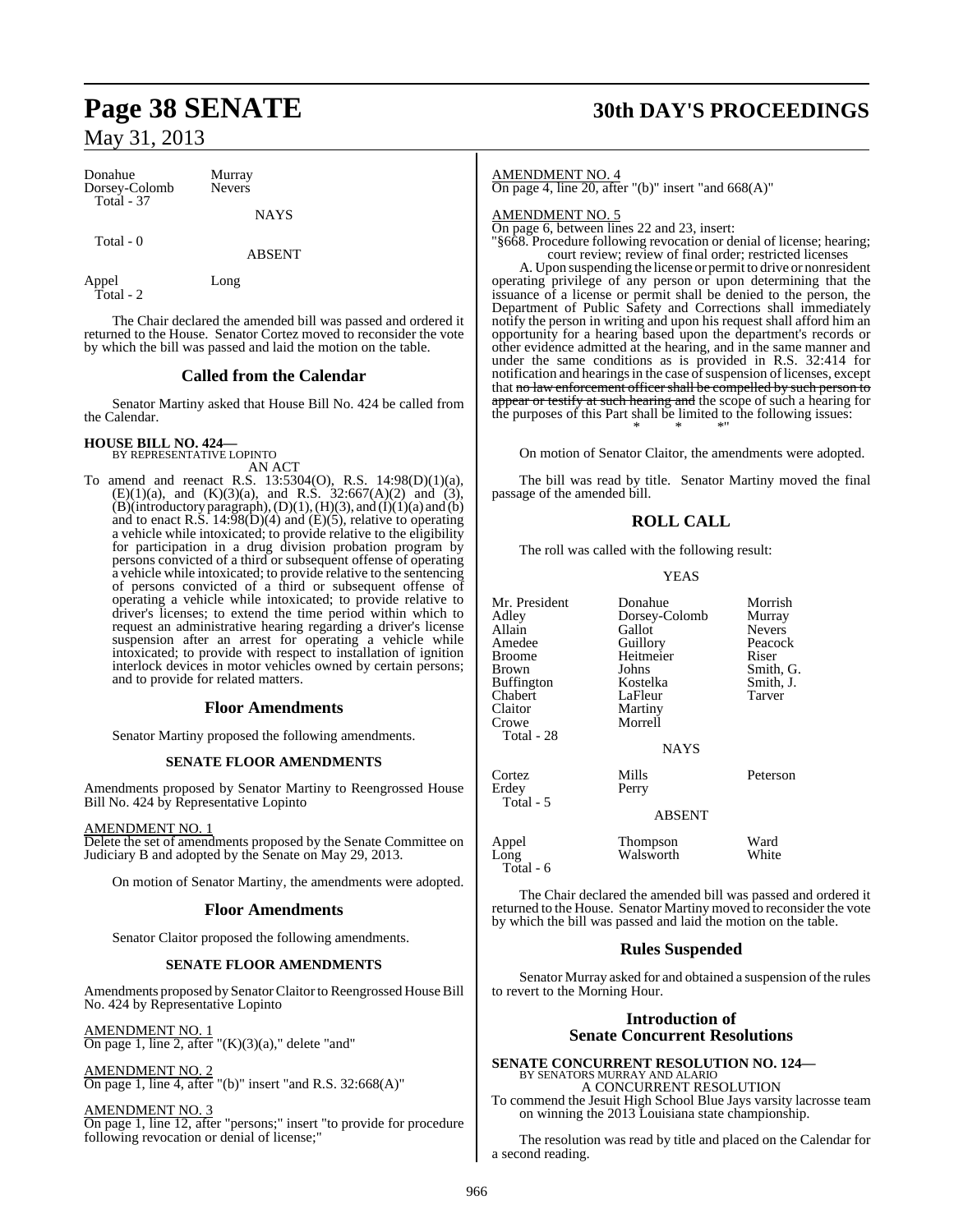# **30th DAY'S PROCEEDINGS Page 39 SENATE**

# May 31, 2013

#### **SENATE CONCURRENT RESOLUTION NO. 125—** BY SENATOR CHABERT

A CONCURRENT RESOLUTION

To memorialize the Congress of the United States to urge the U.S. Department of State to approve the presidential permit application allowing the construction and operation of the TransCanada Keystone XL pipeline between the United States and Canada.

The resolution was read by title and placed on the Calendar for a second reading.

#### **SENATE CONCURRENT RESOLUTION NO. 126—**

BY SENATOR ALARIO AND REPRESENTATIVES DOVE AND KLECKLEY

A CONCURRENT RESOLUTION

To commend Colonel Winton Vidrine on his retirement from the Department of Wildlife and Fisheries after a distinguished fortythree year career, including twenty-four years as chief of the enforcement division.

The resolution was read by title and placed on the Calendar for a second reading.

#### **Appointment of Conference Committee on Senate Bill No. 47**

The President of the Senate appointed the following members to confer with a like committee from the House to consider the disagreement on **Senate Bill No. 47**:

> Senators Morrell, Murray and Peterson.

#### **Rules Suspended**

Senator Donahue asked for and obtained a suspension of the rules to recall House Bill No. 368 from the Committee on Finance.

#### **HOUSE BILL NO. 368—** BY REPRESENTATIVE NORTON

AN ACT

To amend and reenact R.S. 17:416.16(B) and (C) and 416.19(A) and to enact R.S. 17:416.16(D), relative to school safety; to provide relative to school crisis management and response plans, including their preparation, content, rehearsal, review, revision, and approval; to provide relative to the authority of public and nonpublic schools to provide for school resource officers; to require that such school resource officers be armed; to provide for rules and regulations; and to provide for related matters.

The bill was read by title and referred to the Legislative Bureau.

#### **Rules Suspended**

Senator Martiny asked for and obtained a suspension of the rules to recall House Bill No. 421 from the Committee on Revenue and Fiscal Affairs.

# **HOUSE BILL NO. 421—** BY REPRESENTATIVE PONTI

AN ACT

To amend and reenact R.S. 37:2156(C)(3), relative to contractor license renewal fees; to provide for an additional fee; to provide for an option to not participate; to provide for dedication and allocation of the fee; to provide for distribution to accredited public university or community college schools of construction management or construction technology; and to provide for related matters.

The bill was read by title and referred to the Legislative Bureau.

### **Rules Suspended**

Senator LaFleur asked for and obtained a suspension of the rules to recommit a bill.

### **HOUSE BILL NO. 65—**

BY REPRESENTATIVE JOHNSON AN ACT

To amend and reenact R.S. 11:620(E), relative to health insurance premiums for certain retirees; to provide relative to payment of insurance premiums for certain retirees of the Hazardous Duty Services Plan in the Louisiana State Employees' Retirement System; and to provide for related matters.

Senator LaFleur moved to recommit the bill from the Committee on Retirement to the Committee on Finance.

Without objection, so ordered.

#### **Rules Suspended**

Senator Thompson asked for and obtained a suspension of the rules to recall House Concurrent Resolution No. 160 from the Committee on Agriculture, Forestry, Aquaculture, and Rural Development.

# **HOUSE CONCURRENT RESOLUTION NO. 160—** BY REPRESENTATIVE HUNTER A CONCURRENT RESOLUTION

To urge and request the Department of Agriculture and Forestry and the Louisiana Department of Economic Development to study the feasibility and advisability of providing agricultural initiatives for veterans and to report their findings to the legislative committees on agriculture, forestry, aquaculture, and rural development and the state representative for District Number 17 not later than sixty days prior to the beginning of the 2014 Regular Session of the Legislature of Louisiana.

On motion of Senator Thompson, the bill was read by title and passed to a third reading.

#### **Privilege Report of the Committee on Senate and Governmental Affairs**

#### **ENROLLMENTS**

Senator Amedee, Chairman on behalf of the Committee on Senate and Governmental Affairs, submitted the following report:

#### May 31, 2013

To the President and Members of the Senate:

I am directed by your Committee on Senate and Governmental Affairs to submit the following report:

The following Senate Concurrent Resolution has been properly enrolled:

#### **SENATE CONCURRENT RESOLUTION NO. 99—** BY SENATOR CROWE

A CONCURRENT RESOLUTION

To urge and request that the Louisiana Public Defender Board study the feasibility, desirability, and practicality of delivering a statewide public defender system through an exclusively contract system.

> Respectfully submitted, "JODY" AMEDEE Chairman

The foregoing Senate Concurrent Resolution was signed by the President of the Senate.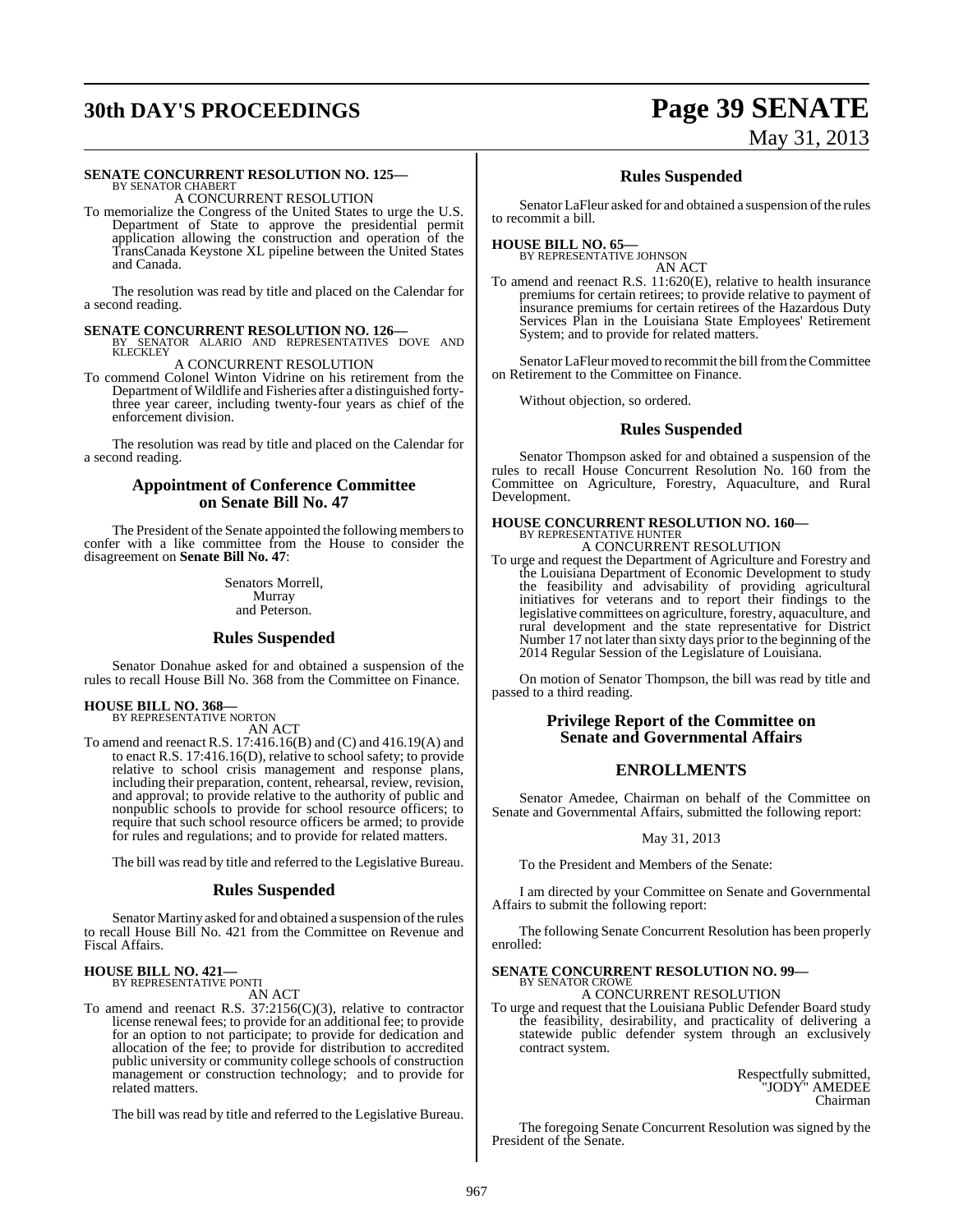#### **Privilege Report of the Committee on Senate and Governmental Affairs**

## **ENROLLMENTS**

Senator Amedee, Chairman on behalf of the Committee on Senate and Governmental Affairs, submitted the following report:

#### May 31, 2013

To the President and Members of the Senate:

I am directed by your Committee on Senate and Governmental Affairs to submit the following report:

The following Senate Bills have been properly enrolled:

## **SENATE BILL NO. 40—** BY SENATOR KOSTELKA

AN ACT

To amend and reenact Code of Criminal Procedure Article 780, relative to trial by jury; to provide for waiver of the right to trial by jury in certain criminal cases; to provide procedures and time limits relative to waiver of trial by jury; and to provide for related matters.

#### **SENATE BILL NO. 45—**

BY SENATORS DORSEY-COLOMB, BROOME, BROWN AND WHITE<br>AND REPRESENTATIVES BERTHELOT, CARTER, HAVARD, JAMES,<br>POPE, PRICE, RICHARD, SMITH, ST. GERMAIN AND WHITNEY

AN ACT

To enact R.S. 17:1994(E) and 3217.5, relative to community and technical colleges; to provide for the merger of certain Louisiana Technical College campuses with Baton Rouge Community College; to provide relative to the transfer of the students, employees, funds, obligations, property, programs, facilities, and functions of such technical college campuses to Baton Rouge Community College; to provide relative to performance agreements with the Board of Regents; to provide for effectiveness; and to provide for related matters.

#### **SENATE BILL NO. 52—** BY SENATOR THOMPSON

AN ACT

To amend and reenact R.S. 14:402(D)(1), (E)(5), and (G), relative to contraband in penal institutions; to provide relative to the introduction of controlled dangerous substances into penal institutions; to provide relative to penalties; and to provide for related matters.

#### **SENATE BILL NO. 87—** BY SENATOR PERRY

AN ACT To amend and reenact R.S. 14:34.5(A)(3), relative to the crime of battery of a correctional facility employee; to provide relative to the definition of battery of a correctional facility employee; and to provide for related matters.

#### **SENATE BILL NO. 97—** BY SENATOR ADLEY

AN ACT

To amend and reenact R.S.  $40:2616(A)(1)$ , relative to public sales and auctions; to provide that property forfeited under the Uniform Controlled Dangerous Substances Act is subject to public sale or public auction sale; and to provide for related matters.

#### **SENATE BILL NO. 134—**

BY SENATORS MORRELL AND HEITMEIER AND REPRESENTATIVES<br>ARMES, BADON, BARROW, BERTHELOT, BROSSETT, BROWN, COX,<br>FOIL, GUINN, HAVARD, HOWARD, HUNTER, KATRINA JACKSON,<br>KLECKLEY, LEGER, MORENO, SCHEXNAYDER, THIERRY, ALFRED<br>WILLI AN ACT

To enact R.S. 36:259(E)(25) and Chapter 60 of Title 37 of the Louisiana Revised Statutes of 1950, to be comprised of R.S.

## **Page 40 SENATE 30th DAY'S PROCEEDINGS**

37:3701 through 3718, relative to behavior analysts; to create the Louisiana Behavior Analyst Board within the Department of Health and Hospitals; to provide for the Behavior Analyst Practice Act; to provide for definitions; to provide for the Louisiana Behavior Analyst Board and provide for its powers and duties; to provide for the requirements of licensure, state certification, or registration; to provide for the qualifications for licensure and state certification; to provide for issuance and renewal of licenses and state certificates; to provide for reinstatement of licenses and state certifications; to provide for the filing of licenses and state certificates; to provide for the denial, revocation, or suspension of licenses and state certificates; to provide for continuing education; to provide for fees; to provide for certain exceptions; to provide for penalties; to provide for injunctive proceedings; to provide for the sharing of resources between boards; to provide for termination; and to provide for related matters.

**SENATE BILL NO. 171—**<br>BY SENATORS DONAHUE, ALLAIN, APPEL, BROOME, BUFFINGTON, CLAITOR, CORTEZ, CROWE, DORSEY-COLOMB, ERDEY, GUILLORY, LONG, MARTINY, MILLS, MORRELL, MORRISH, MURRAY, NEVERS, PERRY, GARY SMITH, TARVER, WALS

AN ACT

To enact R.S. 36:259(D)(10) and R.S. 40:4.13, relative to water systems; to provide for the use of the National Primary Drinking Water Regulations; to provide for a sanitary survey; to provide for the use of the Ten State Standards; to create the Louisiana Standards for Water Works Construction, Operation, and Maintenance Committee; to provide for rules and regulations; to provide for membership of the committee; to provide for powers of the committee; to provide for primacy; and to provide for related matters.

#### **SENATE BILL NO. 3—** BY SENATOR JOHNS

AN ACT

To amend and reenact R.S. 11:1732(14)(a), relative to employers participating in the Municipal Employees' Retirement System; to provide for participation by certain Calcasieu Parish entities; to include the West Calcasieu Parish Community Center Authority and the Vinton Public Power Authority in the definition of employer; to provide for an effective date; and to provide for related matters.

#### **SENATE BILL NO. 25—** BY SENATOR BROOME

AN ACT

To enact R.S. 33:9097.19, relative to East Baton Rouge Parish; to create a crime prevention and improvement district for the Southern Heights Neighborhood; to provide for the purpose and boundaries of the district; to provide for the governance of the district; to provide for the duties and powers of the district; to authorize for the levy of a parcel fee within the district; to provide for indemnity and exculpation of board members; and to provide for related matters.

#### **SENATE BILL NO. 33—** BY SENATOR BROWN

- AN ACT
- To amend and reenact R.S. 22:31 and R.S. 44:4.1(B)(11), relative to the division of minority affairs; to authorize a survey relative to the hiring practices of insurance companies; to provide for applicability of public records exemptions to the survey; and to provide for related matters.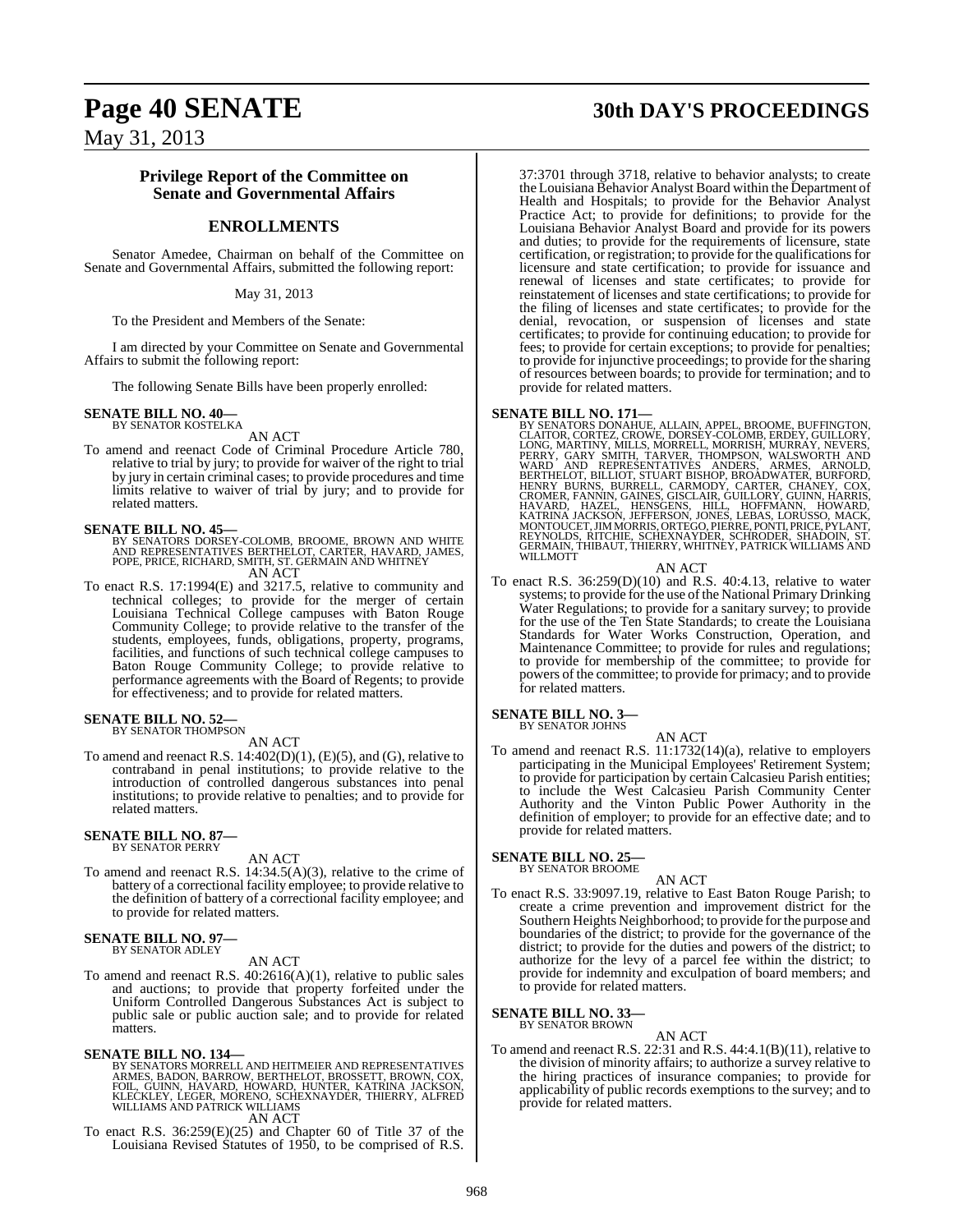# **30th DAY'S PROCEEDINGS Page 41 SENATE**

# May 31, 2013

#### **SENATE BILL NO. 61—** BY SENATOR MORRISH

### AN ACT

To enact R.S. 42:1123(43), relative to the Code of Governmental Ethics; to provide for an exception to the prohibition of a public servant from doing business with a person who has a business relationship with the agency of the public servant under certain circumstances; to provide for related matters.

**SENATE BILL NO. 90—**<br>BY SENATORS MILLS, APPEL, BROOME, CORTEZ, CROWE, JOHNS, LONG, MARTINY, NEVERS, PEACOCK, PERRY, RISER, TARVER,<br>THOMPSON AND WARD AND REPRESENTATIVES ADAMS, ANDERS,<br>BARROW, BROADWATER, BURFORD, HENRY BU

#### AN ACT

To amend and reenact R.S. 40:1299.35.1(7), 1299.35.2(A), 1299.35.19(introductory paragraph) and (1) and to enact R.S. 40:1299.35.2.1, relative to abortions; to amend the definition of "physician"; to provide for certain requirements which must be met by a physician who performs an abortion; to provide for drugs or chemicals used; to provide for penalties; and to provide for related matters.

#### **SENATE BILL NO. 148—** BY SENATOR LAFLEUR

AN ACT

To amend and reenact R.S. 42:1102(18)(b), relative to the Code of Governmental Ethics; to provide an exception to the definition of public employee; to provide for professional services as a certified public accountant; and to provide for related matters.

#### **SENATE BILL NO. 182—** BY SENATOR CORTEZ

AN ACT

To amend and reenact R.S. 17:176(A)(introductory paragraph) and (E) and to repeal R.S. 17:176(F), (G), (H), and (I) and 236.3, relative to cocurricular and extracurricular activities, including interscholastic athletics; to provide relative to the responsibilities of local schools and school systems and the State Board of Elementary and Secondary Education with respect to such activities; to provide relative to state and local policies, rules, and regulations governing student participation in such activities; to repeal statutory provisions declared unconstitutional by the courts; and to provide for related matters.

#### **SENATE BILL NO. 199—** BY SENATOR WHITE

AN ACT

To enact R.S. 17:58.2(I), 67, and 67.1 through 67.4, relative to the Southeast Baton Rouge Community School System; to provide for the school system, including its establishment and geographic boundaries; to provide for the school board and an interim school board; to provide for board membership, apportionment, qualifications, method of selection, terms of office, filling of vacancies, compensation, expenses, powers, duties, and responsibilities; to provide relative to facilities and property; to provide relative to the collection and remittance of certain taxes; to provide relative to the provision of certain student services; to provide relative to certain applications for funding; to provide for the reapportionment of the East Baton Rouge Parish School Board; to provide with respect to certain costs related to retired employees; to provide for effectiveness and for implementation; and to provide for related matters.

#### **SENATE BILL NO. 240—**

BY SENATOR MURRAY AN ACT

To enact R.S. 13:1381.7, relative to courts and judicial procedure; to provide relative to the Orleans Parish Criminal District Court; to provide relative to the office of the clerk of court; to provide relative to funding; to provide an effective date; and to provide for related matters.

## **SENATE BILL NO. 2—**<br>BY SENATOR PEACOCK

AN ACT

To amend and reenact R.S. 11:1821(B), relative to the Municipal Employees' Retirement System; to provide for membership of the board of trustees; to provide for an effective date; and to provide for related matters.

**SENATE BILL NO. 13—** BY SENATOR LONG

AN ACT

To enact R.S. 11:1302.2, relative to the Louisiana State Police Retirement System; to provide for powers and duties of the board of trustees; to provide for coordination with federal tax qualification provisions; to provide for an effective date; and to provide for related matters.

#### **SENATE BILL NO. 20—**

BY SENATOR ALLAIN

To enact R.S. 42:19.1, relative to political subdivisions; to provide publication and other requirements prior to consideration of and action upon certain matters at meetings of political subdivisions; and to provide for related matters.

AN ACT

#### **SENATE BILL NO. 35—**

BY SENATORS HEITMEIER, ALLAIN, BROOME, BROWN,<br>BUFFINGTON, DORSEY-COLOMB, ERDEY, GUILLORY, JOHNS,<br>LAFLEUR,LONG,MILLS,MURRAY,NEVERS,TARVER,THOMPSON<br>ANDWARD AND REPRESENTATIVES HENSGENS AND WILLMOTT AN ACT

To enact Chapter 46-A of Title 46 of the Louisiana Revised Statutes of 1950, to be comprised of R.S. 46:2616 and 2617, relative to annual health action plans prepared by the Department of Health and Hospitals; to provide for a diabetes annual action plan; to provide for an obesity annual action plan; to provide for the preparation and submission requirements; to provide for the required content of the action plans; and to provide for related matters.

**SENATE BILL NO. 36—**<br>BY SENATORS HEITMEIER AND DORSEY-COLOMB AND<br>REPRESENTATIVES ADAMS, BADON, CARMODY, GREENE,<br>HOFFMANN, HONORE, IVEY, MORENO, PYLANT, ST. GERMAIN AND<br>STOKES

AN ACT

To enact R.S. 40:1300.263, relative to general smoking prohibitions on certain public postsecondary education campuses; to provide for certain public post secondary education institutions developing smoke-free policies for its campuses; to provide for an effective date; and to provide for related matters.

## **SENATE BILL NO. 46—** BY SENATOR DORSEY-COLOMB

AN ACT

To enact R.S. 13:783(F)(8), relative to expenses of the offices of clerks of courts; to require the payment of group insurance premium costs for certain retired personnel in East Baton Rouge Parish; to provide for eligibility; and to provide for related matters.

**SENATE BILL NO. 50—** BY SENATORS ERDEY, AMEDEE AND WHITE AND REPRESENTATIVES HODGES, MACK, POPE AND SCHEXNAYDER AN ACT

To enact R.S. 47:322.21.1, relative to the disposition of certain sales tax collections in Livingston Parish; to establish the Juban Crossing Economic Development District Fund as a special fund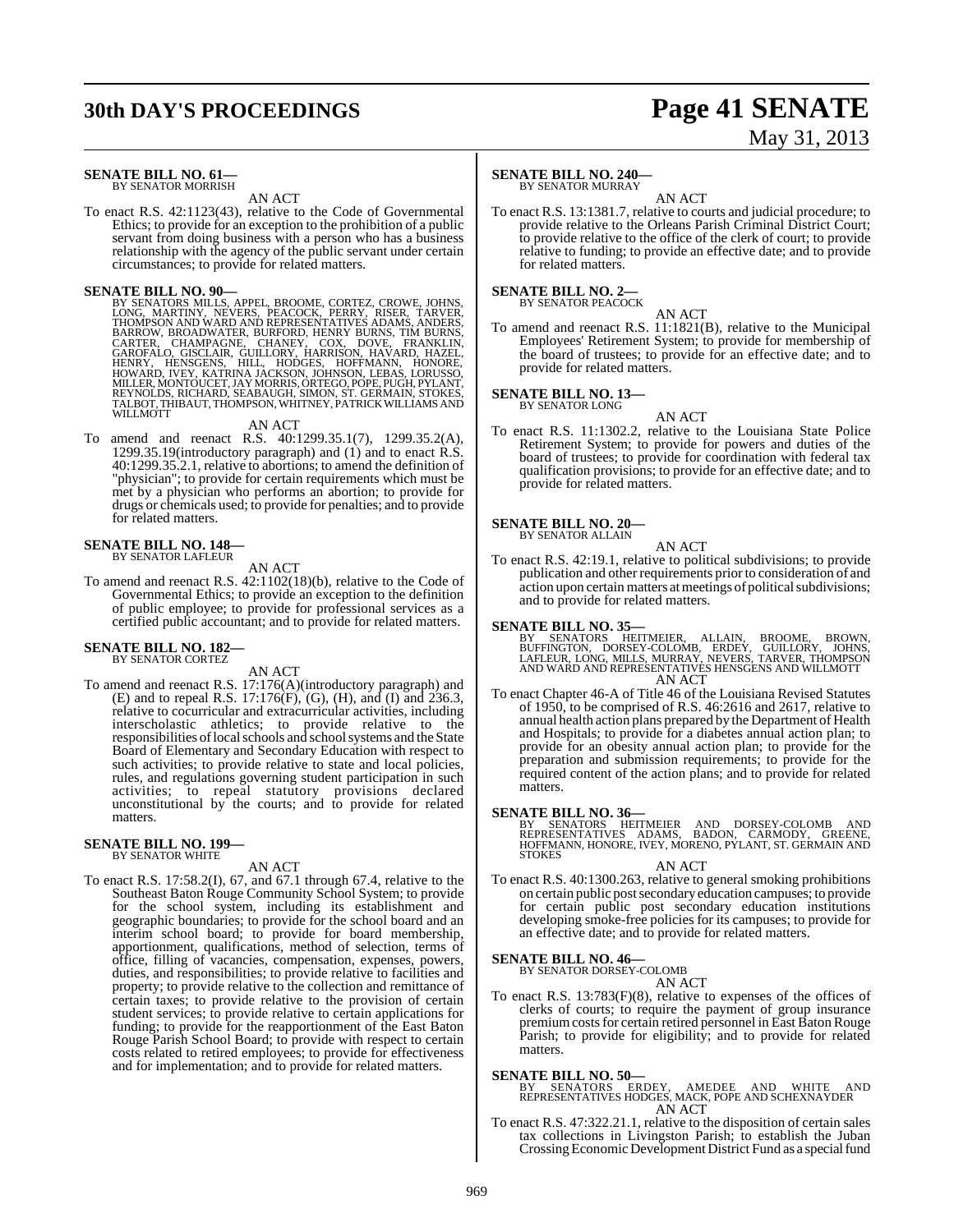## **Page 42 SENATE 30th DAY'S PROCEEDINGS**

## May 31, 2013

in the state treasury; to provide for the deposit of certain monies into the fund; to provide for the uses of monies in the fund; to provide for an effective date; and to provide for related matters.

## **SENATE BILL NO. 94—** BY SENATOR NEVERS

AN ACT

To enact Chapter 1-B of Title 15 of the Louisiana Revised Statutes of 1950, to be comprised of R.S. 15:325 through 327, relative to sentencing by courts and judicial procedure; to provide relative to the Twenty-Second Judicial District Court; to provide certain sentencing procedures and policies for such district court divisions; to provide for the development and use of an assessment tool and evaluation report for sentencing purposes; to provide certain terms, conditions, procedures, and requirements; and to provide for related matters.

**SENATE BILL NO. 191—** BY SENATORS MORRELL AND MURRAY AND REPRESENTATIVES BROSSETT AND LEGER

AN ACT

To amend and reenact R.S. 18:402(D),  $(E)(1)(e)$  and  $(2)(e)$ , and (F)(6) and 467(4), relative to parochial and municipal elections in certain parishes; to provide relative to the qualifying period, the dates for primary, general, special, bond, tax or other elections; and to provide for related matters.

#### **SENATE BILL NO. 242—**

BY SENATOR MURRAY AND REPRESENTATIVE LEGER AN ACT

To enact Chapter 4 of Title 21 of the Louisiana Revised Statutes of 1950, to be comprised of R.S. 21:201 through 208, relative to hotels and lodging houses; to provide with respect to optional assessments on hotels that are levied by a comprehensive membership based tourism organization on its members that are operators of hotels or motels located in the parish of Orleans; to provide that hotel and income taxes shall not apply to such surcharges; to provide for a hotel referendum to approve such an optional assessment; to provide for enhancement of the sales and marketing capabilities and other general purposes of the organization; to provide for the direct or indirect benefit of growing the traveler economy; to provide for levying hotel assessments as surcharges on hotel or motel folios; to provide for terms and definitions; to provide for an effective date; and to provide for related matters.

## **SENATE BILL NO. 256—** BY SENATOR CLAITOR

AN ACT

To amend and reenact R.S. 47:6035(C), relative to tax credits for vehicles using alternative fuels; to specify the inapplicability of the credit for costs related to certain vehicles; and to provide for related matters.

## **SENATE BILL NO. 86—** BY SENATOR MORRELL

AN ACT

To amend and reenact R.S. 37:1106(A) and (D) and 1110 and R.S. 44:4.1(B)(23) and to enact R.S. 37:1107(F) and (G), 1116(C) and (D), and 1123, relative to the Louisiana Mental Health Counselor Licensing Act; to provide for fees; to provide for counselor intern and marriage and family therapist intern registrations; to provide for temporary licenses and registrations; to provide for criminal history record information; to provide for costs of administrative proceedings; to provide for the recovery of certain costs on judicial review; to provide for terms, procedures, and conditions; and to provide for related matters.

#### **SENATE BILL NO. 133—** BY SENATOR AMEDEE

#### AN ACT

To repeal R.S. 47:9004(B)(4), relative to the board of directors of the Louisiana LotteryCorporation; to provide relative to the duty of certain board members to disclose certain business relationships to the Senate Committee on Senate and Governmental Affairs;

to remove the requirement to disclose the names of all business or professional clients; and to provide for related matters.

**SENATE BILL NO. 152—** BY SENATOR MURRAY

AN ACT To enact R.S. 13:1561, relative to courts and judicial procedure; to authorize courts exercising juvenile jurisdiction to establish a gun court docket; to authorize a probation supervision program by local rule; to provide certain terms and conditions; to provide for an effective date; and to provide for related matters.

#### **SENATE BILL NO. 175—** BY SENATOR HEITMEIER

AN ACT

To enact R.S. 47:1923.1, relative to the payment of group insurance premiums for retired assessors and assessor's employees; to create the Orleans Parish Assessor's Office Retired Employees' Insurance Fund; to provide for deposits in the fund; to provide for payments from the fund; and to provide for related matters.

**SENATE BILL NO. 180—** BY SENATORS ERDEY AND LAFLEUR

- AN ACT
- To amend and reenact R.S. 22:3, 1921, 1922, 1926, 1927, 1928(A)(introductory paragraph), and 1929(A), and R.S. 36:681(C)(1), to enact R.S. 36:691.1, and to repeal R.S. 36:691, relative to the Department of Insurance; to provide with respect to the division of insurance fraud; to provide for powers and duties of the division of insurance fraud; and to provide for related matters.

Respectfully submitted, "JODY" AMEDEE Chairman

The foregoing Senate Bills were signed by the President of the Senate.

#### **Message from the House**

#### **SIGNED HOUSE BILLS AND JOINT RESOLUTIONS**

May 30, 2013

To the Honorable President and Members of the Senate:

I am directed to inform your honorable body that the Speaker of the House of Representatives has signed the following House Bills and Joint Resolutions:

#### **HOUSE BILL NO. 41—**

- BY REPRESENTATIVE ARNOLD
- AN ACT To amend and reenact R.S. 11:3362, 3376(A) and (B), 3377(A)(introductory paragraph), and 3382(A), relative to the board of trustees of the Firefighters' Pension and Relief Fund in the city of New Orleans; to provide relative to membership of the board; to provide relative to terms of members; to provide relative to the powers of the board with respect to cost-of-living increases and disability benefits; to provide relative to elections to the board; and to provide for related matters.

#### **HOUSE BILL NO. 50—**

BY REPRESENTATIVE PEARSON AN ACT

To amend and reenact R.S. 11:3363(B), relative to the Firefighters' Pension and Relief Fund in the city of New Orleans; to provide relative to assessments by the board of trustees; to repeal provisions relative to exemptions from such assessments; and to provide for related matters.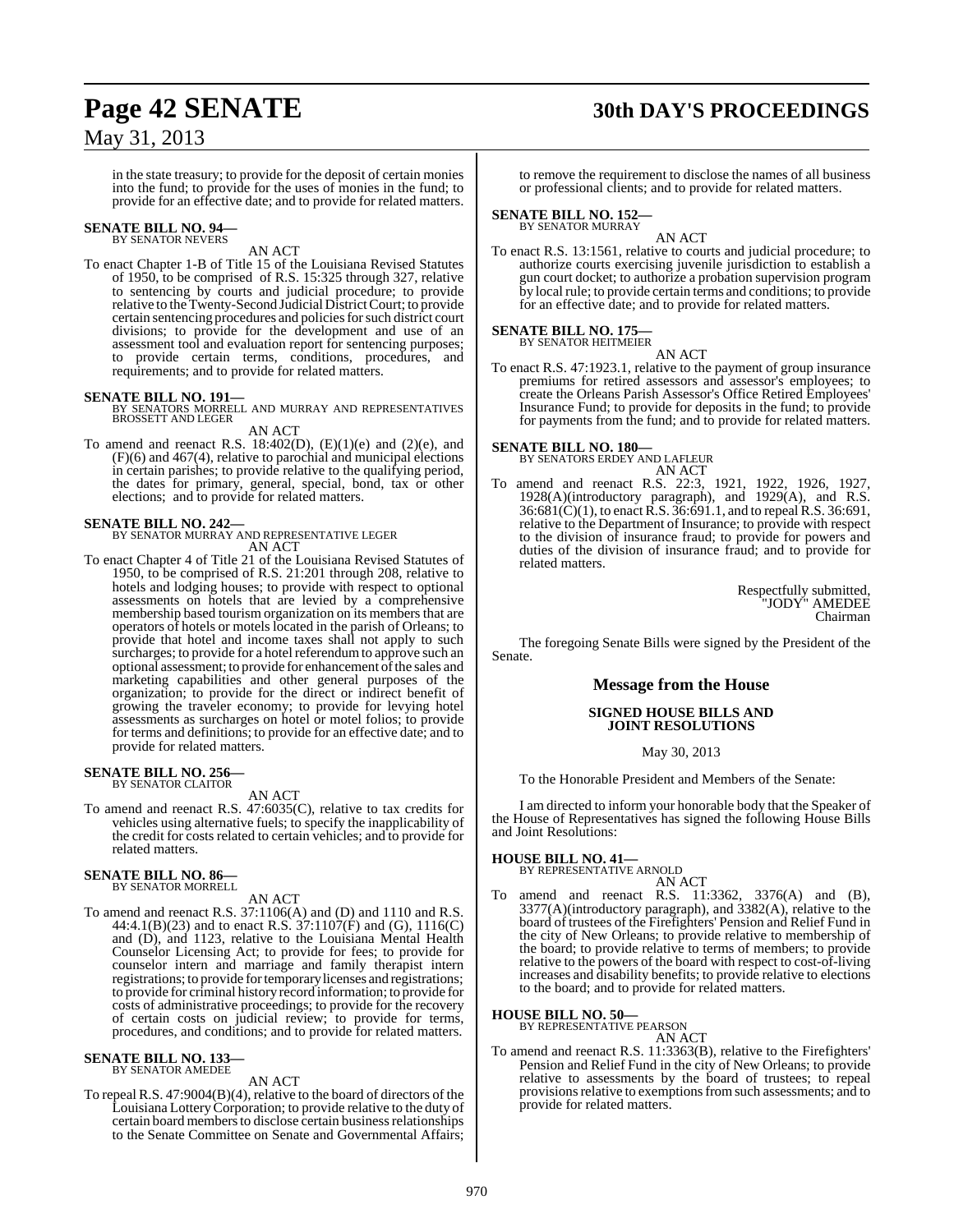# **30th DAY'S PROCEEDINGS Page 43 SENATE**

#### **HOUSE BILL NO. 6—**

BY REPRESENTATIVE SCHRODER AN ACT

To amend and reenact R.S. 14:95.2(C)(1), relative to the crime of carrying a firearm or dangerous weapon on school property; to provide with respect to the carrying of a firearm or dangerous weapon by a law enforcement officer; and to provide for related matters.

## **HOUSE BILL NO. 17—** BY REPRESENTATIVE GUILLORY

AN ACT

To amend and reenact R.S. 32:387.12(A), relative to annual noncritical off-road equipment permits; to allow noncritical offroad equipment with additional axle configurationsto obtain an annual permit; and to provide for related matters.

#### **HOUSE BILL NO. 39—**

BY REPRESENTATIVE STUART BISHOP AN ACT

To amend and reenact R.S. 11:1421 and 1422(B) and to enact R.S. 11:1422(C), relative to the Louisiana Assessors' Retirement Fund; to provide relative to retirement eligibility and benefits for new members; and to provide for related matters.

## **HOUSE BILL NO. 130—** BY REPRESENTATIVE BERTHELOT

AN ACT

To amend and reenact R.S. 47:302.21(B), relative to the Ascension Parish Visitor Enterprise Fund; to provide for distribution of monies in the fund; to provide for an effective date; and to provide for related matters.

**HOUSE BILL NO. 152—** BY REPRESENTATIVES HAZEL AND HONORE AND SENATOR PETERSON

#### AN ACT

To amend and reenact R.S. 15:574.4(B)(1) and to enact R.S. 15:574.4(E) and Code of Criminal Procedure Article 878.1, relative to juvenile parole eligibility; to provide for parole eligibility for juveniles sentenced to life imprisonment without the possibility of parole for certain homicide offenses; to provide for conditions; to provide for a special sentencing hearing for juvenile offenders convicted of certain homicide offenses; and to provide for related matters.

**HOUSE BILL NO. 156—** BY REPRESENTATIVES SCHEXNAYDER, TIM BURNS, CARTER, HARRISON, HENSGENS, NANCY LANDRY, LEGER, LORUSSO, MILLER, NORTON, AND PUGH AN ACT

To amend and reenact R.S. 3:3712(D)(4), R.S. 17:17.1(C)(1) and 17.5(D)(1), R.S. 39:15.3(B)(1), R.S. 40:1058.3(Section heading), 1235(A)(2)(c) and (3), 1235.1(A)(2) and (B)(1), and 1300.104(B)(introductory paragraph) and (1),R.S. 49:1301 and 1304(B), R.S. 56:632(B) and 633(F) and to repeal Section 2 of Act No. 701 of the 2010 Regular Session of the Legislature, Chapter 3-E of Title 3 of the Louisiana Revised Statutes of 1950, comprised of R.S. 3:299, R.S. 11:108, R.S. 17:17.3(C)(5), 17.4(C)(2), 17.5(D)(2), and 1519.13, R.S. 36:4(B)(14), 259(D)(2), (M), and (R), 459(D), 610(B)(9) and (G)(1), 629(M), and 919.10, R.S. 39:15.4 through 15.6, Subpart P-4 of Part II-A of Chapter 1 of Subtitle I of Title 39 of the Louisiana Revised Statutes of 1950, comprised of R.S. 39:100.111 through 100.117, R.S. 40:1058.3(C)(4), 1235(A)(4), 1300.103(2), and 1300.105, Chapter 46 of Title 46 of the Louisiana Revised Statutes of 1950, comprised of R.S. 46:2611 through 2613, and R.S.  $56:333.2$  and  $632.8$ , relative to boards, commissions, authorities, districts, and like entities; to provide relative to the functional organization of state government by abolishing certain boards, commissions, councils, authorities, and like entities; to transfer certain powers, functions, and duties; to remove references to certain abolished entities; to remove references to, provisions for, and the powers, functions, and duties of the Academic Advisory Council, Ambulance Standards Committee, Commission on Men's Health and Wellness, Emergency Medical Services for Children Advisory

# May 31, 2013

Council, Funding Review Panel, Louisiana Bio-Fuel Panel, Louisiana Council on Obesity Prevention and Management, Louisiana Information Technology Advisory Board, Louisiana Postsecondary Education Information Technology Council, Louisiana Sustainable Local Food Policy Council, Louisiana Technology Advisory Group, Methadone Maintenance Program Needs Assessment Task Force, Mullet Task Force, Post Employment Benefits Trust Fund Board of Trustees, Reptile and Amphibian Task Force, and UniformGrading Scale Task Force; to provide relative to provisions of law that require certain information regarding boards, commissions, and like entities to be filed with the commissioner of administration; to provide relative to the duties of the commissioner of administration relative to such provisions; to provide for the content of such information; to provide deadlines; to provide for the evaluation of boards, commissions, and like entities that fail to comply with such deadlines; and to provide for related matters.

## **HOUSE BILL NO. 173—** BY REPRESENTATIVE HAZEL

#### AN ACT

To amend and reenact Children's Code Article 1150(3), relative to safe haven relinquishment of infants; to provide with respect to the definition of an infant; and to provide for related matters.

## **HOUSE BILL NO. 189—** BY REPRESENTATIVE GAINES



AN ACT To amend and reenact R.S. 14:27(D)(2)(c)(i), relative to the attempt to commit theft; to amend the threshold amount of the taking relative to persons who attempt to commit the crime of theft; and to provide for related matters.

## **HOUSE BILL NO. 191—** BY REPRESENTATIVE STUART BISHOP

AN ACT

To amend and reenact R.S. 18:1308(A)(2)(j), relative to voting; to provide relative to the duties and authority of the secretary of state relative to absentee voting by certain persons; and to provide for related matters.

#### **HOUSE BILL NO. 204—**

BY REPRESENTATIVE DOVE AN ACT

To enact R.S. 40:1496(B)(5)(c), relative to Terrebonne Parish; to provide relative to the governing board of the Bayou Cane Fire Protection District; to authorize an increase in the membership of the governing board; and to provide for related matters.

## **HOUSE BILL NO. 224—** BY REPRESENTATIVE HOLLIS

- AN ACT To amend and reenact R.S. 17:492(A) and (D)(2) and 493(A) and (C), relative to school bus operators; to require the immediate
- removal of a nontenured school bus operator who is convicted of or has pled nolo contendere to certain offenses relative to operating a vehicle while intoxicated; to provide that such a conviction or plea shall be grounds for removal of a tenured school bus operator; to provide for applicability; to provide an effective date; and to provide for related matters.

## **HOUSE BILL NO. 229—** BY REPRESENTATIVE ANDERS

AN ACT

To enact R.S. 46:1053(C)(2)(g), relative to the Concordia Parish Hospital Service District No. 1; to provide relative to the per diempaid to members of its governing board; and to provide for related matters.

#### **HOUSE BILL NO. 242—**

BY REPRESENTATIVES CARTER AND SMITH AN ACT

To amend and reenact R.S. 17:4015(9), relative to adjustments by the state superintendent of education to the Student Scholarships for Educational Excellence Program accountability system; to authorize the state superintendent of education to make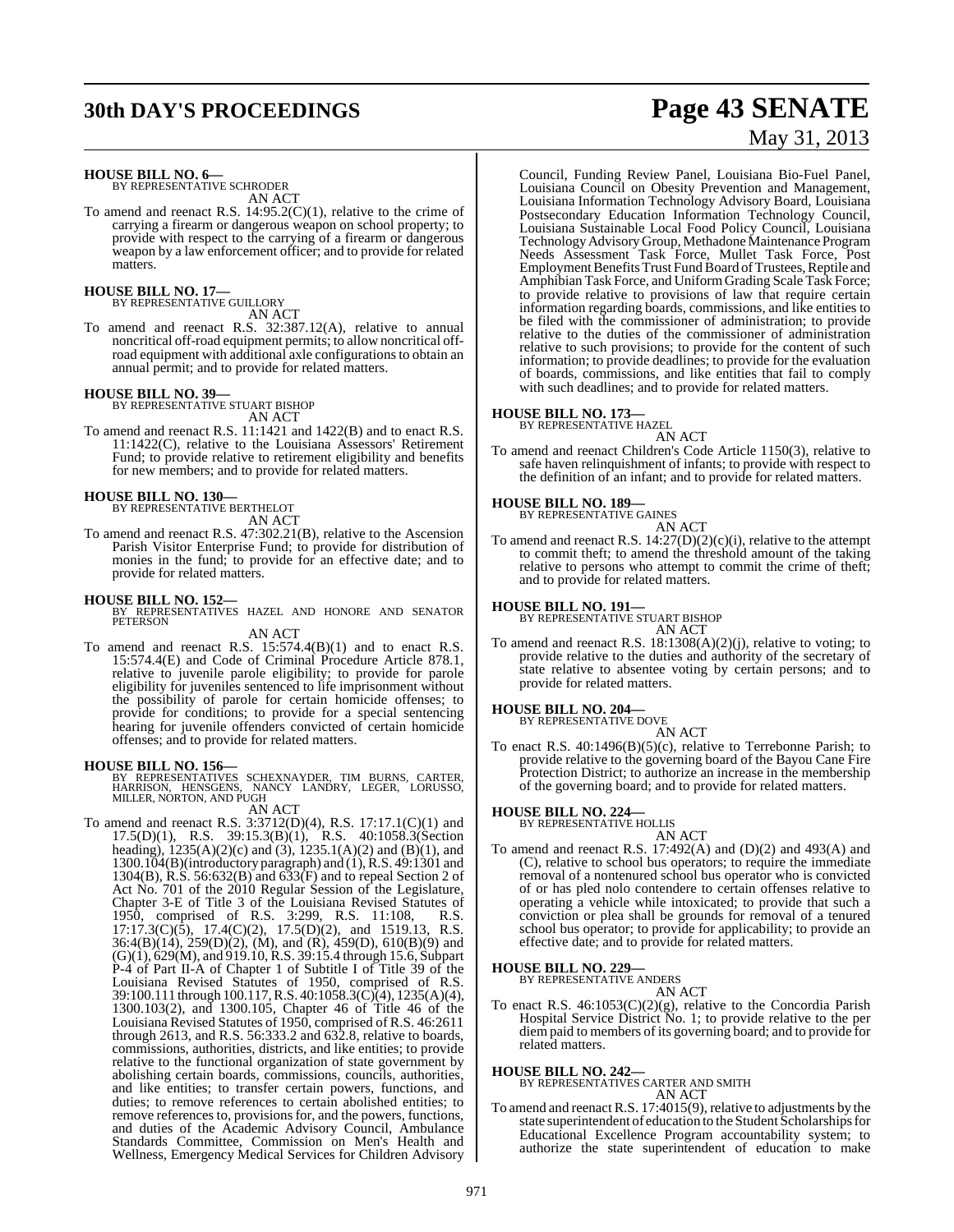# **Page 44 SENATE 30th DAY'S PROCEEDINGS**

## May 31, 2013

adjustments to certain targets and thresholds in the program accountability system; and to provide for related matters.

## **HOUSE BILL NO. 243—** BY REPRESENTATIVE CARTER

AN ACT

To amend and reenact R.S.  $17:3048.1(P)(1)(a)$  and  $(V)(1)(a)$ , relative to the Taylor Opportunity Program for Students; to provide for the eligibility of certain students graduating from certain high schools outside of Louisiana or the United States to receive program awards; to provide for effectiveness; and to provide for related matters.

#### **HOUSE BILL NO. 253—**

- BY REPRESENTATIVES LEOPOLD, BILLIOT, CONNICK, STOKES, TALBOT, AND WILLMOTT AND SENATORS APPEL AND MARTINY AN ACT
- To amend and reenact R.S. 18:428(E) and to enact R.S. 18:428(F), relative to the presence of law enforcement officers at polling places; to provide exceptions; to provide restrictions and requirements; to provide definitions; and to provide for related matters.

## **HOUSE BILL NO. 255—** BY REPRESENTATIVE LEGER

AN ACT

To amend and reenact R.S. 51:1783(10) and (12), relative to the Louisiana Enterprise Zone Act; to provide for definitions; and to provide for related matters.

**HOUSE BILL NO. 256—** BY REPRESENTATIVE PATRICK WILLIAMS AND SENATOR JOHNS A JOINT RESOLUTION

Proposing to add Article VII, Section 25(B)(3) of the Constitution of Louisiana, relative to tax sales occurring in certain parishes; to provide for the redemption period for certain blighted or abandoned property sold at tax sale; to provide for submission of the proposed amendment to the electors; and to provide for related matters.

#### **HOUSE BILL NO. 259—**

BY REPRESENTATIVE TERRY LANDRY

AN ACT

To amend and reenact R.S. 33:130.532(A), relative to the Hopkins Street Economic Development District in New Iberia; to provide relative to the membership of the district's board of commissioners; to provide for technical changes; and to provide for related matters.

#### **HOUSE BILL NO. 260—**

BY REPRESENTATIVE ALFRED WILLIAMS AN ACT

To enact R.S. 33:9097.19, relative to East Baton Rouge Parish; to create the Goodwood Homesites Crime Prevention and Neighborhood Improvement District; to provide relative to the boundaries, purpose, governance, and powers and duties of the district; to provide relative to district funding, including the authority to impose a parcel fee within the district; to provide with respect to termination of the district; and to provide for related matters.

## **HOUSE BILL NO. 262—** BY REPRESENTATIVE ST. GERMAIN

AN ACT

To amend and reenact R.S. 40:1563.1(A)(17) and to enact R.S.  $40:1563.1(A)(18)$  and  $(19)$ , relative to the authority of fire marshals to conduct investigations and make arrests; to add failure to register as a convicted arsonist and violation of a fire marshal's orders to the list of offenses for which a fire marshal may conduct investigations and make arrests; and to provide for related matters.

- HOUSE BILL NO. 278—<br>BY REPRESENTATIVES HODGES, BARROW, BERTHELOT, BILLIOT, BURFORED, HENRY BURNS, CHAMPAGNE, CHANEY, CONNICK,<br>GISCLAIR, GREENE, GUILLORY, GUINN, HARRIS, HENRY, HILL,<br>HOFFMANN, HOLLIS, HOWARD, IVEY, JEFFERSO
- To amend and reenact Children's Code Article 1569(A)(1) and to To amend and reenact Children's Code Article 1569(A)(1) and to enact Children's Code Article 603(1)(d), (26), and (27), relative to child abuse; to add coerced abortion to the definition of abuse; to define abortion; to define coerced abortion; to authorize a court to issue a temporary restraining order prohibiting activities associated with a coerced abortion; and to provide for related matters.

## **HOUSE BILL NO. 280—** BY REPRESENTATIVE HODGES

AN ACT

To amend and reenact R.S. 2:319(A), relative to airport districts; to provide for the governing authority of airport districts; to provide for the membership of the board of commissioners of certain airport districts; and to provide for related matters.

**HOUSE BILL NO. 282—** BY REPRESENTATIVES WILLMOTT, ADAMS, BILLIOT, CONNICK, LEOPOLD, LORUSSO, STOKES, AND TALBOT AND SENATORS APPEL AND MARTINY

#### AN ACT

To enact R.S. 13:2575.1(C), relative to administrative adjudications in Jefferson Parish; to provide relative to appeals of administrative adjudication decisions regarding immovable property; and to provide for related matters.

## **HOUSE BILL NO. 320—** BY REPRESENTATIVE LEGER

AN ACT To amend and reenact R.S. 27:247 and 270(A)(3)(a), relative to the casino support services contract; to provide for the funding of such contract; to establish the Casino Support Services Fund as a special treasury fund; to provide for uses of monies in the fund; to provide for an effective date; and to provide for related matters.

#### **HOUSE BILL NO. 360—**

BY REPRESENTATIVE SHADOIN AN ACT

To enact R.S. 13:5554(CC), relative to the premium costs of group insurance for retired sheriffs and employees of Lincoln Parish Sheriff's Office; to provide for eligibility for payment of premium costs; and to provide for related matters.

#### **HOUSE BILL NO. 361—**

BY REPRESENTATIVE RITCHIE

AN ACT To amend and reenact R.S. 14:323(C)(4), relative to prohibited uses of tracking devices; to provide relative to the crime prohibiting certain uses of tracking devices; to amend the exception for parents of a minor child; to require the consent of both parents of the minor child in certain situationsin order for the exception to apply; and to provide for related matters.

**HOUSE BILL NO. 369—** BY REPRESENTATIVE KLECKLEY AND SENATOR JOHNS AN ACT

To amend and reenact R.S. 47:1987(B)(2), relative to notices related to ad valorem property taxes; to require certain information to be included in such notices; to provide relative to the uniformity of such notices; to provide for an effective date; and to provide for related matters.

**HOUSE BILL NO. 371—** BY REPRESENTATIVES LOPINTO AND HONORE AN ACT

To amend and reenact Code of Criminal Procedure Articles 716, 717, 718, 719(A), 720, 721, 722, 723, 724, 725, 725.1, and 728 and to enact Code of Criminal Procedure Article 729.7, relative to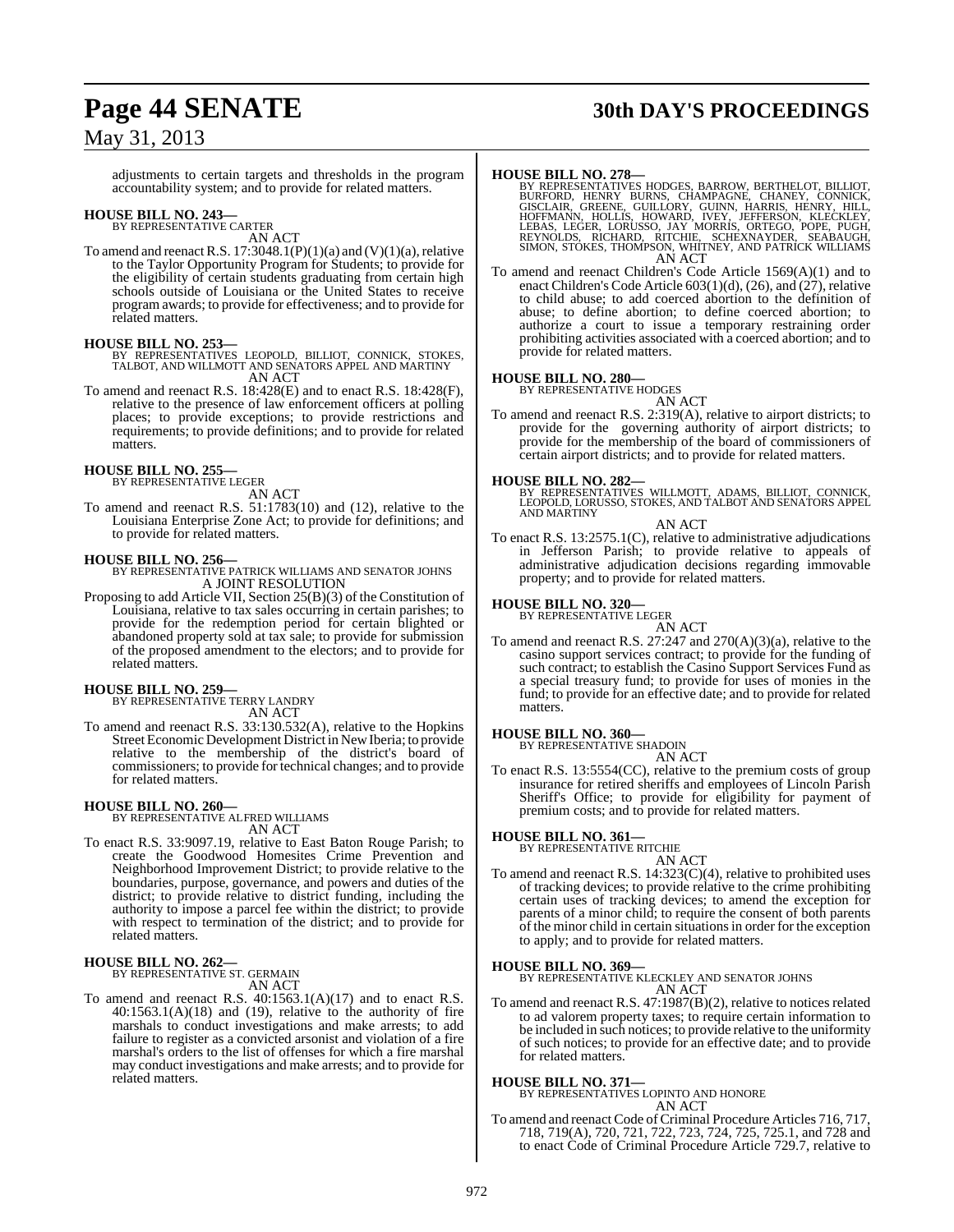# **30th DAY'S PROCEEDINGS Page 45 SENATE**

# May 31, 2013

discovery in criminal cases; to amend provisions relative to the discovery of statements made by defendants to include statements by any codefendant; to provide for protection of the identity of certain witnesses; to provide relative to the disclosure of criminal records of defendants, codefendants, and witnesses; to amend provisions relative to the discovery of documents and other tangible objects; to provide relative to the discovery of reports and results of examinations and tests and the form of disclosure for such information; to provide relative to the discovery of statements of coconspirators; to provide relative to the discovery of confessions and statements of codefendants; to provide relative to the discovery of internal documents made by the state, the defendant, or agents of the state or defendant; to provide for prospective application; and to provide for related **matters** 

**HOUSE BILL NO. 376—** BY REPRESENTATIVE STUART BISHOP AND SENATOR ALLAIN AN ACT

To enact R.S. 56:109.3, relative to wildlife management areas; to authorize the imposition of fees for mooring vessels in the Atchafalaya Delta Wildlife Management Area; to create the Atchafalaya Delta WMA Mooring Account in the Conservation Fund; to provide for deposit of such fees to the fund; to provide for the use of monies in such fund; to provide for the reporting of such funds; to provide an effective date; and to provide for related matters.

## **HOUSE BILL NO. 385—** BY REPRESENTATIVE HODGES

AN ACT

To amend and reenact Code of Criminal Procedure Articles 930.4(B), (C), (D), and (E), and 930.8(A)(1), relative to post conviction relief; to provide for a time period to supplement an application for relief; to provide for the mandatory dismissal and denial of relief for certain repetitive applications; to require that the applicant demonstrate diligence in discovering post-conviction claims; and to provide for related matters.

#### **HOUSE BILL NO. 404—**

BY REPRESENTATIVE MILLER AN ACT

To enact Code of Criminal Procedure Article 404(D), relative to jury commissions; to provide for the functions of the jury commission in St. Charles Parish; and to provide for related matters.

## **HOUSE BILL NO. 418—** BY REPRESENTATIVE EDWARDS

AN ACT

To amend and reenact R.S. 47:305.14(C), relative to sales and use tax; to provide with respect to the exemption for sales of tangible personal property and services at events sponsored by certain nonprofit organizations; to provide with regard to exemption certificates; to authorize reviews for compliance; and to provide for related matters.

#### **HOUSE BILL NO. 423—** BY REPRESENTATIVE BILLIOT

AN ACT

To enact R.S. 15:544.1, relative to petitions for injunctive relief or declaratory judgments regarding the registration and notification requirements of sex offenders; to provide for the procedure by which such petitions must be filed; to provide for the jurisdiction where such petitions must be filed; and to provide for related matters.

#### **HOUSE BILL NO. 443—** BY REPRESENTATIVE LOPINTO

AN ACT

To amend and reenact R.S. 32:1252(1) and R.S. 47:301(17) and 337.15(E), relative to sales and use tax on certain off-road vehicles; to provide for definitions; to provide with respect to evidence of payment of sales and use tax on all-terrain or offroad vehicles; to provide with respect to receipt of an off-road decal on such vehicles; and to provide for related matters.

#### **HOUSE BILL NO. 465—**

BY REPRESENTATIVE SHADOIN AN ACT

To amend and reenact R.S.  $32:393(B)(2)$  and  $(C)(1)(b)$  and  $414.2(A)(1)(c)$  and to enact R.S. 32:414.2(A)(1)(d)(xi), relative to commercial driver's licenses; to provide for reports to be sent to the Department of Public Safety and Corrections regarding violations by holders of commercial driver'slicenses; to provide relative to the disqualification of commercial driver's licenses; to provide for definitions; and to provide for related matters.

**HOUSE BILL NO. 469—**<br>BY REPRESENTATIVES ADAMS, ANDERS, ARMES, ARNOLD, WESLEY<br>BISHOP, BURFORD, HENRY BURNS, TIM BURNS, CARMODY,<br>CHANEY, COX, DANAHAY, DIXON, DOVE, GAROFALO, GUILLORY,<br>HARRISON, GIROD JACKSON, KATRINA JACKSO AN ACT

To amend and reenact R.S. 37:1735, relative to volunteer firemen; to state the public policy of Louisiana relative to volunteer firefighting; to provide with respect to immunity from liability for volunteer firemen; to provide exceptions; to provide definitions; and to provide for related matters.

**HOUSE BILL NO. 472—** BY REPRESENTATIVE JAY MORRIS AND SENATOR LAFLEUR AN ACT

To amend and reenact Code of Civil Procedure Articles 591(A)(5) and  $592(A)(3)(b)$  through (d) and (E)(5) and to enact Code of Civil Procedure Article 592(A)(3)(e), relative to class actions; to provide relative to prerequisites required to maintain a class action; to provide for burden of proof to establish prerequisites; to prohibit courts from ordering class-wide trial on certain issues; and to provide for related matters.

#### **HOUSE BILL NO. 482—**

BY REPRESENTATIVE STOKES

AN ACT To enact R.S. 24:518(D), relative to agency heads of certain auditees; to provide that disclaimer of opinion audit reports shall be evidence of malfeasance in office in certain cases; and to provide for related matters.

## **HOUSE BILL NO. 489—** BY REPRESENTATIVE COX

AN ACT To amend and reenact R.S. 26:73(H) and 272(H), relative to certain permits for local historic districts; to require the issuance of certain permits by the commissioner and the municipal or parish governing authority for the sale of low and high alcohol beverages in areas designated as local historic districts; and to provide for related matters.

## **HOUSE BILL NO. 513—** BY REPRESENTATIVE MORENO

AN ACT

To enact R.S. 13:1595.3, relative to court costs and fees; to provide for additional court costs for certain filings in the Orleans Parish Juvenile Court; to provide for the use of additional funds; to establish a fee on filings in the Orleans Parish Juvenile Court; to provide for the remittance of the fee to be used for the maintenance of the Orleans Parish Juvenile Court facility; and to provide for related matters.

#### **HOUSE BILL NO. 561—**

BY REPRESENTATIVES TIM BURNS, ADAMS, BADON, BERTHELOT,<br>WESLEY BISHOP, BROADWATER, BROSSETT, BURFORD, CARTER,<br>CROMER, GAROFALO, GISCLAIR, HENRY, HODGES, LEGER,<br>LEOPOLD, LORUSSO, MACK, MILLER, MORENO, PEARSON, RITCHIE,<br>SCHRO

AN ACT

To enact R.S. 13:5725 and to repeal R.S. 13:5724, relative to the coroner of St. Tammany Parish; to require the governing authority of St. Tammany Parish to collect certain tax revenues levied for purposes of the St. Tammany Parish coroner's office; to require all collected revenues to be deposited into a special account for designated use; to require the governing authority to